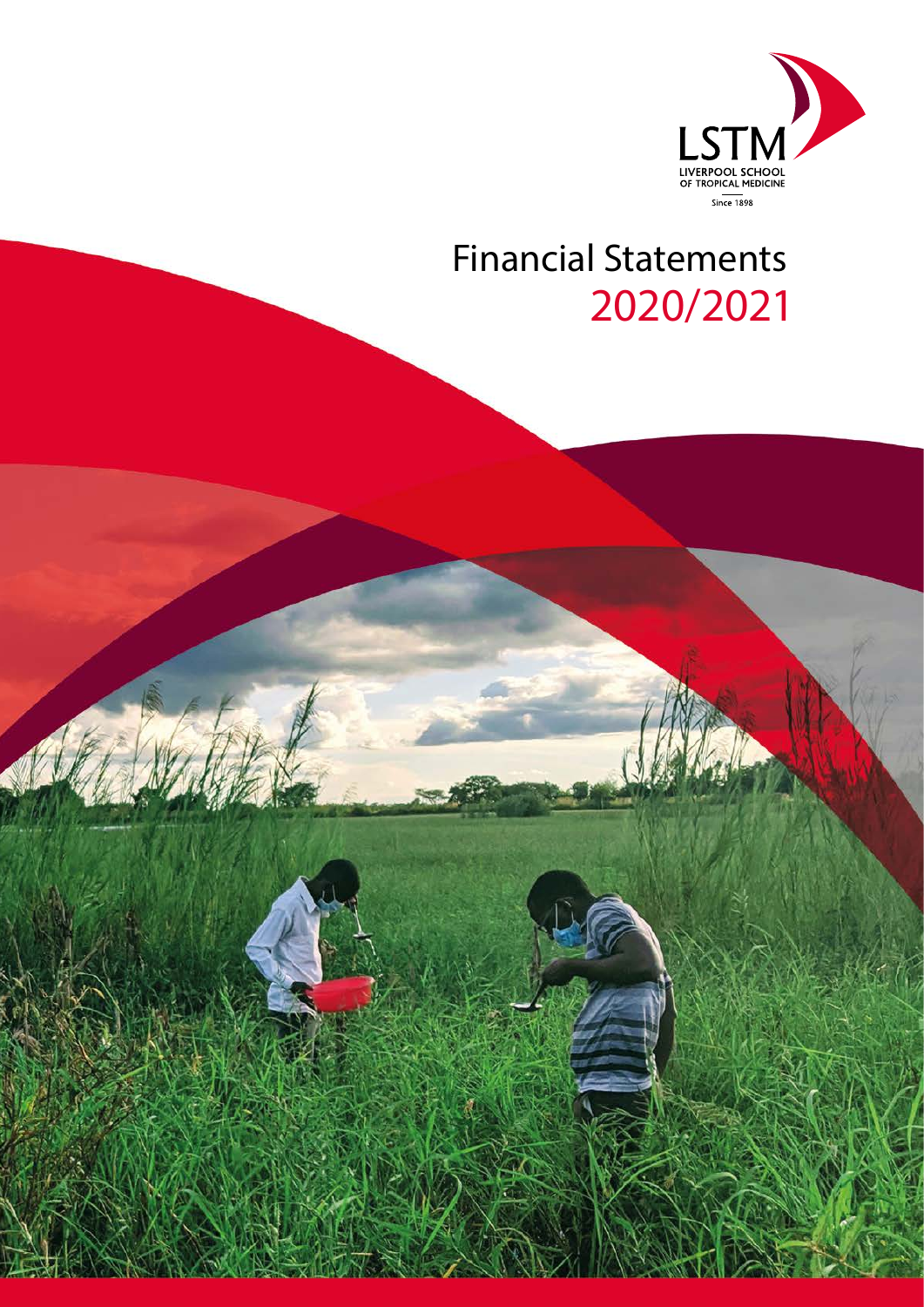| July 2021  18 |  |
|---------------|--|
|               |  |
|               |  |
|               |  |
|               |  |
|               |  |
| $26 - 51$     |  |

| Statement on the systems of internal control to 31 July 2021  18 |  |
|------------------------------------------------------------------|--|
|                                                                  |  |
|                                                                  |  |
|                                                                  |  |
|                                                                  |  |
|                                                                  |  |
|                                                                  |  |

# CONTENTS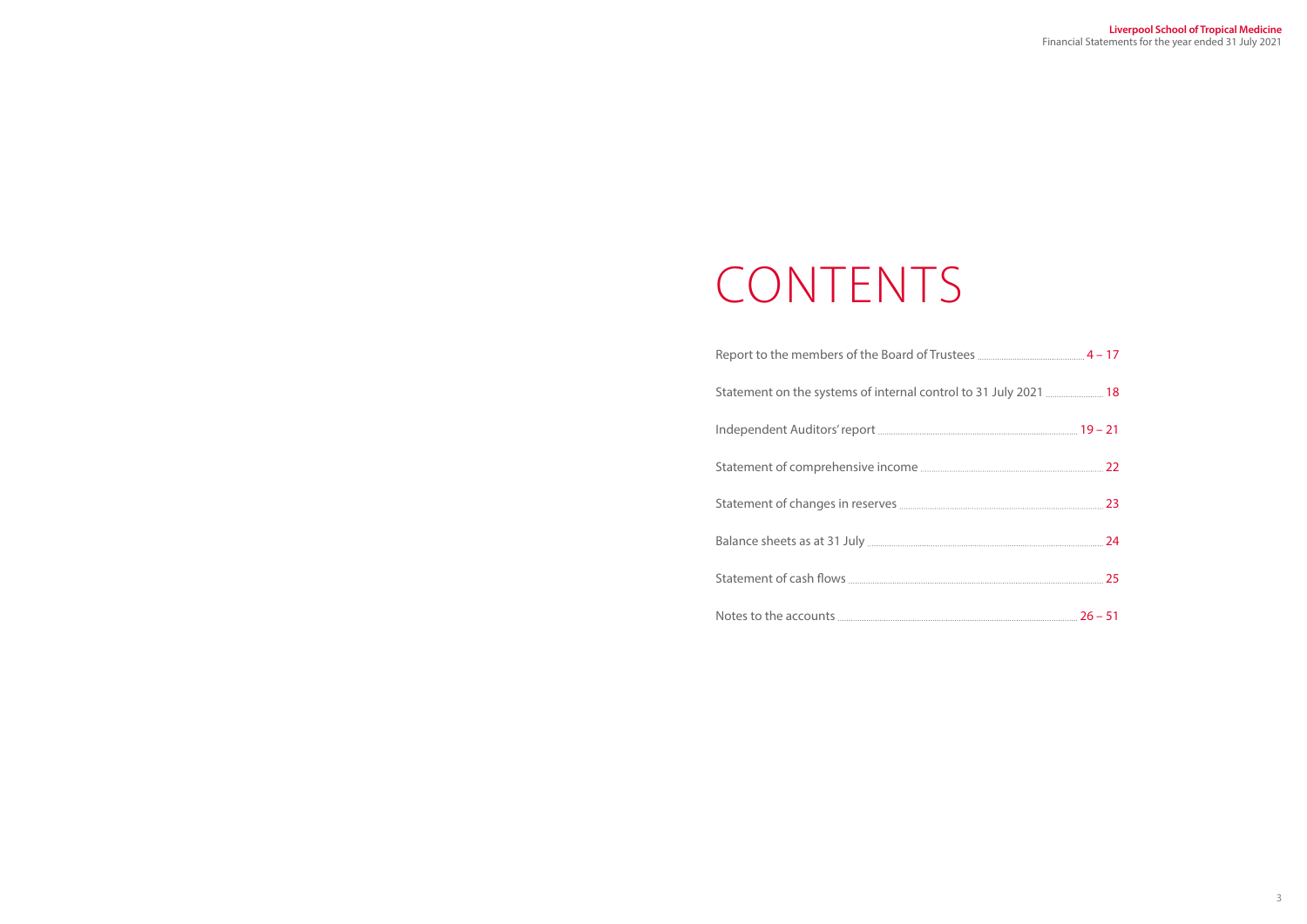#### **Liverpool School of Tropical Medicine** Financial Statements for the year ended 31 July 2021

## <span id="page-2-0"></span>Report to the Members of the Board of Trustees

#### 1. Constitution and Organisation

The Liverpool School of Tropical Medicine (LSTM) was formally inaugurated on 22 April 1898 and incorporated on 30 January 1905 as the Incorporated Liverpool School of Tropical Medicine. LSTM was registered as a charity on 11 October 1963. LSTM is a company limited by guarantee and holds no share capital and is governed by a Board of Trustees.

The Incorporated Liverpool School of Tropical Medicine changed its name on 30 November 1992 to Liverpool School of Tropical Medicine.

The Secretary of State for Business, Innovation and Skills, by an Order of Parliament, under section 129 of the Education Reform Act 1988, designated LSTM as a Higher Education Institute (HEI) on 19 July 2013. LSTM receives direct funding from the Office for Students (OfS) and UK Research and Innovation (including Research England).

#### 2. Memorandum of Association

LSTM's Memorandum and Articles of Association was amended by special resolution and adopted at the AGM on 24 November 2017. Its main objects are:

To engage in, promote and encourage research, study and instruction in connection with the origin, character, alleviation, prevention and cure of every or any type of tropical disease which is now or may hereafter become known in any part of the world where such disease either manifests itself or has effects; and to advance and encourage learning and the practice of all sciences and arts allied with or which may be usefully studied in connection with the matters aforesaid, and to collect and circulate information with regard to such diseases, sciences and arts.

#### 3. Statement of Public Benefit

LSTM is a registered charity subject to regulation by the OfS and the Charity Commission under the Charities Act 2016. LSTM reports annually on the ways in which it has delivered charitable purposes for public benefit.

The Board of Trustees, in reviewing LSTM's activities in this regard, has taken into account the Charity Commission's guidance on public benefit. The Board is satisfied that the activities of LSTM as described in these Reports and Financial Statements, and detailed in the Annual Report, fully meet the public benefit requirements.

#### 4. Vision and Mission

VISION: To save lives in resource poor countries through research, education and capacity strengthening.

MISSION: To reduce the burden of sickness and mortality in disease endemic countries through the delivery of effective interventions which improve human health and are relevant to the poorest communities.

#### 5. Objectives

The year ending 31 July 2021 completes the 4th year of the LSTM strategic plan 2017-2023. This 6-year strategic plan to 31 July 2023 takes LSTM up to its 125th anniversary in 2023. LSTM continues to experience an ongoing transformation and growth. LSTM's success is dependent on the quality, commitment, and ability of its staff and a continuing favourable research climate for global health issues. Work on the development of the next strategic plan is now commencing, to be launched at the beginning of our anniversary year.

Undoubtedly COVID-19 has continued to impact LSTM, its subsidiaries and many of the communities, both overseas and in the UK, that we work with. LSTM, in partnership with the others in the Liverpool City Region, has mobilised the major concentration of infectious diseases expertise within the city to address the major research issues that COVID-19 poses globally. LSTM has had a central role in the response to COVID-19, extending from many staff working as clinicians to advice to governments. The LSTM COVID-19 multi-faceted response has brought researchers together from across all disciplines, such as pharmacologists, immunologists, clinicians and health systems researchers to work in partnership with multiple institutions and industrial organisations. This successful activity across the whole research pipeline, demonstrates the ability of the organisation to work flexibly and rapidly to changing circumstances which is critical to its success.

LSTM has had an exceptionally productive and stable cohort of senior academic and administrative staff leading the sustainable growth of the organisation over the last two decades. Further strategic appointments continue to enhance the exceptional research community within LSTM and will ensure that this momentum is maintained.

Our major strategic goals for the 2017-2023 period are:

- *• Strengthen the translational impact of our activities*
- *• Expand our teaching portfolio*
- *• Plan for growth*

These 3 goals are expanded into 10 actions throughout this strategic cycle. We will:

- *1. Expand significantly our teaching portfolio in line with market demand*
- *2. Identify, attract, retain and develop internationally competitive leaders in translational research*
- *3. Align our research portfolio with global infection priorities*
- *4. Ensure that our research focus covers the T1-T4 translational continuum*
- *5. Ensure that our learning and teaching developments and research activities are aligned and integrated*
- *6. Accelerate transition of research outputs into health impact*
- *7. Enable genuine interdisciplinary activity*
- *8. Enable effective global partnerships with multiple stakeholders in teaching and research*
- *9. Consolidate and enhance our relationships with major funders*
- *10. Provide the environment that supports the above*

LSTM management undertakes regular monitoring and evaluation under the supervision of the Board of Trustees to ensure that the items are contemporary and are followed up each year. LSTM does not expect COVID-19 to impact the achievement of these goals and in fact, the Pandemic has played to LSTM's strength as a world leader in managing infectious diseases.

## Operating and Financial Review

#### 6. The Nature, Objectives and Strategies of the Charity

LSTM continues to focus itself as a global leader in its field. Through the added strength and reach of its partnership working, both in the UK and overseas, our group turnover has achieved £210m in 2020/21 (£134m excluding gifts in kind). The organisation focuses on providing high quality scientific evidence and translating our scientific discovery into policies and practices and working collaboratively in over 70 countries to fulfil our mission of improving the health of the world's poorest people. Supporting the Sustainable Development Goals remains central to LSTM's mission.

LSTM is a centre of excellence in research and postgraduate teaching. Our multidisciplinary approach to global health research allows us to translate research innovation and scientific breakthroughs from laboratory research into effective interventions for those most in need, working in partnership with researchers and academic organisations in Low- and Middle-Income Countries. LSTM and IVCC's combined research portfolio has now reached £617 million and staff numbers and the estate continue to grow, without accessing any borrowing.

We intend to remain at the cutting edge of innovation in research and intervention by attracting the best researchers from around the world to address some of the biggest problems in global health today and to attempt to break the cycle of poor health and poverty. Providing unrivalled, relevant, learning opportunities to students within the UK and across the world is also key, offering students the opportunity to excel in their careers in public health, medicine and academia and to set them on their paths to be global health leaders.

LSTM is now four years into the strategic planning period 2017-2023, and leading up to the celebration of the 125th anniversary of LSTM, the mission, and the values to which LSTM aspires, remain fundamentally unchanged. LSTM, and its subsidiary companies, are an increasingly visible part of the local Liverpool economy around which new initiatives can be seeded, benefitting both LSTM and the region in which it is embedded.

LSTM has always had a strong translational element to its activities and translational research is well embedded in many parts of LSTM, including within its subsidiary IVCC. Our focus continues in this area to ensure our activities are

relevant and have an increased beneficial impact on global health. Because of our focus on the whole translational research trajectory, LSTM and IVCC are ideally placed to work with partners to support the implementation of effective knowledge innovations across a broad range of disease areas. We excel in a co-ordinated and multi-disciplinary approach to strengthen capacity for delivering large scale operational and translational research and operate as a centre of excellence in research synthesis for evidence-informed policy and practice. In terms of demographic changes in resource poor setting, there is now an overlap between non-communicable diseases and infectious diseases, and LSTM is adapting to this changing environment.

LSTM continues to grow and develop its postgraduate and CPD courses to meet the needs of our academic community. A new Global Health MSc programme complements globally renowned courses in tropical and infectious diseases and helps to achieve our aim of providing high quality education for medical, public health and humanitarian students and professionals. The forced rapid and successful development of online platforms has enabled LSTM to provide a blended learning approach to meet the flexible demand for the course, which during the pandemic, has provided a strong platform.

Despite being an international organisation, a local focus is essential for the continued growth and health of LSTM. Multisectoral partnerships have been strengthened; LSTM engages successfully with the largest number of funders and industrial partners and is a key player in the local Knowledge Quarter initiative and Liverpool Health Partners. The new Liverpool University Hospitals NHS Foundation Trust is a key partner and there are growing and strong relationships with Liverpool City, Liverpool City Region, the Liverpool Combined Authority and the innovation network within the North West.

LSTM submitted its first full submission as an independent HEI to the Research Excellence Framework (REF) 2021 in March 2021. Despite the challenges of a global pandemic, a high quality submission was achieved, testament to the commitment and support of all involved. Outcomes of REF will not be available until March 2022 but LSTM is aiming to improve upon the results achieved from the 2014 return where LSTM took overall 24th place out of 128 institutions and 6th place out of 128 on impact according to the Times Higher Education (THE) analysis.

LSTM has continued to support and review its approach to equity and inclusion throughout 2020/21, working at dismantling barriers to inclusion and progression, creating an inclusive environment and reviewing our historical and cultural impact from our approaches to education and research. LSTM also recognises its role in safeguarding and protecting beneficiaries, research participants, patients and communities with whom we have contact through our work and in protecting any vulnerable staff, students, volunteers and other representatives. A tremendous amount of progress has been made in this area during the year and LSTM, IVCC and the rest of the Group now has a designated safeguarding officer who is the first point of contact for safeguarding enquiries or for raising concerns. We endorse and support the principles of the Universal Declaration of Human Rights, (UN, 1948); the [UN Convention on the Rights of The Child,](https://www.unicef.org.uk/what-we-do/un-convention-child-rights/) (UNICEF, 1989); the [Declaration on the Elimination of Violence Against Women,](http://www.un.org/ga/search/view_doc.asp?symbol=A/RES/48/104) (UN, 1993) and the [UN Global Compact](https://www.unglobalcompact.org/what-is-gc/mission/principles) (UN, 1997).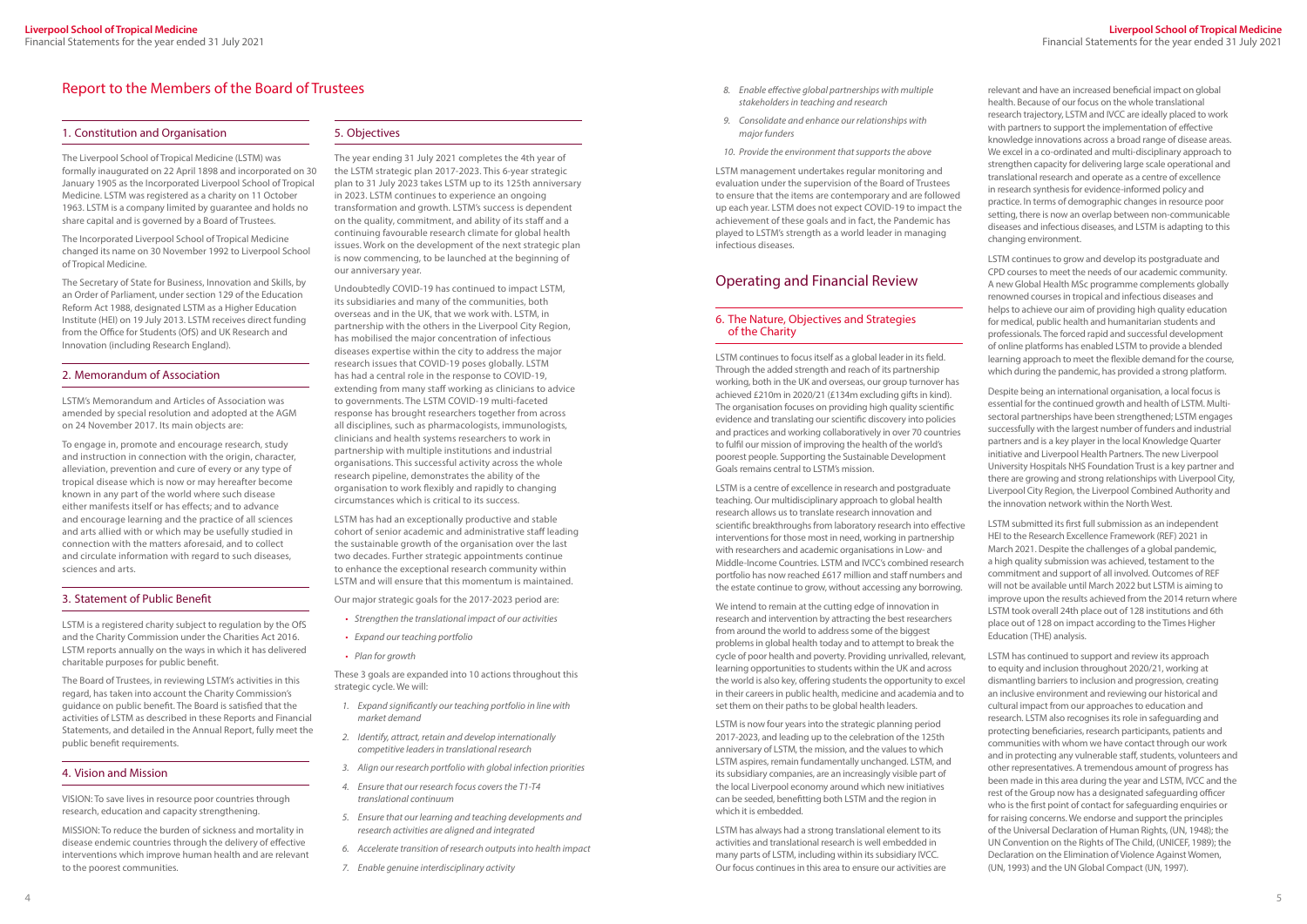

**'10/11 '11/12 '12/13 '13/14 '14/15 '15/16 '16/17 '17/18 '18/19 '19/20 '19/21**

The main contributing factors to the increase in income are:

- *• An increase in income from research grants and contracts, excluding gifts in kind (12% and 15% higher in LSTM and Group respectively). This is partly due to a catch up from the prior year due to the impact of COVID-19, which delayed activity on some projects during the last 4 months of last year.*
- *• A 20% increase in funding body grants, primarily related to an additional grant of £3m from Research England, for specialist institution status.*
- *• Higher endowment and donation income was offset by a reduction in other income, primarily related to lower Well Travelled Clinic (WTC) activity.*



*Operating expenditure*

LSTM's and the Group's reported total operating expenditure fell by 6% and 5% respectively (excluding gifts in kind expenses rose by 24% and 15% respectively), again a "bounce back" after the COVID-19 impact in 2019/20. The main elements of the change in operating expenditure are:

- *• The prior year reflected the release of £12.6m in relation to the USS Pension deficit provision, the movement on the provision is negligible in 2020/21.*
- *• An increase in LSTM and Group other operating expenses (excluding gifts in kind), largely reflecting the increase in research activity/income.*

#### *Capital expenditure*

Capital investment expenditure for the year was £2.4m (2020: £0.7m). Of this total, the largest components were building projects, IT capital projects and research equipment.

LSTM is currently investing in 2 large building projects – in Liverpool the development of Pembroke House as a bespoke teaching and learning space, and in Malawi, the Creator building, a research development working in partnership with Wellcome Trust and the University of Liverpool. The buildings are due to be completed in 2022 and 2023 respectively.

These investments have been funded through capital grants from Research England and OfS and internal funding and exclude other grant funded purchases bought as part of ongoing research projects.

#### *Cash flow, financing and balance sheet*

During the year LSTM generated net cash inflows from operating activities of £13.0m (2020: £4.2m outflow). These net inflows reflect mainly:

- *A £6.8m increase in creditors, reflecting increased research activity*
- *• The £5.7m surplus for the year*

There was also a £8.0m inflow following transfer of investments to a subsidiary.

The net overall change in cash for LSTM for the year was an inflow of £19.0m (2020: £0.1m inflow).

Group net cash inflows from operating activities was £19.3m (2020: £15.2m outflow). The inflow is primarily a result of working capital movements, particularly a large decrease in debtors in IVCC and an increase in creditors. The outflow from investing activities of £13.0m (2020: £8.5m inflow) largely reflects reinvestment of surplus cash in investments following a more cautious approach in the prior year during the start of the COVID-19 pandemic.

The overall net change in cash for the year for the Group was an inflow of £5.9m (2020: £7.1m outflow).

Cash and cash equivalents at the year-end were £52.2m, representing 5 months of total operating expenditure (excluding pension provision movement, depreciation and gifts in kind expense). The majority of this cash represents research project working capital and is therefore not available for non-research operational or capital investment purposes.

Total Group net assets increased by £6.7m from £48.6m to £55.3m. This increase was principally driven by the operating surplus in the year and unrealised gains on investments and endowments.

Group Investments and endowments increased by £16.7m in the year due to reinvestment of cash following sales of some investment assets in the prior year and due to the rebound in market valuations from the relative low level at July 2020 early on in the pandemic.

Group Creditors due within one year increased by £7.3m, following the decrease in the prior year which reflected a catch up of expenditure with partners on research grants after previous large grant receipts in advance.

#### 7. Financial Performance

#### **Principal Risks and Uncertainties**

The full scope of principal risks is monitored and mitigated within the institution's risk register and include measured and mitigated risk around sources of income, particularly : Financial growth targets, student numbers/income, grant income overhead contribution and over dependency on specific funders/major clients, and the impact of Brexit and COVID-19.

*Other key financial risks include the following:*

- *• Liability to finance the deficit on the University Superannuation Scheme (USS): On 1st October 2021 the latest valuation of the scheme (the 2020 valuation) was signed and approved. This has been disclosed in these financial statements as a post balance sheet event. Under the new valuation there is a considerable increase in the deficit provision that LSTM will be required to make for the coming year. It is anticipated there will be considerable discussion in the sector about the ability of HEIs to manage these increased liabilities. This increase is offset by the requirement to repay the deficit over 17 years. As a result of LSTM's strong balance sheet and its significant cash and investments reserves, there is no immediate concern over LSTM's ability to fund increased repayments as a result of the latest valuation.*
- *• Exposure to foreign exchange fluctuations on US\$ or Euro denominated grant income: this is mitigated through hedging receipts in US\$ and Euros through forward exchange contracts.*
- *• Brexit: Following the UK's changed relationship with the EU effective 1 January 2021 LSTM is monitoring the impact this is having on operations and costs. The main impact to date has been on an increase in paperwork, and LSTM has also seen an increase in construction costs in particular, but this is likely also a factor of the pandemic.*
- *• Failure to maintain the pipeline of research grants and consultancy: Research grants and consultancy income of £106.2m (excluding gifts in kind, see notes 7 and 8) is 9.7% higher than in 2019/20, reflecting a recovery following a small decline in 2019/20 primarily due to the pandemic. This income represents 79.9% of the total LSTM Group income (excluding gifts in kind) of £132.9m. The principal risk to research income growth is the accessibility and success of research grant applications and this is mitigated through risk monitoring. Brexit has not had the feared impact of accessibility to EU grants and LSTM has been able to apply for EU funding. LSTM has demonstrated success in applying for COVID-19 grants since the pandemic started, and this can only help in increasing LSTM's prominence and reputation in this field. The unexpended balance of live grants and applications at 31 July 2021 was £250m and the application pipeline was £105m, compared to £276m and £118m respectively at 31 July 2020.*
- *• Research turnover growth: This is fundamental to the organisation with a target to increase income by over 30% (excluding subsidiary companies) within the strategic plan period ending in 2022/23. Sensitivity analysis shows that a reduction of 20% on the turnover from major funders has little effect on the bottom line of LSTM if sensibly managed due to a related reduction in expenses. However, any significant*

*change in funding policy from LSTM's major donors could have a major effect in the longer term. Following a small drop in 2019/20 due to COVID-19, research turnover growth continued to grow during 2020/21.*

*• Improvement to the research infrastructure: This is perceived as a direct contributor to the quality and timescale for achieving high quality scientific results and attracting additional funding to LSTM. In fact, quality of facilities separates LSTM from other UK institutions and contextualises LSTM as a global player. Investment in laboratories is fully supported by the Board of Trustees and in 2020/21 LSTM invested £1.2m in new laboratory based cutting edge equipment. This investment is enabled by the generation of surpluses and capital funding from Research England/Office for Students, the Wolfson Foundation and others.*

#### **Financial Performance in the year**

LSTM Group has reported total comprehensive income of £6.7m (2020 : £9.7m surplus). The surplus in the previous year was primarily due to a credit of £12.6m to decrease the Universities Superannuation Scheme (USS) pension deficit provision based on the 2018 scheme valuation. In the current year, there has been only a negligible movement on the USS pension provision, but since the financial year end the 2020 valuation has been signed and the impact of this is reflected in these financial statements as a post balance sheet event. In addition the surplus reflects £3.0m additional Research England COVID-19 funding and a £1.9m net unrealised revaluation of investments and endowments as markets bounced back after the initial impacts of the start of the COVID-19 pandemic.

These financial statements report the results of LSTM's activities for the year ended 31 July 2021 and have been produced in accordance with the Statement of Recommended Practice: Accounting for Further and Higher Education 2019 (2019 SORP) and in accordance with Financial Reporting Standards (FRS102). The results for the year include a number of accounting entries which influence the final comprehensive income of £6.7m in 2020/21. Stripping out these adjustments LSTM made an underlying operating surplus of £2.7m in the year, and the Group an operating surplus of £4.4m in the year, as shown in the table below.

 $\mathbf{r}$ 

|                                                                 | <b>I STM</b> | Group   |
|-----------------------------------------------------------------|--------------|---------|
|                                                                 | £'000        | £'000   |
| <b>Total comprehensive income</b><br>for the year               | 5,665        | 6,718   |
| USS pension deficit funding credit                              | (52)         | (52)    |
| Unrealised gain on revaluation of<br>investments and endowments | (2.438)      | (1,857) |
| Foreign exchange movements in<br>relation to hedged currencies  | (459)        | (459)   |
| <b>Underlying operating surplus</b><br>for the year             | 2,716        | 4,350   |

*Income*

LSTM's reported group income fell by 7.8% in the year but excluding gift in kind income (which decreased by 26%) income actually increased by 7.6%.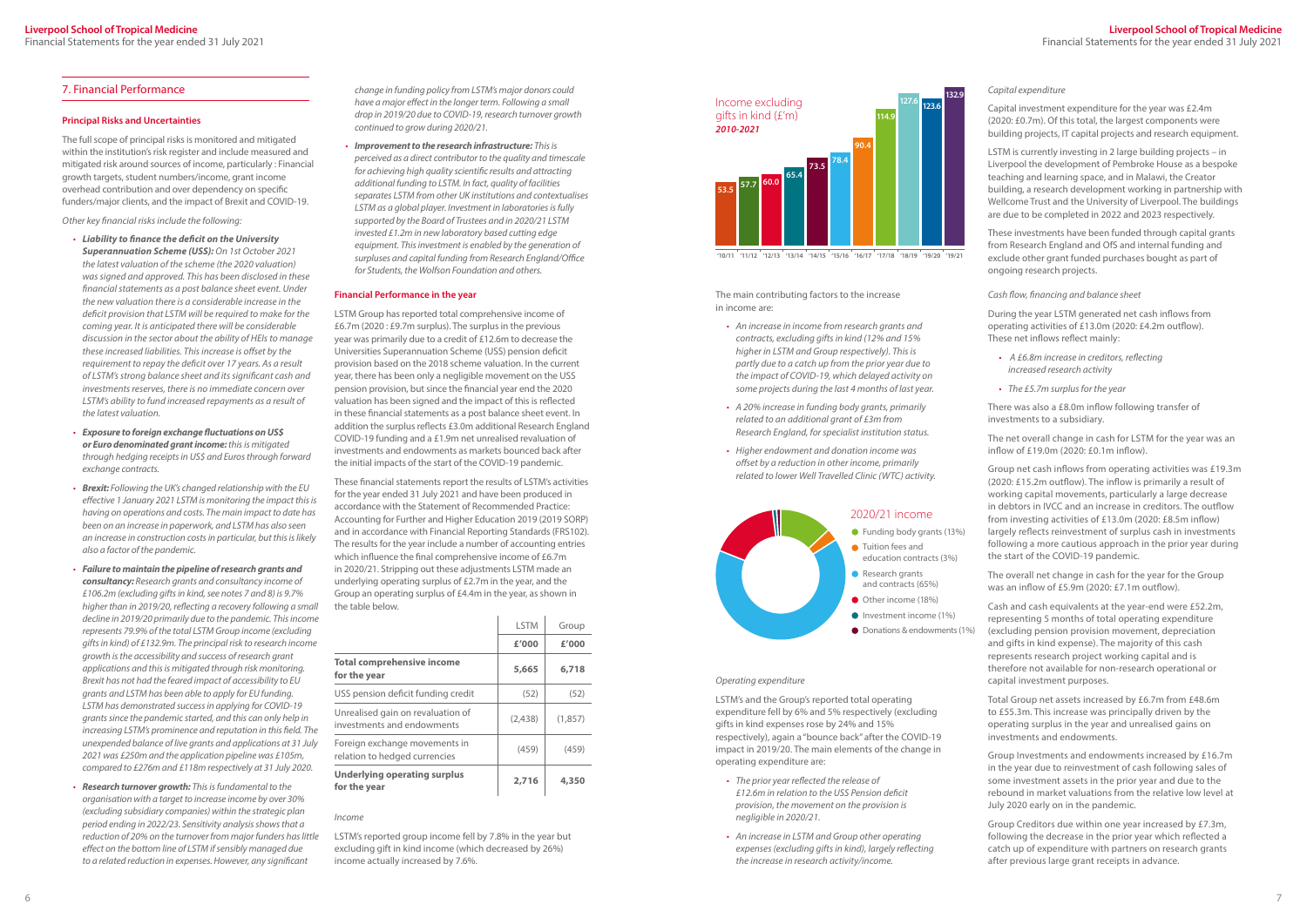and delivery of new integrated MPhil- PhD and MRes-PhD programmes, and increased support and engagement with off-site students and supervisors. These activities are required to ensure that LSTM delivers an outstanding student experience with enhanced support for supervisors both on-site and off-site. It is anticipated that an improved student experience will result in LSTM attracting high-quality students in higher numbers both on- and off-site.

#### 10. Staff and Student Involvement

An e-newsletter is regularly distributed to all members of staff. Monthly Staff Forum meetings are held at which management reports any significant developments within LSTM. Staff representatives nominated through the Staff Forum sit on the School's Management Committee and there is a student representative on the Board of Trustees. In the Education department, Town Hall meetings are held regularly so that the Education management team can report and teams from within the Department can present on current projects.

Our Student Representation system is thriving. There are two elected student representatives for each Masters and Diploma programme, who are trained at the start of their role to run regular focus groups with the students, lead on the Staff Student Liaison Committee and sit on the Boards of Studies. Their feedback, alongside the module questionnaires, also feed into the Annual Programme Monitoring as part of our quality assurance procedures. Separately, two student representatives sit on the Quality Management Committee, which oversees the quality assurance of LSTM's taught provision. More widely, we have student representation on the Equality and Inclusion Committee and are advertising for a role on the Health and Safety Oversight Committee. Students have also been engaged in discussions and focus groups around Pembroke House and teaching space development. All teaching staff are encouraged to have an 'open door' policy for students and we promote the Freedom to Speak up System so that students can contact us anonymously about concerns.

#### 11. Fundraising

#### **Approach to fundraising**

Our fundraising efforts are predominantly focused on relationship-based fundraising with trusts, foundations, corporates, high net worth and ultra-high net worth individuals. However, a substantial part of our income in 2020/21 has come through a major public fundraising initiative, Bump It Forward, which was run via JustGiving. This initiative was launched in response to a request from LSTM staff in Sub Saharan Africa and has raised more than £230,000 from 4,700 donors, the majority of whom are new supporters of LSTM.

For major donors, we undertake detailed due diligence which is overseen by the Management Committee and the Trustees. High risk or high value donations are referred to the Trustees for a decision, ensuring that we manage risk as much as possible. External due diligence is commissioned in the cases of any significantly high value or contentious approaches.

We undertake thorough research (in line with GDPR) and manage all donor records on a secure, dedicated database.

Alumni and friends who have been asked for funding this year had all opted in to receiving fundraising communications. Public donors via the Bump It Forward campaign were able to select communication preferences via JustGiving and so only those who had opted in to receiving contact from LSTM have been added to the database.

A new CRM system will be implemented in 2021/22 to enable better management of supporter and stakeholder relationships across LSTM. Donor data will have protected viewing rights restricted to the Fundraising team and a Data Protection Impact Assessment has been completed. All data subjects will be informed before their data is moved onto the new system and will have the option to change their personal preferences or be removed.

LSTM is undertaking a major fundraising campaign in the lead up to, and including, its 125th Anniversary in 2023. This will target the public and the major donor categories highlighted above with income strategically aligned to LSTM's vision for growth. This will ensure consistency in approaches to all donors. The campaign aims to raise £25m in philanthropic funding over the next 5-7 years. An external Campaign Board is being established to help support and oversee the fundraising strategy.

#### **Work with, and oversight of, any commercial participators/ professional fundraisers**

Over the last year, we have engaged a consultancy firm to support the creation of a fundraising case for a support and brand toolkit, reflecting the institutional vision. We plan to continue their engagement for a further six months to support the successful launch of the campaign. The consultants reported to the Director of Fundraising on a regular basis and worked to pre-agreed Terms of Reference and specific aims, under the guidance of LSTM's Ethical Fundraising Policy.

#### **Fundraising conforming to recognised standards**

All members of the fundraising team are members of the Chartered Institute of Fundraising, and the Director of Fundraising holds the Advanced Diploma in Fundraising, the highest qualification awarded by the Institute. LSTM has also signed up and paid the levy to the Fundraising Regulator, by virtue of which we also sign up to their Fundraising Code of Practice.

#### **Monitoring of fundraising carried out on our behalf**

We don't currently actively encourage volunteer fundraising on behalf of LSTM but do occasionally have a number of individuals who wish to undertake sponsorship events on our behalf. Several of the Trustees have been very supportive in engaging their contacts on behalf of LSTM and it is anticipated that this will expand to involve the new Campaign Board, when appointed. In all these cases, the leads are passed on to the Fundraising team and we liaise with the individuals involved, and ensure that donations can be collected in a secure and compliant way.

#### **Fundraising complaints**

Any complaints received by the Fundraising Regulator, or directly to LSTM, will be immediately referred to the Director and the Chair of the Board of Trustees, and an action plan promptly developed in responding to them. Safeguarding issues will be referred to LSTM's Safeguarding Lead.

#### **Key Performance Indicators**

To measure performance and progress against the 6 year strategic plan LSTM uses a range of key performance indicators (KPIs), some of which are also part of LSTM's statutory reporting to Office for Students (OfS).

*Underlying operating surplus/(deficit) in the year*

| £'000                                     | 2020  | 2019  | 2018  | 2017  | 2016  |
|-------------------------------------------|-------|-------|-------|-------|-------|
|                                           | 121   | /20   | /19   | /18   | /17   |
| Underlying operating<br>surplus/(deficit) | 4,350 | (428) | 3,882 | 4,392 | 1.827 |

LSTM monitors the underlying operating surplus or deficit after excluding accounting entries, as calculated earlier. Having achieved surpluses the last few years, 2019/20's results were negatively impacted by COVID-19. In 2020/21 activity has largely been able to resume and LSTM has also benefitted from £3m of exceptional funding from Research England.

#### *Overall financial health*

| $\frac{0}{0}$                                                      | 2020<br>121 | 2019<br>/20 | 2018<br>/19 | 2017<br>/18                   | 2016 |
|--------------------------------------------------------------------|-------------|-------------|-------------|-------------------------------|------|
| General reserves as a %<br>of income (excluding gifts)<br>in kind) | $20.8\%$    |             |             | 20.4%   12.6%   26.7%   29.5% |      |

In recent years general reserves have been impacted by movements on the USS pension provision in particular. However, general reserves have remained strong over the last few years, under-pinned by a strong balance sheet.

*Research income growth*

| £'m/%                                                             | 2020<br>/21 | 2019<br>/20 | 2018<br>/19 | 2017<br>/18   | 2016<br>/17 |
|-------------------------------------------------------------------|-------------|-------------|-------------|---------------|-------------|
| Research & consultancy<br>income £'m (excluding<br>gifts in kind) | 106.2       | 96.9        | 100.9       | 93.2          | 71.1        |
| % change                                                          | $9.6\%$     | $-3.9\%$    |             | $8.2\%$ 31.1% | 18.5%       |

#### 8. Student Numbers

LSTM's Education revenue is directly linked to the number of postgraduate taught and postgraduate research students recruited each academic year. In 2020/21, 87 home, 12 EU students and 42 overseas students (total of 141) attended the School's Masters programmes. This represents an overall 12% increase in student numbers from the previous year of 125 students. The increase is due to several factors: increased demand from the intercalating Home market to study LSTM related programmes during the COVID-19 pandemic as well as heightened interest and capacity by students to study LSTM's topical programmes amidst a global pandemic.

LSTM also teaches three professional diplomas, the Diploma in Tropical Medicine and Hygiene (DTMH), Diploma in Tropical Nursing (DTN), and Diploma in Travel Health (DTH). Whilst these programmes are not credit bearing, like the Masters programmes, DTMH and DTN do attract Office for Students (OfS) funding. In 2020/21 a total of 112 students studied on these programmes comprising 82 Home, 21 EU and 9 Overseas. This does represent a 36% decrease in numbers from 2019/20 where we had 174 students.

The decrease is directly attributable to COVID-19 as we had to cap student numbers due to social distancing restrictions. Furthermore, as these are clinical programmes, many of the intended participants of the programmes were directly involved in the COVID-19 response and needed to defer their study due to professional commitments as well as travel related restrictions for overseas students. In spite of all the COVID-19 challenges for these markets, we have managed to run successful cohorts of students, albeit with reduced capacity. Participants on these programmes have expressed appreciation to LSTM for running these programmes and adapting the delivery model where necessary to accommodate COVID-19 related challenges.

LSTM also delivers a portfolio of non-credit bearing short CPD courses that do not attract OfS funding. Due to the COVID-19 pandemic and space limitations on our campus, we were unable to offer these programmes with the exception of several students who were deferred from a previous year. International students were unable to travel to the UK for a short period of time due to COVID-19 but in previous years, these short and intensive campus-based programmes were very popular with students. We therefore had a total of 11 students on these types of programmes compared to 128 in 2019/20.

In 2020/21, 136 students were enrolled on postgraduate research degrees (PhD, MPhil and MD) with 69 students registered off site. LSTM's track record in supporting PGR candidates has translated into success in the latest competition for MRC DTP/CASE studentships and has supported the award of other funded programmes with embedded PGR studentships (ARISE, LIGHT, NIHR HPRU, AMETHIST). Over the course of the year, 23 have successfully completed or are expected to complete a research degree.

#### 9. Curriculum Developments

The new curriculum will place emphasis on scenario and simulation-led approaches that use real-world data and more immersive experiences that create more authentic contexts for learning. These will help students to learn how to deal with pressure, cope with complexity and change, and make difficult decisions in the context of ethical or moral challenges. To achieve this a newly established working group will identify scenarios to be designed into the curriculum with the intention that they will be augmented with infield video footage to bring authenticity to the learning experience. In support of the new educational approaches a specialist "Immersive Learning Environment" is being designed into one of the learning spaces in Pembroke House. This learning space will not only enable students to experience the sights and sounds of real world situations but also interact with the environment which can be targeted to develop key skills such as high pressure design making.

The development of Pembroke House will also play an important role in supporting LSTM's wider strategic vision for Education by enabling effective global partnerships with multiple stakeholders in teaching and research through high quality collaborative and interactive online learning. Each of the technologically advanced learning spaces has a slightly different focus to enable a rich mix of pedagogical approaches whilst taking into consideration the needs of our global partners.

Currently, a five-year PGR development plan has been drafted which includes an increased training and mentoring offer to students and supervisors, review of existing programmes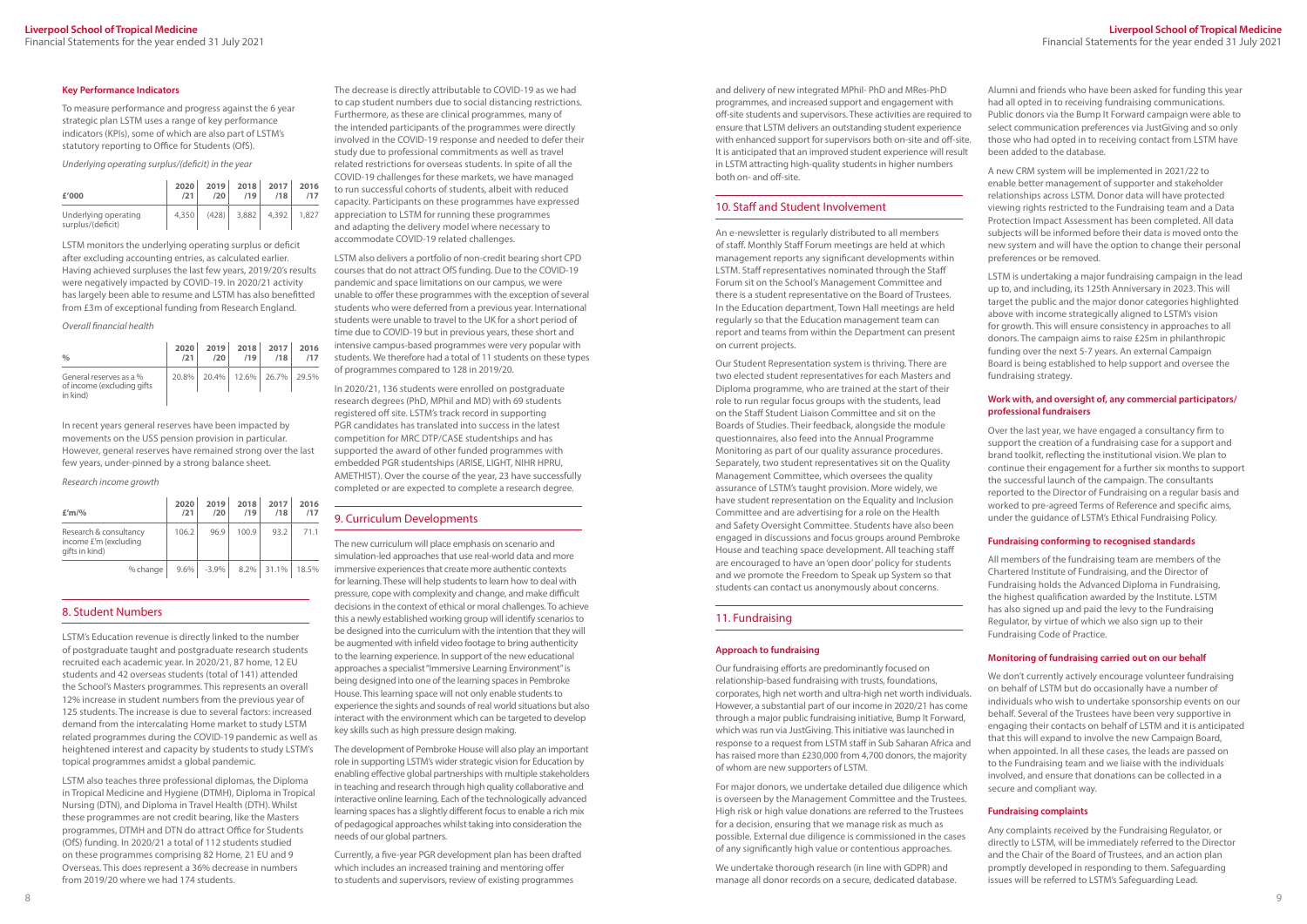to improve the proportion of female employees in our fourth (highest) quartile.

We are reviewing our support for students and staff who may experience sexual harassment and ensuring that our offer is in line with the recent recommendations from the recent Office for Students Statement of Expectations – this is sitting with our Safeguarding Oversight Committee, with input from our Equity & Inclusion Committee as required.

#### **Race Equity**

Our BAME Staff Network is active and has a representative on the School Equity & Inclusion Committee. We have developed an internal Race Equity Advisory Panel (REAP), in collaboration with the Network, which is tasked with identifying areas of activity with regard to race inequity within LSTM. The REAP have commissioned an external consultant who will be working with LSTM to identify barriers to inclusion for minoritised ethnic colleagues and students, and a focused action plan which will provide us with initiatives and actions to become a leading anti-racist Higher Education Institution.

#### **LGBTQ+ Equity**

Our LGBTQ+ Staff and Student network have a representative on our Equity & Inclusion Committee, and LSTM has signed up to the Stonewall Global Diversity Champions charter. This will support us in our work to ensure that our LGBTQ+ staff and students are as safe as possible whilst travelling overseas (particularly relevant for many of the countries that LSTM currently works in), and in developing our Trans Equality policy and support for managers of colleagues who are transitioning.

#### 16. Transparency Arrangements

The Board of Trustees conducts its business through a number of committees. Each committee has terms of reference, which have been approved by the Board. Full minutes of all meetings are available from the Secretary to the Board at: Liverpool School of Tropical Medicine, Pembroke Place, Liverpool, L3 5QA

The Secretary to the Board maintains a register of financial and personal interests of the Board members. The register is available for inspection at the above address.

#### 17. Planned Maintenance Programme

LSTM's management, through the Building Steering Group, review the funding available for maintenance and identify an appropriate budget to deliver a prioritised planned maintenance programme for the year. All buildings are maintained to a high standard and LSTM scores highly in the sector in this regard.

#### 18. Endowments

#### LSTM holds endowment funds from the following:

Andrew Campbell Prize, Corlett Prize, David Haddock Prize, John Hay Prize, Jephcott Prize, Jervis Prize, Toosey Prize, White Waller Prize, W. Glynn Williams Prize, Blacklock Medal, Holt Medal, Milne Medal, Cicely Williams Medal, Yorke Medal, William Hesketh Leverhulme Scholarship, Joseph P. Caplan Bursary, Jean Clayton Fellowship, Mildred Ellerker Award,

Gatsby, Sir Eric Griffith-Jones Memorial Fellowship Fund, Thomas Mark Fund, Kenneth Newell Bursary, Rhodes-Gilles Fund, Gwendolen Clayton Memorial Scholarships, David Smith Fund, A. M. Browne Bursary, Katherine Elliot Fund, Annie Evans Fund, Mamco Selab Scholarship Fund, Professorial Fund.

### 19. "Brexit"

On 23 June 2016 the UK voted to leave the European Union. In January 2020 the EU and the UK reached an agreement on their new partnership, and these new rules took effect from 1st January 2021. With 10 months experience the key issues impacting LSTM to date have been as follows :

- *• More complex import documentation, with small increases in costs*
- *• Added complexity to employing EU staff*
- *• Increased difficulty attracting EU students and staff*
- *• Availability of consumables and associated price increases*

However, the following concerns have not at this time materialised : increased currency volatility; decline in stock markets; decline in general macro-economic position and consumer confidence; GDPR data risks

#### 20. Post balance sheet events

The ongoing impact on the Group from the COVID-19 pandemic has been considered by the Trustees and there are no related adjusting or non-adjusting events since 31 July 2021.

The financial statements include a pension provision of £9,206,000. This balance, and the £52,000 credit in the year, are based on a mandated calculation used across the sector. Subsequently, on 1st October 2021, the Universities Superannuation Scheme (USS) 2020 valuation was signed and filed with The Pensions Regulator, effective this date. HEIs have been issued with a revised calculation model and the revised provision is disclosed as a post balance sheet event in note 39 to the financial statements. The revised calculation would result in an increase in expense in relation to the provision of £23,958,000 and would increase the provision to £33,164,000. The provision is to be paid out over the next 17 years.

#### 21. Professional Advisers

LSTM's current professional advisors are:

#### **Financial Statement & Funding Auditors:**

Grant Thornton UK LLP Royal Liver Building, Liverpool, L3 1PS

#### **Bankers:**

The Royal Bank of Scotland plc 1, Dale Street, Liverpool, L2 2PP

#### **Internal Auditors:**

RSM Risk Assurance Services LLP 3, Hardman Street, Manchester, M3 3HF

#### **Solicitors:**

Brabners LLP Exchange Flags, Liverpool, L2 3YL

#### **Protection of the public, including vulnerable people, from unreasonably intrusive or persistent fundraising approaches, and undue pressure to donate**

LSTM does not currently undertake any public (cold/non-optin) campaigns utilising telephone, door-to-door or 'chugging' (street fundraising). Any mass-participation fundraising campaigns are marketed through reputable platforms such as JustGiving and [Crowdfunder.co.uk](http://Crowdfunder.co.uk) or via direct communication with individuals who have opted in to receive such communications. Contacts who have opted in to receive fundraising communications may be included in email or direct mail campaigns, based on their communications preferences.

All donors on the database have opted in to receiving our communications and their data is stored in line with GDPR 2018.

#### 12. Taxation

LSTM's activities do not fall to be charged to corporation tax, given that income and gains are applied for and used exclusively for charitable purposes. LSTM's subsidiaries fall under the scope of corporation tax, except for IVCC, which has charity status. Due to the continued growth of LSTM, a tax strategy is updated and issued annually (available on the website). HMRC have changed their method of operations and LSTM no longer have an appointed customer compliance manager within HMRC. However, LSTM continue to comply with all relevant regulations and to contact HMRC as relevant on specific issues.

#### 13. Employment of Disabled Persons

LSTM welcomes applications for employment from disabled persons and appoints on the basis of merit alone. The organisation works to the social model of disability and provides adjustments and additional support in the workplace so that all staff can operate effectively in their roles. We work to ensure all staff have opportunities for progression and development. Where an existing employee becomes disabled, every effort is made to ensure that the necessary support mechanisms are put in place to assist continued employment. We are currently reviewing our support for applicants and employees with disabilities and developing an Adjustment Passport to provide assurance and clarity for colleagues with reasonable adjustments when transitioning roles or line managers, as well as working to establish a Staff with Disabilities Network.

#### 14. Disability Statement

In accordance with the Equality Act 2010 and Public-Sector Equality Duty, LSTM is committed to creating an inclusive and accessible environment. This includes making improvements to physical environment such as installing lifts, ramps, wheelchair-accessible toilets and clear signage, as well as providing mandatory training on disability awareness. In addition, we take care to ensure that internal and external communications are inclusive and accessible.

We have committed to accepting the accessibility regulations as good practice, and as part of our commitment to the Public Sector Equality Duty. We are working on ensuring that our external pages are all accessible and are building capacity to ensure that internal documents are all checked for accessibility before publication, including mandating that all policies are accessibility-checked prior to publication.

## 15. Equality at LSTM

LSTM's vision is based on fostering an inclusive culture for staff and students which goes above and beyond the specific legal responsibilities we have towards those employees with protected characteristics. We are in the process of developing our Inclusion Strategy with both leadership and grassroots engagement, which will establish our guiding objectives and approaches for the period 2021-2024. We are changing our language from discussion of 'equality and diversity' to 'equity and inclusion', to shift the focus towards differentiating support for colleagues and students who may face more barriers to inclusion than others. We are transforming our Equality Impact Assessment process to ensure that policymakers are considering equity impacts at the initial stages of designing their policy and encouraging substantial stakeholder engagement to ensure that a wide variety of perspectives are embedded into policy development. Social mobility questions are being added to HR's staff and student data collection process as part of understanding and improving our diversity demographic

We are developing our training programme, with a focus on becoming a more inclusive organisation – this includes updating our Race in the Workplace training module, and also active bystander and microaggression training, which will be led by an external expert and be provided to all staff across LSTM.

#### **Gender Equity**

Athena SWAN is a charter mark for Higher Education Institutions, aimed at progressing gender equality within academia and academic institutions. We have an active Athena SWAN Self-Assessment team, representative of a diverse range of roles and seniority from across LSTM, who are responsible for looking at barriers to gender equality at LSTM; we currently hold a bronze award and we are preparing a submission for the silver award by April 2022. The assessment will also look at the intersectionality of gender with other protected characteristics, such as ethnicity, and provide an action plan that LSTM will look to progress over the next few years.

We have published our mandatory Gender Pay Gap (GPG) report (March 2021), and also opted to analyse our Ethnicity Pay Gap, which is not currently a statutory requirement, with targeted actions to reduce our Gender Pay Gap. Actions to address the Ethnicity Pay Gap are more complex (the gaps do not show clear trends), and will form part of our race equity review and action planning. Gender Pay Gaps are generally reported a year later than the snapshot date on which the relevant data is collected (31st March each year), and we have sought this year to report more proactively – therefore this year LSTM is publishing two Gender and Ethnicity Pay Gap reports.

Our Gender Pay Gap (median) has reduced from 13.4% (2018) to 11.1% in 2020 (reported in Spring 2021) and at the time of writing we are also publishing our second Gender and Ethnicity Pay Gap report (2021-22), which relates to data from a snapshot date of 31st March 2021 and shows a further reduction of the median gender pay gap to 8.7%. We have established a target for us to lower our median gap to 5.55% or less by 2026, and eliminate the gap in its entirety by 2028 – a target we are well on track to achieve. Our key actions to address the gap are to increase male recruitment into our lower-graded roles, and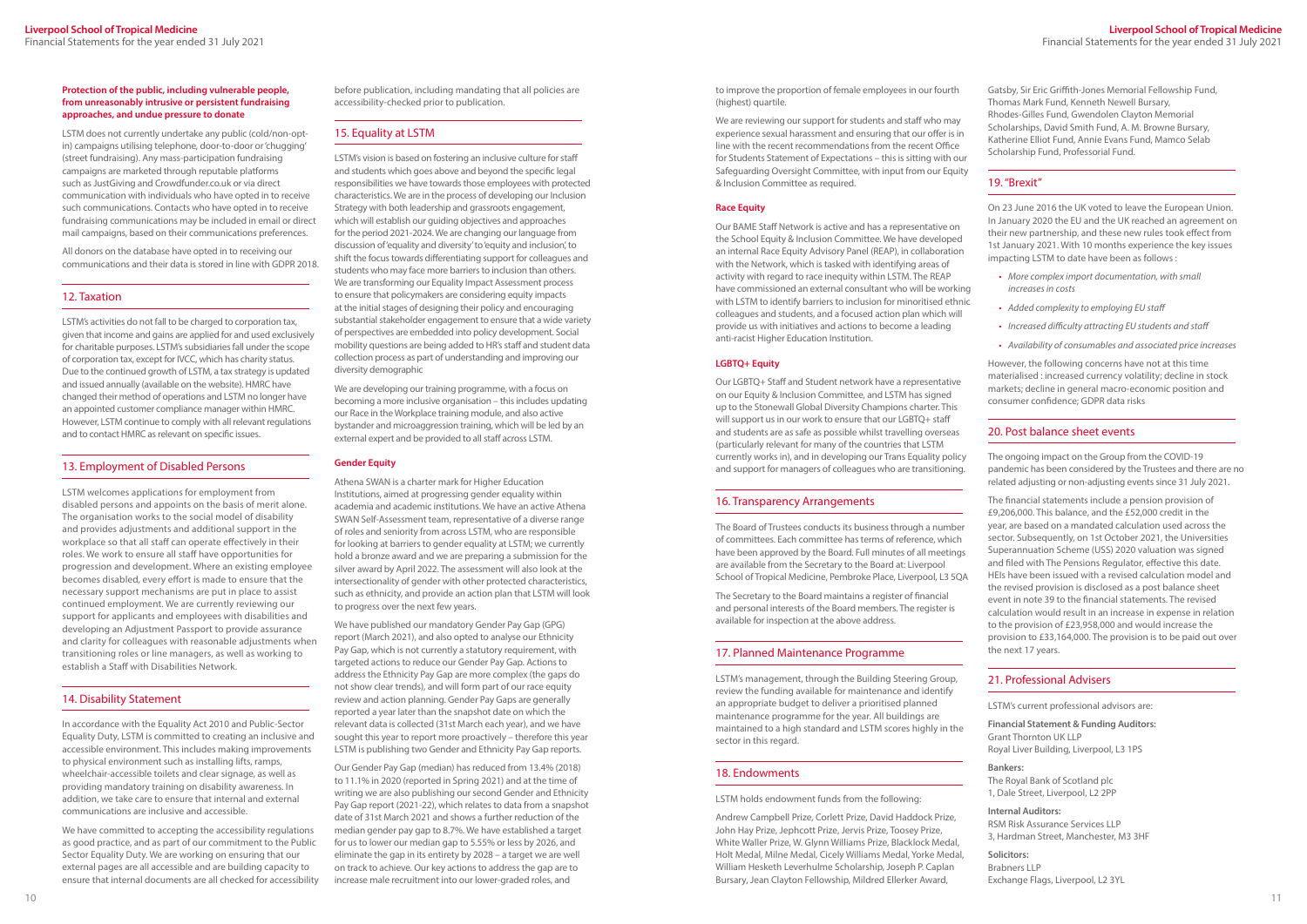Financial Statements for the year ended 31 July 2021

 $\mathbf{1}$ 

#### 23. Statement of Corporate Governance and Internal Controls

The Liverpool School of Tropical Medicine is a company limited by guarantee and currently has 63 members, 12 of whom make up the Board of Trustees. Members meet at the Annual General Meeting where they elect the Board of Trustees, effectively the company board of directors. It is the Board's responsibility to bring independent judgement to bear on issues of strategy, performance, resources and standards of conduct.

LSTM operates under the following principal governance arrangements:

- *• LSTM Memorandum and Articles of Association, incorporating the instrument and articles of government.*
- *• Committee of University Chairs The Higher Education Code of Governance September 2020*
- *• UK Charity Legislation*
- *• Equality Challenge Unit Governing bodies, Equality and Diversity and the Equality Act 2010.*

And with due regard to best practice within - The UK Corporate Governance Code.

The Board of Trustees conducts its business through a number of formal committees, delegating the day-to-day management of LSTM to the Director of LSTM. The Trustees comply with the requirements of the Companies Act and of the Charities Act as to keeping financial records, the audit of accounts and the preparation and transmission to the Register of Companies. The Trustees also ensure that annual reports, annual returns and annual statements of account are completed by LSTM. Proper records of all proceedings at general meetings, meetings of Trustees, committees and all professional advice obtained are kept by the Secretary to the Board for the Chairman of the Board.

The Board is provided with regular and timely information on the overall financial performance of LSTM together with other information such as performance against funding targets, proposed capital expenditure, quality matters and personnel related matters such as health and safety and environmental issues. The Board of Trustees meet, as a minimum, on a termly basis and retain authority to request and conduct extraordinary meetings.

All Board members are able to take independent professional advice in furtherance of their duties at LSTM's expense and have access to the Secretary and Clerk who are responsible to the Board of Trustees for ensuring compliance with all applicable procedures and regulations. The appointment, evaluation and removal of the Secretary are matters for the Board of Trustees as a whole. Formal agendas, papers and reports are supplied to members in a timely manner prior to Board meetings. Briefings are also supplied on an ad-hoc basis.

The Board has a strong and independent non-executive membership and no individual or group dominates its decision-making process. The Board considers that each of its non-executive members is independent of management and free from any business relationships, which could materially interfere with the exercise of the independent judgement. There is a clear division of

responsibility in that the roles of the Chair, Deputy Chairs, and Director are separate.

Each committee chair, deputies and members receive delegated responsibility from the Board of Trustees. The Board of Trustees has also approved terms of reference for each committee.

- *• Audit Committee*
- *• Finance and Investment Committee*
- *• Nominations & Governance Committee*
- *• Remuneration Committee*

Collectively, these set out governance principles and arrangements for ensuring that LSTM is committed to maintaining the highest standards of corporate governance and are appropriate for the size and complexity of our organisation.

#### **Appointments to the Board of Trustees**

Any new appointments to the Board are a matter for consideration of the Board as a whole. The Board of Trustees has a Nominations & Governance Committee comprised of 4 members which is responsible for the selection and nomination of any new member for the Board's consideration. Ahead of, and during appointment, it is incumbent upon LSTM to ensure that "fit and proper persons" checks are in place to notify LSTM and the Chair of the Board of Trustees if there are any declarations that may require intervention.

Members of the Board of Trustees are appointed for a term of office of three years. Retiring Trustees shall be eligible for reelection subject to paragraph 5.5, 5.5.1 and paragraph 5.5.2 of the Articles (November 2017).

The Board of Trustees appoint four members as "Board Champions" who have career experience in Equality and Inclusion, PREVENT duty, GDPR and Safeguarding and these act as conduits across the organisation and lead on engagement activity. The Board is responsible for ensuring that appropriate training is provided as required to its members.

Members are expected to promote LSTM's values and protect its reputation by discharging their duties and principles as set out in the code of conduct. The code of conduct provides clear guidance on what is expected of staff, students, volunteers, trustees and other representatives, as well as providing examples of conduct that will always be unacceptable.

#### **Patron**

LSTM is honoured to have Her Royal Highness The Princess Royal KG KT GCVO as Patron. She succeeded her father, HRH the Duke of Edinburgh, in 1991. LSTM has enjoyed Royal Patronage since 1932 when HM King George VI became LSTM's first Patron.

### **President & Vice-Presidents**

LSTM's President and Vice-Presidents are distinguished individuals drawn from the field of academia, business and politics and are committed to assisting LSTM in fulfilling its mission. They willingly give their help and advice and support in approaches for charitable donations.

#### 22. Members

The Board of Trustees are also the nominated directors under the Companies Act 2006 and their term of office is for three years. The members who served on the Board during the year were as follows:

| Name                                                           | Date of appointment<br>retirement*<br>re-appointment **                                                            | Status of<br>appointment | <b>Capacity and Committees Served</b>                                                                                           |
|----------------------------------------------------------------|--------------------------------------------------------------------------------------------------------------------|--------------------------|---------------------------------------------------------------------------------------------------------------------------------|
| Jim McKenna                                                    | November 2020<br>As Trustee and as Chair<br>from February 2021                                                     | Elected                  | <b>Chair of the Board of Trustees</b><br>Nominations & Governance<br>Remuneration<br>Finance & Investment                       |
| Sue Russell LLB (Hons)                                         | November 2019**<br><b>Elected Vice Chair</b><br>November 2019 then<br>Acting Chair of LSTM<br>March -November 2020 | Elected                  | <b>Joint Vice Chair of the Board of</b><br><b>Trustees</b><br><b>Chair of Audit</b><br>Nominations & Governance<br>Remuneration |
| John O'Brien, B.Comm, FCA                                      | November 2020**                                                                                                    | Elected                  | <b>Hon Treasurer</b><br>Chair of Finance & Investment<br>Nominations & Governance<br>Remuneration                               |
| Professor David Lalloo MB, BS, MD,<br>FRCP, FFTM, RCPS (Glasg) | January 2019                                                                                                       | Ex Officio/staff         | <b>Director of LSTM</b><br>Nominations & Governance<br>Finance & Investment                                                     |
| Mark Allanson                                                  | November 2019**                                                                                                    | Elected                  | Trustee<br>Remuneration                                                                                                         |
| Joanne Dodd BA ACA                                             | August 2019                                                                                                        | Elected                  | Trustee<br>Deputy Treasurer<br>Finance & Investment                                                                             |
| Lynne Elliott MPhil MBA PGCE<br>BSc (Hons)                     | August 2020                                                                                                        | Elected                  | <b>Student Trustee</b>                                                                                                          |
| Jeremy Lefroy MP                                               | November 2018**<br>November 2019 elected<br>Vice Chair                                                             | Elected                  | <b>Joint Vice Chair of the Board of</b><br><b>Trustees</b><br><b>IVCC Board Member</b>                                          |
| Dr Julian Lob-Levyt CBE                                        | November 2018**                                                                                                    | Elected                  | Trustee<br>Remuneration                                                                                                         |
| Prof Nyovani Madise                                            | August 2019                                                                                                        | Elected                  | Trustee                                                                                                                         |
| Eileen Thornton, CBE, MEd, BA,<br>FCSP, DipTP                  | November 2020**<br>Interim Chair of Audit<br>Committee March 2020<br>to November 2020                              | Elected                  | Trustee<br><b>Audit Committee</b>                                                                                               |
| Professor Stephen Ward BSc, PhD                                | November 2018**                                                                                                    | Ex Officio / staff       | Deputy Director of LSTM                                                                                                         |
| Andrew Wright                                                  | <b>March 2019</b>                                                                                                  | Elected                  | Trustee                                                                                                                         |
| Robert Einion Holland FCCA, MBA                                | June 2001                                                                                                          | Non-member               | Secretary to the Board                                                                                                          |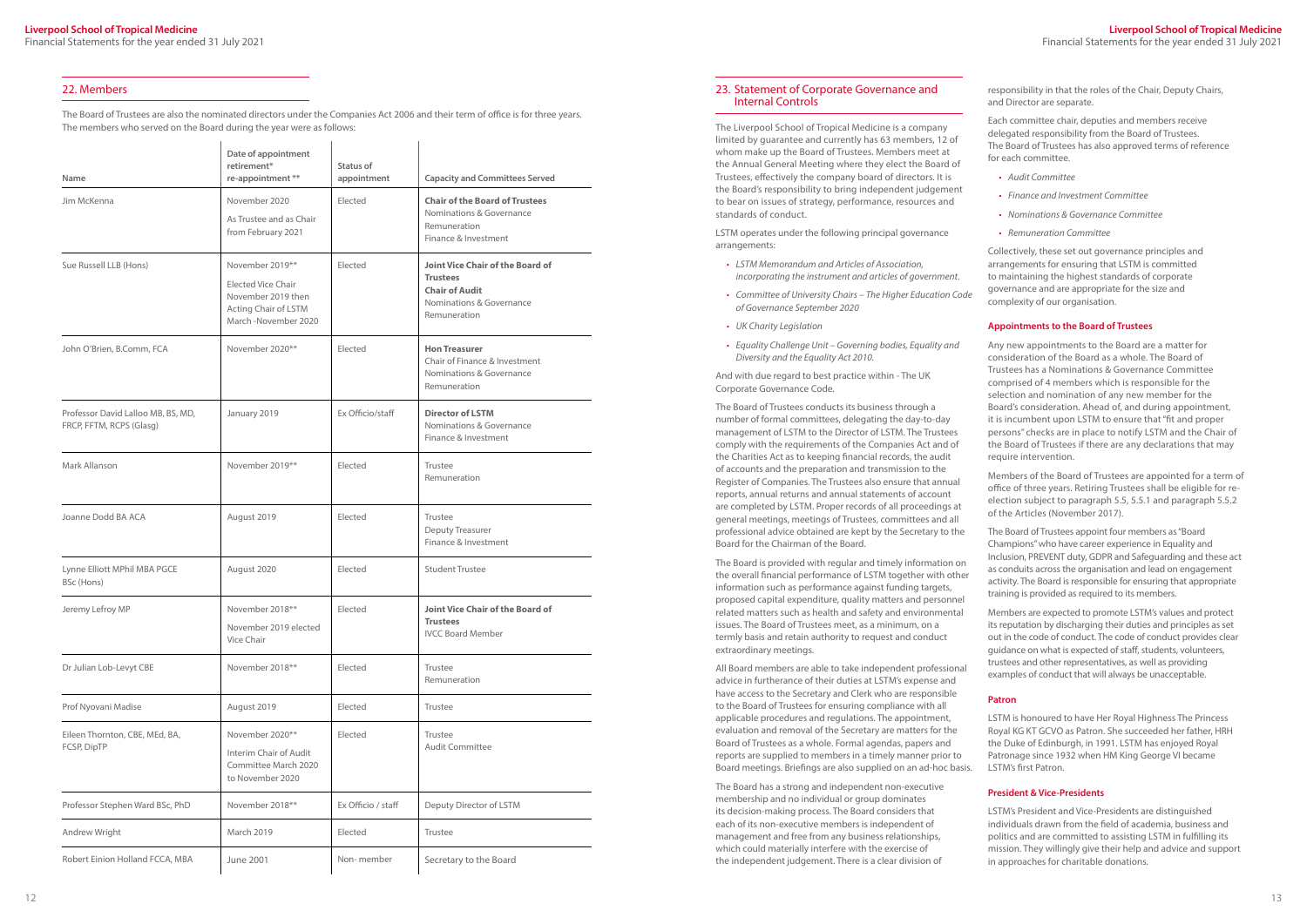#### **Statement by the Trustees on performance of their statutory duties in accordance with S172(1) of the Companies Act 2006**

The Board of Trustees of LSTM consider, both individually and collectively, that they have acted in ways that they believe in good faith to be most likely to promote the success of the Group for the benefits of its members as a whole (having regard to the stakeholders and other matters set out in s172(1) of the Act) in the decisions they made during the year ended 31 July 2021.

The LSTM Board of Trustees comprises largely non-executive members, with three executive directors and a student representative. There are 3 full board meetings each year plus meetings of several sub-committees, which are also attended by various senior staff. The AGM is open to all staff and students.

Other than the executive members of the Board, trustees are not remunerated, and they join the LSTM Board to contribute their skill and expertise to help LSTM to achieve its vision and mission, as detailed in section 4 of this report. The Board of Trustees has a terms of reference that is reviewed annually and Board members receive regular external training on the duties of trustees of a charity. There is also a code of conduct and members are required to declare any conflicts of interest at every meeting.

The Board's key stakeholders have been identified as the following :

- *• Members*
- *• Students*
- *• Employees*
- *• Funders*
- *• Local, national and international governments*
- *• Research partners*

The Board engage with each of these groups throughout the year through face-to-face meetings, surveys, seminars and written correspondence to promote LSTM's mission.

Key decisions made by the Board this year include:

*Approval of the 2021/22 annual budget:* This year's budget was approved by the Board following a comprehensive review of our strategic priorities and risks to our business. Due to COVID-19 the budget reflects ongoing difficulties in student recruitment and for research grants operating overseas. The recent grant cuts to ODA funding have also been factored in.

*Appointment of the Chair of LSTM:* After a rigorous search, selection and interview process, the Chair of the LSTM Selection Committee made a recommendation to the Board of Trustees to appoint Jim McKenna as a Trustee and later as Chair, which was supported at the 121st AGM.

*Communications Strategy:* The Board of Trustees welcomed the LSTM Communications Strategy, which sets out LSTM's coordinated approach to comms, its ambitions to engage with stakeholders and our commitment to developing platforms to support improved engagement.

*Capital approvals:* The Board approved 2 major projects in 2019/20; the renovation of Pembroke House into a major teaching resource hub with state-of-the-art facilities and investment in a major overseas research and teaching facility in Blantyre, Malawi which will complement the existing

buildings at the Malawi, Liverpool Wellcome Trust Centre. Both projects continued to be given detailed oversight by the Board of Trustees during 2020/21, to ensure there is suitable financial sustainability and oversight.

#### **Employee engagement statement**

The Board of Trustees engage with employees using multiple channels, via the Director of LSTM and his senior team, through the work of the management group, ensuring that key messaging is delivered via LSTM-wide communications. Where appropriate, staff are fully engaged in strategic discussion and decision making under the delegated duties of Committees. LSTM welcome the feedback of staff, involvement in focus task groups and wider staff led projects. The Board of Trustees are presented with executive summaries of management committee's agreed actions and are fully briefed by the Director on all activity in relation to staff engagement.

There is also positive engagement by many staff through the various Board committees, where employees often present research activity updates to Board members. The Audit Committee works with HR staff in relation to equality and inclusion and the effectiveness of the HR processes. The Remuneration Committee, in addition to considering the remuneration of senior staff, received information and discusses overall reward policy and strategy including the gender and ethnicity pay gap.

LSTM wide engagement includes a monthly staff forum (SSF), attended by the Director, chaired by the management committee member for SSF and is also open to IVCC and other subsidiary company employees. Staff can also apply to work on a variety of projects/working groups addressing issues of gender equality, LGBTQ+, and as LSTM addresses key strategic issues, staff are frequently engaged through Town Hall events, surveys or focus groups. Board champions engage with Committee chairs in the areas of Equality and Inclusion, Prevent, Safeguarding and GDPR, supporting and engaging with the work of LSTM committees. LSTM regularly runs staff engagement surveys, the results of which are presented to the Board.

#### **Statement on business relationships**

The LSTM Board of Trustees and its committees comprise people with a variety of skills and backgrounds. Through their networks Board members are able to foster additional benefit to LSTM through their association with our stakeholders, this brings a greater breadth of knowledge into the organisation, particularly in relation to key decisions made by the Board.

Delivering our strategy requires strong mutually beneficial relationships with all stakeholders. LSTM continuously assesses its priorities related to its major funding partners, and the Board engages on this through regular strategy updates through the committees' structure in place.

LSTM's activity within the External Relations Committee also supports a strategic approach to stakeholder engagement that contributes to objectives of the strategic plan.

#### **Carbon reporting**

LSTM is fully committed to operating in an environmentally friendly and sustainable manner and has introduced a new Environmental Policy and established an Environmental

#### **Audit Committee**

The Audit Committee has a maximum of 7 members and is comprised of at least 2 members of the Board (Chair and Deputy), 1 IVCC Board member and at least 1 co-opted independent member. The Committee operates in accordance with written terms of reference approved by the Board of Trustees. The Committee is comfortable that the Board representation is sufficient given the additional expertise of the co-opted members.

The Audit Committee meets on a termly basis and provides a forum for reporting by LSTM's internal and financial statements auditors who have access to the Committee for independent discussion without the presence of LSTM management.

LSTM's internal auditor team provide LSTM with independent advice and assurance in regard to the adequacy of systems of internal control, risk management controls and governance processes in accordance with an agreed plan of input and report their findings to management and the Audit Committee. Management is responsible for the implementation of the agreed recommendations and internal auditors undertake periodic follow up reviews. LSTM is able to ensure that such recommendations have been implemented. Management actions are reported to Management Committee alongside a summary of all reports received. The Audit Committee also advises the Board of Trustees on the appointment of internal and financial statements auditors and their remuneration for both audit and non-audit work.

#### **Finance and Investment Committee**

The Finance and Investment Committee has a maximum of 7 members and is comprised of at least 2 members of the Board. The Committee operates in accordance with written terms of reference approved by the Board of Trustees.

The Finance and Investment Committee advise the Board on financial policy, provide oversight, monitor and approve relevant returns to OfS/UKRI, HESA and other stakeholders and review in depth annual financial statements, management accounts, cashflows, budgets and the performance of the investment portfolio.

#### **Remuneration Committee**

Throughout the year ended 31 July 2021, LSTM's Remuneration Committee comprised the Chairman, Treasurer, and 2 other Board members. The Committee's responsibility is to review the remuneration policy for all staff and to make recommendations on the remuneration and benefits of the Director and other senior members of staff in LSTM.

#### **Internal Control**

The Board of Trustees is ultimately responsible for LSTM's system of internal control and for reviewing its effectiveness. However, such a system is designed to manage, rather than eliminate, the risk of failure to achieve business objectives & can provide only reasonable, not absolute, assurance against material misstatement or loss.

The Board of Trustees has delegated to the Director of LSTM as Accountable Officer, the day-to-day responsibility for

reviewing the adequacy of the system of internal control and making any appropriate amendments. The Director is also responsible for reporting to the Board any material weaknesses or breakdowns in internal financial control.

The Board of Trustees is of the view that there is a formal on-going process for identifying, evaluating and managing LSTM's significant risks that have been in place and operational for the year ended 31 July 2021. The Board regularly review this risk framework and the approach to internal control is risk-based. The process continues to be embedded with the adoption of a prioritised corporate risk register to include timescales and responsible officers. The process is now embedded within all levels of LSTM and covers business, operational, compliance and financial risk procedures.

#### **Value for Money**

LSTM strives to apply value for money considerations to all its processes and activities, and this is supported by strong awareness and vigilance across the senior management team. The Audit Committee receives an annual report on LSTM's value for money activity from a dedicated committee established several years' ago. The committee is made up from a cross section of the organisation. In addition, each internal audit review undertaken and submitted to the Audit Committee makes specific observations and judgements concerning the value for money demonstrated. The report for the year ended 31 July 2021 detailed the progress made against the 7 Value for money objectives for the year and sets out the objectives for the year to 31 July 2022.

#### **Risk Management**

A comprehensive risk management framework, defined in LSTM's Risk Management Policy, assists the management of LSTM in the identification of the key risks inherent in the delivery of its strategy. This is overseen by the Audit Committee in order to gain the necessary assurances on the efficacy of the framework and relay them to the Board of Trustees.

The Board of Trustees, through the Audit Committee, evaluates the risks inherent in all major plans and proposals, including the identification of the steps that would be required to mitigate, eliminate and control such risks. The Risk Register is reviewed by the Audit Committee on a routine basis and is presented to the Board of Trustees at each meeting.

The ongoing impact of COVID-19 upon the sector and in the areas of business continuity and disruption has led to the Board seeking increased review and assurance of its key strategic risks. The Board's assurance oversight and increased access to strategic risk reviews provides insight into the response from the Management team to the outbreak of COVID-19. The Board has been provided with assurance of enhanced internal management controls around business continuity and recovery and it continues to mitigate COVID-19 impact through its Management Team, where response and recovery planning provide further assurance to the Board that responsible and timely management of stakeholder funding and investment continues to support sustainable operations.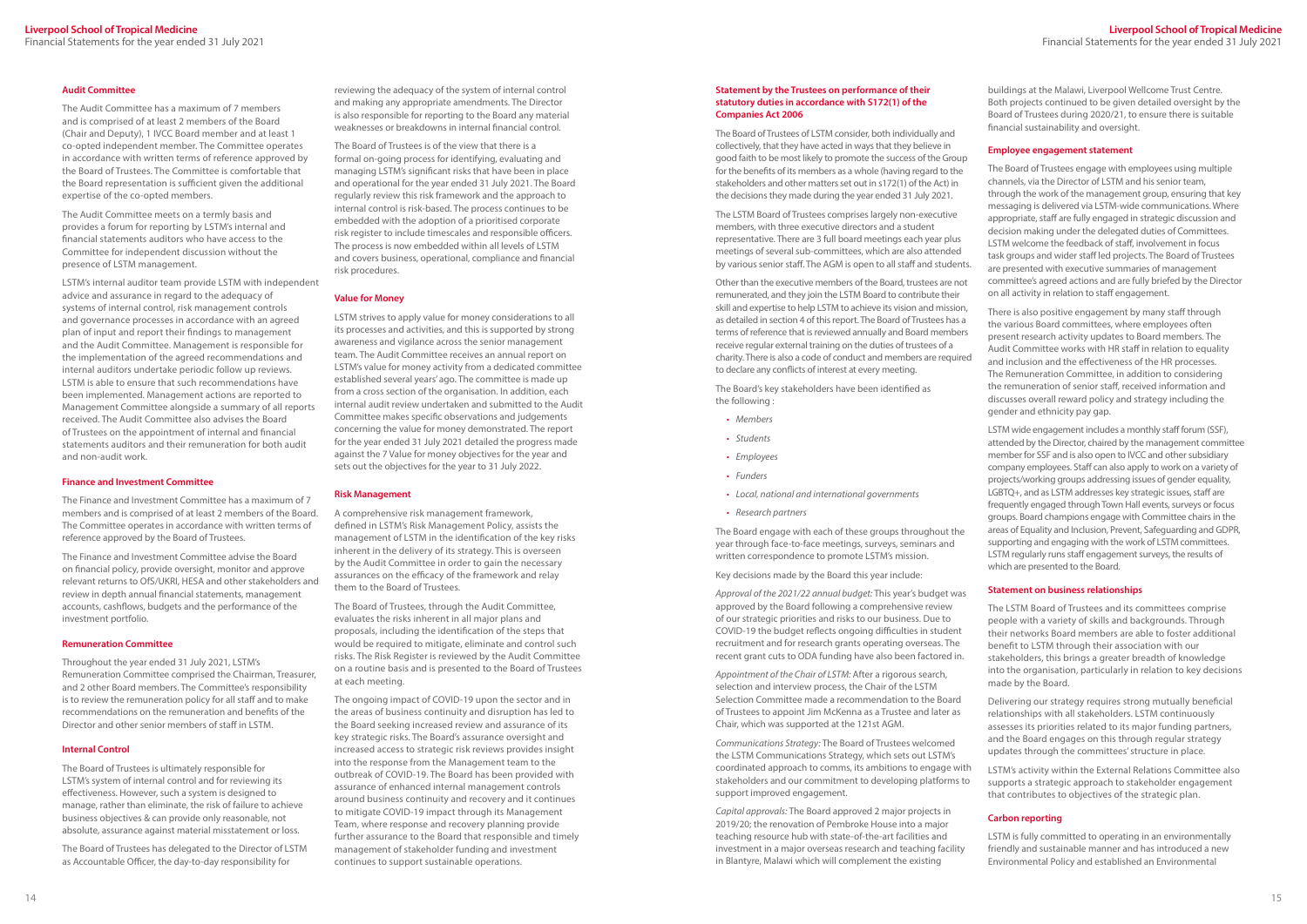to ensure that the financial statements comply with the Statement of Recommended Practice - Accounting for Further and Higher Education, OfS terms and conditions of funding for higher education institutions (issued March 2019), the Office for Students Accounts Direction (issued October 2019) and the Companies Act 2006. They are also responsible for safeguarding the assets of LSTM and hence for taking reasonable steps for the prevention and detection of fraud and other irregularities.

#### The Trustees have taken reasonable steps to:

- *• ensure that funds from OfS, Research England and other funding bodies are used only for the purposes for which they have been given and seek to achieve value for money in accordance with OfS' terms and conditions of funding for higher education institutions (issued March 2019) and the funding agreement with Research England and any other conditions which the funding body may from time to time prescribe;*
- *• ensure that LSTM has a robust and comprehensive system of risk management, control and corporate governance, which includes the prevention and detection of corruption, fraud, bribery and irregularities;*
- *• ensure that there is regular, reliable, timely and adequate information to monitor performance and track the use of public funds;*
- *• plan and manage LSTM's activities to remain sustainable and financially viable;*
- *• ensure that it informs the OfS of any material change in its circumstances, including any significant developments that could impact on the mutual interests of LSTM and OfS;*
- *• ensure there are adequate and effective arrangements for the management and quality assurance of data submitted to HESA, the Student Loans Company, the OfS, Research England and other funding or regulatory bodies;*
- *• ensure an effective framework overseen by LSTM's academic board or equivalent – to manage the quality of learning and teaching and to maintain academic standards; and*
- *• consider and act on the OfS' assessment of LSTM's risks specifically in relation to these funding purposes.*

The Trustees are responsible for the maintenance and integrity of the corporate and financial information included on LSTM's website. Legislation in the United Kingdom governing the preparation and dissemination of financial statements may differ from legislation in other jurisdictions.

The Trustees confirm that:

- *• so far as each Trustee is aware, there is no relevant audit information of which LSTM's auditor is unaware; and*
- *• the Trustees have taken all the steps that they ought to have taken in order to make themselves aware of any relevant audit information and to establish that LSTM's auditor is aware of that information.*

A resolution to reappoint Grant Thornton UK LLP will be

proposed at the Annual General Meeting, under the heading "Independent Auditors", subject to the results of a tender process to be undertaken.

Signed on behalf of the Board of Trustees

**Jim McKenna Chair 1 November 2021**

Working Group. The group will provide coordination and guidance to LSTM for the integration of sustainability principles and practices throughout core teaching, research and operational activities.

All refurbishment and capital projects incorporate environmental and/or energy efficiency improvements whenever practicable such as replacement windows, improved insulation, LED lighting and improvements to the automated Building Management Systems.

40 solar panels were installed in 2015, producing electricity savings year on year.

There has been an improvement in recent years as a result of the energy efficiency improvements which has seen a reduction in the independently assessed energy ratings and this is evidenced in the Display Energy Certificates.

> In preparing the financial statements, the Trustees are required to:

The Building Management System (BMS) manages and monitors building services and will:

- *• ensure that an optimal level of efficiency and comfort is achieved by continuously maintaining the correct balance between operating requirements, external and internal environmental conditions and energy usage.*
- *• facilitate the link to our metering systems to measure utility consumption to identify usage patterns, manage these against expected or desired levels and then assist in being able to adjust, control or remove waste.*

During 2020/21 LSTM Group has used 2,667,938 KwH of electricity in owned buildings.

All calculations are based on National Energy Foundation simple carbon calculation.

### 24. Going Concern

As detailed in the accounting policies, these financial statements are prepared on a going concern basis. Since the outbreak of the COVID-19 pandemic LSTM has taken measures to mitigate the risk and the Trustees have assessed the period to November 2022, 1 year beyond the date these financial statements are signed. The reviews were based on monthly management accounts during 2020/21, the 2021/22 budget and monthly cash flows and forecasts, which were regularly assessed by senior management and the board. These measures are continuing at the time these financial statements are signed. The forecasts show that the group has sufficient cashflows to continue to settle liabilities as they fall due.

The Board of Trustees have also taken account of the post balance sheet event in relation to the USS pension deficit provision (disclosed in note 39) and have no immediate concern over LSTM's ability to fund increased repayments as a result of the latest valuation.

As a result of these measures and the strong balance sheet of the Group and LSTM the Trustees are satisfied that the use of the going concern accounting principle remains applicable.

#### 25. Strategic Reporting

As LSTM is a registered charity, the strategic report is contained in the following sections:

4 Vision and Mission

#### 5 Objectives

- 6 The Nature, Objectives and Strategies of the Charity
- 7 Principal risks and uncertainties, financial performance in the year & key performance indicators (KPIs)

#### 26. Responsibilities of the Governing Body

In accordance with LSTM's Memorandum and Articles of Association, the Governing Body is responsible for the administration and management of the affairs of LSTM and are required to present audited financial statements for each financial year.

The Governing Body (the Governors, also referred to as the Trustees are also the directors of LSTM for the purposes of company law) is responsible for preparing the Report of the Members of the Board of Trustees including the Strategic Report and the financial statements in accordance with applicable law and regulations.

Company law requires the Trustees to prepare financial statements for each financial year. Under that law, the Trustees are required to prepare the financial statements in accordance with United Kingdom Generally Accepted Accounting Practice (United Kingdom Accounting Standards and applicable law) including FRS 102 'The Financial Reporting Standard applicable in the UK and Republic of Ireland'. In addition, the Trustees are required to prepare the financial statements in accordance with Office for Student's ('OfS') terms and conditions of funding for higher education institutions (issued March 2019) and the terms and conditions of its funding agreement with Research England through its accountable officer. Under company law, the Trustees must not approve the financial statements unless they are satisfied that they give a true & fair view of the state of affairs of LSTM and the Group and of the surplus or deficit, gains & losses, changes in reserves & cash flows of LSTM & the Group for that year.

- *• select suitable accounting policies and then apply them consistently.*
- *• make judgements and accounting estimates that are reasonable and prudent.*
- *• state whether applicable UK accounting standards have been followed, subject to any material departures disclosed and explained in the financial statements; and*
- *• prepare the financial statements on the going concern basis unless it is inappropriate to presume that the Group will continue in business.*

The Trustees are responsible for keeping adequate accounting records that are sufficient to show and explain LSTM's transactions and disclose with reasonable accuracy at any time the financial position of LSTM and enable it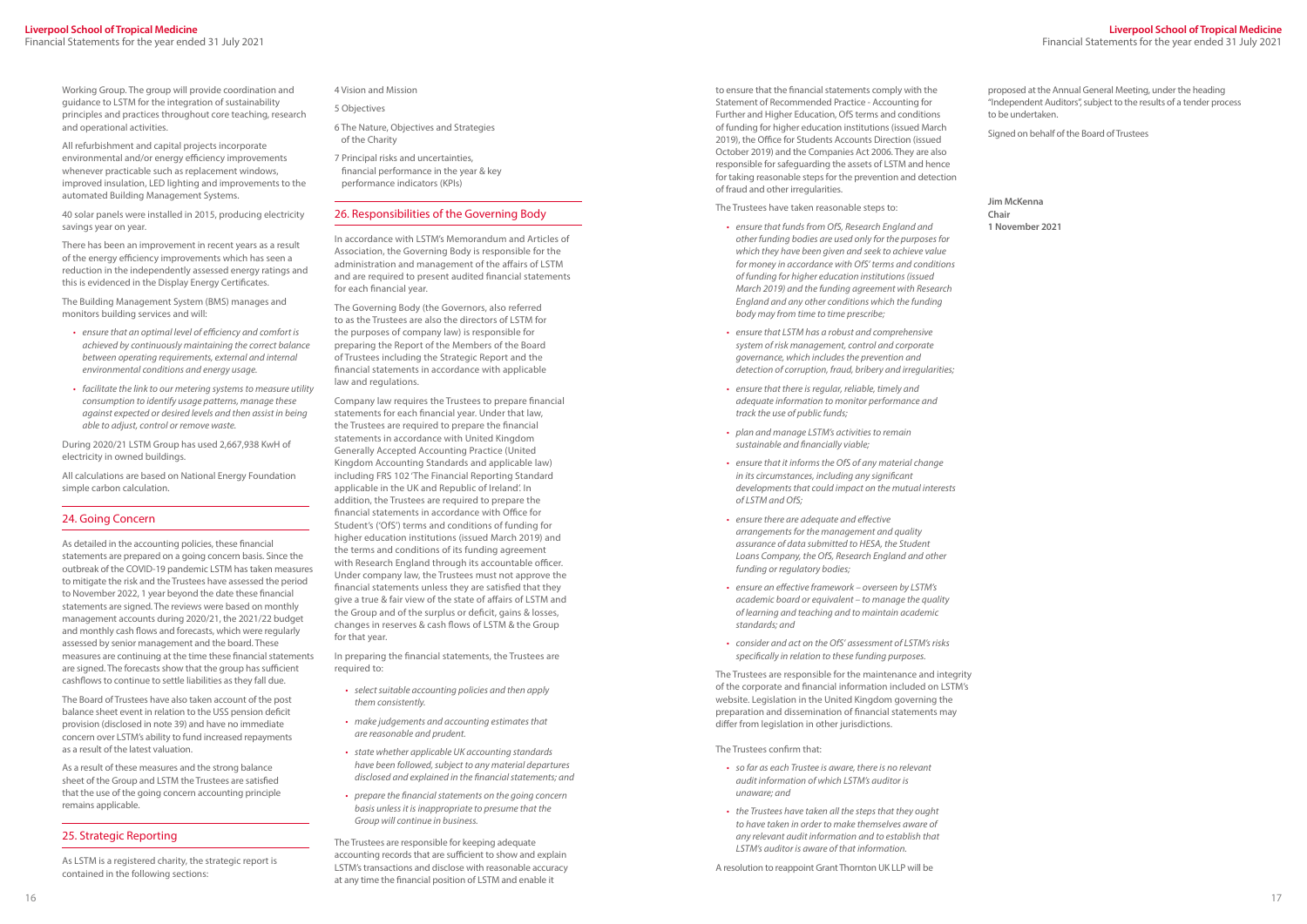## <span id="page-9-0"></span>Statement on the System of Internal Financial Control to 31 July 2021

As HEI Accountable Officer, I acknowledge my responsibility for ensuring that an effective system of internal financial control is maintained and operated by Liverpool School of Tropical Medicine.

The system can provide only reasonable and not absolute, assurance that assets are safeguarded, transactions authorised and properly recorded, and that material errors or irregularities are either prevented or would be detected within a timely period.

The system of internal financial control is based on a framework of regular management information, administrative procedures including the segregation of duties and a system of delegation and accountability. In particular, it includes:

- *• comprehensive budgeting systems with an annual budget which is reviewed and agreed by the Board of Trustees;*
- *• regular reviews by the Board of periodic and annual financial reports which indicate financial performance against forecasts;*
- *• setting targets to measure financial and other performance;*
- *• clearly defined capital investment control guidelines; and*
- *• the adoption of formal project management disciplines, where appropriate.*

Liverpool School of Tropical Medicine has a subcontracted internal audit service, which operates in accordance with the requirements of the Audit Code of Practice. The work of the internal audit service is informed by an analysis of the risks to which LSTM is exposed and annual internal audit plans are based on this analysis. The analysis of risks and the internal audit plans are endorsed by the Board of Trustees on the recommendation of the Audit Committee. The Chair of the Audit Committee provides the Board with a report on internal audit activity in LSTM at a minimum annually. The report includes the financial statement, grant and internal auditors' independent opinions on the adequacy and effectiveness of LSTM's system of internal control, risk management controls and governance processes, including internal financial control. The role of the external auditors is specifically to audit the year end financial statements, but they also report on the control environment and on any control issues identified during the annual audit, and report to the Finance and Investment Committee and the Audit Committee in that regard. No significant control weaknesses or failures were reported in relation to the year ended 31 July 2021.

We have audited the financial statements of Liverpool School of Tropical Medicine (the 'LSTM') and its subsidiaries (the 'group') for the year ended 31 July 2021, which comprise group and LSTM's Statement of comprehensive income, the group and LSTM's Statement of changes in reserves, the group and LSTM's Balance sheet, the group and LSTM's Statement of cash flows and notes to the financial statements, including a summary of significant accounting policies. The financial reporting framework that has been applied in their preparation is applicable law and United Kingdom Accounting Standards, including Financial Reporting Standard 102 'The Financial Reporting Standard applicable in the UK and Republic of Ireland' (United Kingdom Generally Accepted Accounting Practice). In our opinion, the financial statements:

My review of the effectiveness of the system of internal financial control is informed by the work of the internal auditors, the Audit Committee which oversees the work of the internal auditors, the executive managers within LSTM who have responsibility for the development and

maintenance of the financial control framework and comments made by LSTM's financial statement and grant auditors in their management letters and other reports. The audit committee report annually to the Board in November regarding any control weaknesses or failures during the past financial year; there have been no significant control weaknesses or failures in the year ended 31 July 2021.

> We are responsible for concluding on the appropriateness of the Governing body's use of the going concern basis of accounting and, based on the audit evidence obtained, whether a material uncertainty exists related to events or conditions that may cast significant doubt on the group's and LSTM's ability to continue as a going concern. If we conclude that a material uncertainty exists, we are required to draw attention in our report to the related disclosures in the financial statements or, if such disclosures are inadequate, to modify the auditor's opinion. Our conclusions are based on the audit evidence obtained up to the date of our report. However, future events or conditions may cause the group and LSTM to cease to continue as a going concern.

**Professor David Lalloo MB, BS, MD, FRCP, FFTM, RCPS (Glasg) Director 1 November 2021**

#### Independent auditor's report to the governing body of Liverpool School of Tropical Medicine

#### **Opinion**

- *• give a true and fair view of the state of the group's and the LSTM's affairs as at 31 July 2021 and of the group's and LSTM's surplus, and its income and expenditure, gains and losses, changes in reserves and the group's and LSTM's cash flows for the year then ended;*
- *• have been properly prepared in accordance with United Kingdom Generally Accepted Accounting Practice and the Statement of Recommended Practice: Accounting for Further and Higher Education published in October 2018; and*
- *• have been prepared in accordance with the requirements of the Companies Act 2006.*

#### **Basis for opinion**

We conducted our audit in accordance with International Standards on Auditing (UK) (ISAs (UK)) and applicable law. Our responsibilities under those standards are further described in the 'Auditor's responsibilities for the audit of the financial statements' section of our report. We are independent of the group and LSTM in accordance with the ethical requirements that are relevant to our audit of the financial statements in the UK, including the FRC's Ethical Standard, and we have fulfilled our other ethical responsibilities in accordance with these requirements. We believe that the audit evidence we have obtained is sufficient and appropriate to provide a basis for our opinion.

#### **Conclusions relating to going concern**

In our evaluation of the Governing body's conclusions, we considered the inherent risks associated with the group's and LSTM's business model including effects arising from macro-economic uncertainties such as Brexit and COVID-19, we assessed and challenged the reasonableness of estimates made by the Governing body and the related disclosures and analysed how those risks might affect the group's and LSTM's financial resources or ability to continue operations over the going concern period.

Based on the work we have performed, we have not identified any material uncertainties relating to events or conditions that, individually or collectively, may cast significant doubt on the group's and LSTM's ability to continue as a going concern for a period of at least twelve months from when the financial statements are authorised for issue.

In auditing the financial statements, we have concluded that the Governing body's use of the going concern basis of accounting in the preparation of the financial statements is appropriate.

The responsibilities of the Governing body with respect to going concern are described in the 'Responsibilities of the Governing body for the financial statements' section of this report.

#### **Other information**

The Governing body are responsible for the other information. The other information comprises the information included in the annual report set out on pages 2-15 other than the financial statements and our auditor's report thereon. Our opinion on the financial statements does not cover the other information and, except to the extent otherwise explicitly stated in our report, we do not express any form of assurance conclusion thereon.

In connection with our audit of the financial statements, our responsibility is to read the other information and, in doing so, consider whether the other information is materially inconsistent with the financial statements or our knowledge obtained in the audit or otherwise appears to be materially misstated. If we identify such material inconsistencies or apparent material misstatements, we are required to determine whether there is a material misstatement in the financial statements or a material misstatement of the other information. If, based on the work we have performed, we conclude that there is a material misstatement of this other information, we are required to report that fact.

We have nothing to report in this regard.

#### **Opinions on other matters prescribed by the Companies Act 2006**

In our opinion, based on the work undertaken in the course of the audit:

- *• the information given in the Strategic Report and the Directors' Report, prepared for the purposes of company law, included in the Report of the Members of the Board of Trustees for the financial year for which the financial statements are prepared is consistent with the financial statements; and*
- *• the Strategic Report and the Directors' Report included in the Report of the Members of the Board of Trustees has been prepared in accordance with applicable legal requirements.*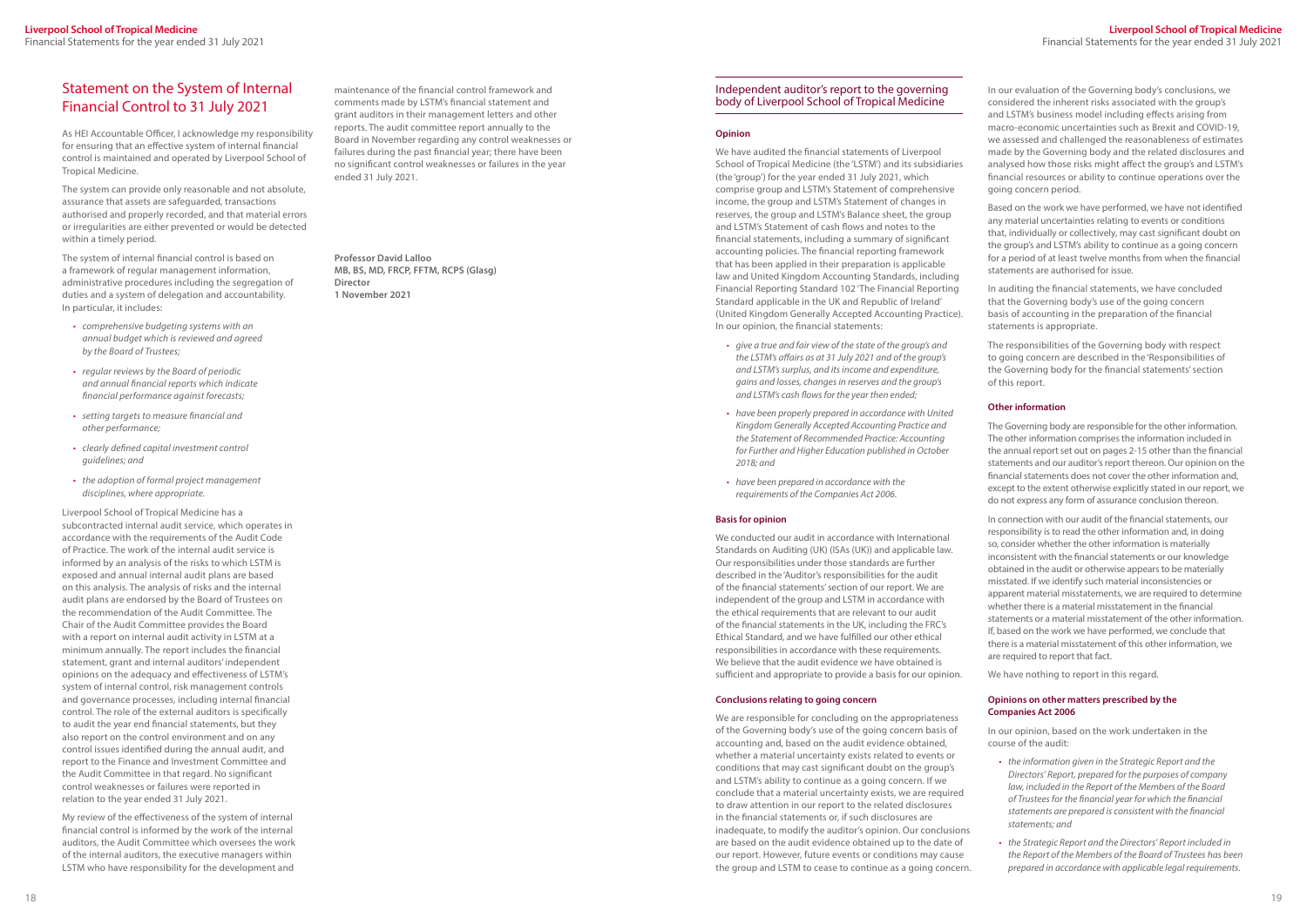#### **Matter on which we are required to report under the Companies Act 2006**

In the light of the knowledge and understanding of the group and LSTM and its environment obtained in the course of the audit, we have not identified material misstatements in the Strategic Report or the Directors' Report included in the Report of the Members of the Board of Trustees.

#### **Opinion on other matters prescribed by the Office for Student's ('OfS') accounts direction (issued October 2019)**

In our opinion, in all material respects:

- *• funds from whatever source administered by LSTM for specific purposes have been properly applied to those purposes and managed in accordance with the relevant legislation;*
- *• funds provided by the OfS and Research England have been applied in accordance with the relevant terms and conditions, and any other terms and conditions attached to them, and*
- *• the requirements of the OfS's accounts direction (issued October 2019) have been met.*

#### **Matters on which we are required to report by exception**

We have nothing to report in respect of the following matters where the Companies Act 2006 requires us to report to you if, in our opinion:

- *• adequate accounting records have not been kept by LSTM, or returns adequate for our audit have not been received from branches not visited by us; or*
- *• LSTM's financial statements are not in agreement with the accounting records and returns; or*
- *• certain disclosures of the Governing Body's remuneration specified by law are not made; or*
- *• we have not received all the information and explanations we require for our audit.*

We have nothing to report in respect of the following matters where the OfS accounts direction (issued October 2019) requires us to report to you where:

*• LSTM's grant and fee income, as disclosed in the note to the accounts, has been materially misstated*

#### **Responsibilities of Governing Body for the financial statements**

As explained more fully in the Statement of responsibilities of the Governing body set out on pages 14-15 the Governing body (who are also the directors of the charitable company for the purposes of company law) are responsible for the preparation of the financial statements and for being satisfied that they give a true and fair view, and for such internal control as the Governing body determine is necessary to enable the preparation of financial statements that are free from material misstatement, whether due to fraud or error.

In preparing the financial statements, the Governing body are responsible for assessing the group's and LSTM's ability to continue as a going concern, disclosing, as applicable, matters related to going concern and using the going concern basis

of accounting unless the Governing body either intend to liquidate the group or LSTM or to cease operations, or have no realistic alternative but to do so.

#### **Auditor's responsibilities for the audit of the financial statements**

Our objectives are to obtain reasonable assurance about whether the financial statements as a whole are free from material misstatement, whether due to fraud or error, and to issue an auditor's report that includes our opinion. Reasonable assurance is a high level of assurance, but is not a guarantee that an audit conducted in accordance with ISAs (UK) will always detect a material misstatement when it exists. Misstatements can arise from fraud or error and are considered material if, individually or in the aggregate, they could reasonably be expected to influence the economic decisions of users taken on the basis of these financial statements.

A further description of our responsibilities for the audit of the financial statements is located on the Financial Re porting Council's website at: [www.frc.org.uk/](http://www.frc.org.uk/auditorsresponsibilities) [auditorsresponsibilities.](http://www.frc.org.uk/auditorsresponsibilities) This description forms part of our auditor's report.

#### **Explanation as to what extent the audit was considered capable of detecting irregularities, including fraud**

Irregularities, including fraud, are instances of noncompliance with laws and regulations. We design procedures in line with our responsibilities, outlined above, to detect material misstatements in respect of irregularities, including fraud. Owing to the inherent limitations of an audit, there is an unavoidable risk that material misstatements in the financial statements may not be detected, even though the audit is properly planned and performed in accordance with the ISAs (UK).

The extent to which our procedures are capable of detecting irregularities, including fraud is detailed below:

*• We obtained an understanding of the legal and regulatory frameworks applicable to the group and LSTM, and the industry in which it operates and determined which may influence the financial statements. Given the nature of its operating activities, the group and LSTM is subject to several laws and regulations where the consequences of non-compliance could have a material effect on amounts or disclosures in the financial statements.*

*We determined that the following laws and regulations are the most significant which are directly relevant to specific assertions in the financial statements:*

- *- Those that relate to reporting frameworks being FRS102 and the Statement of Recommended Practice: Accounting for Further and Higher Education published in October 2018, the OFS accounts direction (issued October 2019), the Companies Act 2006 and the relevant tax compliance regulations.*
- *- Those that relate to the operational activities of the group and LSTM as a higher education institution and research organisation being the regulatory framework for higher education in England, data*

*protection and bribery and corruption practices.*

- *• We assessed the susceptibility of the charitable company's financial statements to material misstatements, including how fraud might occur. We performed the following audit procedures to address the risks related to irregularities and fraud:*
- *- evaluation of the processes and controls in place to address the risks related to irregularities and fraud;*
- *- challenge of the assumptions and judgements made by management in its significant accounting estimates;*
- *- review of performance targets and conditions to research funding received and their propensity to influence efforts made by management to manage earnings;*
- *- review and testing of journal entries, in particular manual journal entries, relating to management estimates and journal entries impacting the reported result for the year;*
- *- consideration of the potential for fraud in revenue recognition through the manipulation of revenue from research grant funding;*
- *- identifying related parties and through our data interrogation tools performed a review for any related party transactions during the year.*
- *• We enquired of management, the Audit Committee and the internal auditors whether there was any awareness of instances of non-compliance with laws and regulations or whether they had any knowledge of actual or suspected fraud. We corroborated the results of our enquiries to supporting documentation such as board minute reviews.*
- *• In assessing the potential risks of material misstatement, we obtained an understanding of the group's and LSTM's operations, the applicable statutory provisions and business risks that may result in risk of material misstatement, and the group's and LSTM's control environment, including the adequacy of procedures for authorisation of transactions.*
- *• The engagement team's experience with similar engagements, their understanding and knowledge of the group's and LSTM's industry and their understanding of the industry and regulatory requirements were considered in assessing the appropriateness of the collective competence and capabilities of the engagement team.*

No matters relating to non-compliance with laws and regulations or relating to fraud were identified in relation to the above-mentioned laws and regulations that were identified by us as most significant.

#### **Use of our report**

This report is made solely to the university's members, as a body, in accordance with Chapter 3 of Part 16 of the Companies Act 2006. Our audit work has been undertaken

so that we might state to the university's members those matters we are required to state to them in an auditor's report and for no other purpose. To the fullest extent permitted by law, we do not accept or assume responsibility to anyone other than the university and the university's members as a body, for our audit work, for this report, or for the opinions we have formed.

**Carl Williams Senior Statutory Auditor for and on behalf of Grant Thornton UK LLP Statutory Auditor, Chartered Accountants Liverpool**

**1 November 2021**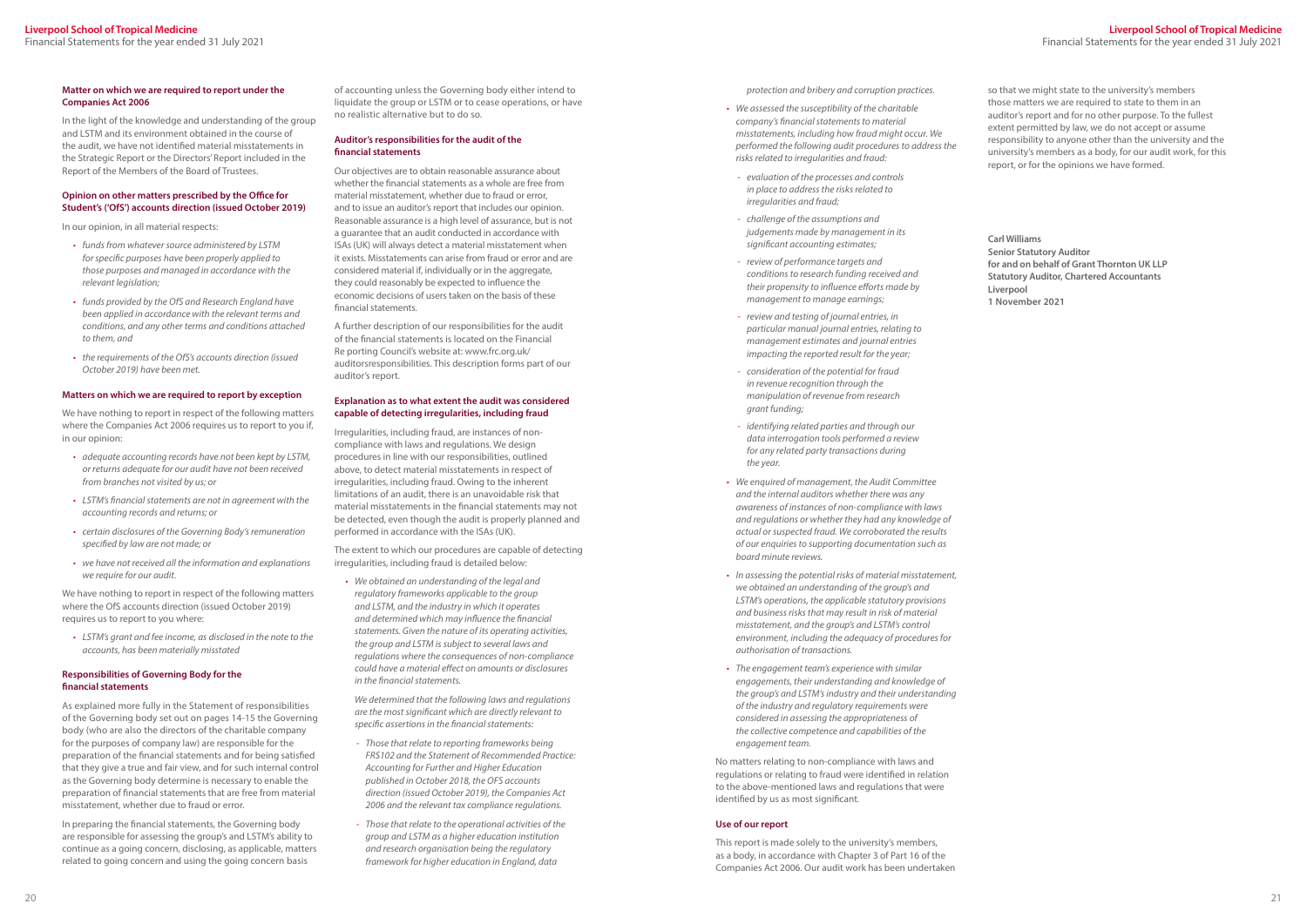<span id="page-11-0"></span>Financial Statements for the year ended 31 July 2021

#### **Liverpool School of Tropical Medicine** Financial Statements for the year ended 31 July 2021

| <b>Statement of Comprehensive Income</b>                                                       | <b>Notes</b> | Group<br>Year ended<br>31 July 2021<br>£'000 | <b>LSTM</b><br>Year ended<br>31 July 2021<br>£'000 | Group<br>Year ended<br>31 July 2020<br>£'000 | <b>LSTM</b><br>Year ended<br>31 July 2020<br>£'000 |
|------------------------------------------------------------------------------------------------|--------------|----------------------------------------------|----------------------------------------------------|----------------------------------------------|----------------------------------------------------|
| Funding body grants                                                                            | 5            | 16,951                                       | 16,951                                             | 14,117                                       | 14,117                                             |
| Tuition fees and education contracts                                                           | 6            | 3,737                                        | 3,737                                              | 4,101                                        | 4,101                                              |
| Research grants and contracts                                                                  | 7            | 99,174                                       | 72,740                                             | 78,274                                       | 56,970                                             |
| Other income                                                                                   | 8            | 88,471                                       | 74,324                                             | 130,049                                      | 110,907                                            |
| Investment income                                                                              | 9            | 751                                          | 525                                                | 848                                          | 289                                                |
| Donations and endowment income                                                                 | 10           | 1,255                                        | 1,255                                              | 680                                          | 680                                                |
| <b>Total income</b>                                                                            |              | 210,339                                      | 169,532                                            | 228,069                                      | 187,064                                            |
| Staff costs                                                                                    | 11           | 37,622                                       | 32,390                                             | 38,560                                       | 32,442                                             |
| Pension deficit funding costs                                                                  | 23           | (52)                                         | (52)                                               | (12, 591)                                    | (12, 591)                                          |
| Other operating expenses                                                                       | 13           | 166,004                                      | 131,431                                            | 188,570                                      | 154,849                                            |
| Surplus on disposal of investments                                                             |              | (196)                                        | 385                                                | (372)                                        | (372)                                              |
| Depreciation                                                                                   | 17           | 2,041                                        | 2,022                                              | 1,911                                        | 1,893                                              |
| Interest payable                                                                               | 14           | 129                                          | 129                                                | 14                                           | 14                                                 |
| <b>Total expenditure</b>                                                                       |              | 205,548                                      | 166,305                                            | 216,092                                      | 176,235                                            |
| Surplus on continuing operations before other gains/(losses)                                   |              | 4,791                                        | 3,227                                              | 11,977                                       | 10,829                                             |
| Unrealised surplus/(deficit) on revaluation of investments<br>and endowments                   |              | 1,857                                        | 2,438                                              | (2,958)                                      | (2,958)                                            |
| Surplus on continuing operations before taxation                                               |              | 6,648                                        | 5,665                                              | 9,019                                        | 7,871                                              |
| Taxation                                                                                       | 15           | (39)                                         |                                                    | 24                                           |                                                    |
| Surplus for the year                                                                           | 16           | 6,609                                        | 5,665                                              | 9,043                                        | 7,871                                              |
| Other comprehensive income/(expense):<br>Change in fair value of hedging financial instruments |              | 109                                          |                                                    | 642                                          |                                                    |
| Total Comprehensive Income for the year                                                        |              | 6,718                                        | 5,665                                              | 9,685                                        | 7,871                                              |
| Represented by:                                                                                |              |                                              |                                                    |                                              |                                                    |
| Restricted endowment comprehensive income/(expense) for the year                               |              | 638                                          | 638                                                | (307)                                        | (307)                                              |
| Unrestricted endowment comprehensive income/(expense) for the year                             |              | 2,150                                        | 2,150                                              | (843)                                        | (843)                                              |
| Expendable restricted endowment comprehensive income/(expense) for the year                    |              | 114                                          | 114                                                | (98)                                         | (98)                                               |
| Unrestricted comprehensive income for the year                                                 |              | 2,479                                        | 2,730                                              | 8,494                                        | 9,284                                              |
| Restricted comprehensive income/(expense) for the year                                         |              | 1,228                                        | 33                                                 | 1,797                                        | (165)                                              |
| Unrestricted hedging reserve comprehensive income for the year                                 |              | 109                                          |                                                    | 642                                          |                                                    |
| Total Comprehensive Income in the year                                                         |              | 6,718                                        | 5,665                                              | 9,685                                        | 7,871                                              |

The income and expenditure account is in respect of continuing activities and there were no operations that were acquired or discontinued by the Liverpool School of Tropical Medicine Group during the year or in the previous year.

The surplus for the year and total comprehensive income for the year is attributable to the Liverpool School of Tropical Medicine. There are no non-controlling interests.

#### Statement of Changes in Reserves

| <b>GROUP</b>                                                | Unrestricted<br>General<br>Reserve<br>£'000 | <b>Restricted</b><br>General<br>Reserve<br>£'000 | Unrestricted<br><b>Hedging</b><br>Reserve<br>£'000 | Permanent<br>Unrestricted<br><b>Endowments</b><br>£'000 | Permanent<br><b>Restricted</b><br>Endowments<br>£'000 | Expendable<br><b>Restricted</b><br><b>Endowments</b><br>£'000 | <b>TOTAL</b><br>£'000 |
|-------------------------------------------------------------|---------------------------------------------|--------------------------------------------------|----------------------------------------------------|---------------------------------------------------------|-------------------------------------------------------|---------------------------------------------------------------|-----------------------|
| Balance at 31 July 2019                                     | 16,044                                      | 6,208                                            | (751)                                              | 8,873                                                   | 8,019                                                 | 593                                                           | 38,986                |
| Surplus/(deficit) for the year                              | 8,494                                       | 1,797                                            | 642                                                | (843)                                                   | (307)                                                 | (98)                                                          | 9,685                 |
| Movement between reserves                                   | 678                                         | (678)                                            |                                                    |                                                         |                                                       |                                                               |                       |
| Movement of cash in reserves                                | (63)                                        | -                                                |                                                    |                                                         |                                                       |                                                               | (63)                  |
| Surplus/(Deficit) from statement of<br>comprehensive income | 9,109                                       | 1,119                                            | 642                                                | (843)                                                   | (307)                                                 | (98)                                                          | 9,622                 |
| Balance at 31 July 2020                                     | 25,153                                      | 7,327                                            | (109)                                              | 8,030                                                   | 7,712                                                 | 495                                                           | 48,608                |
| Surplus for the year                                        | 2,512                                       | 1,195                                            | 109                                                | 2,150                                                   | 638                                                   | 114                                                           | 6,718                 |
| Movement between reserves                                   | (36)                                        | 33                                               |                                                    |                                                         |                                                       |                                                               | (3)                   |
| Surplus from statement of<br>comprehensive income           | 2,476                                       | 1,228                                            | 109                                                | 2,150                                                   | 638                                                   | 114                                                           | 6,715                 |
| Balance at 31 July 2021                                     | 27,629                                      | 8,555                                            |                                                    | 10,180                                                  | 8,350                                                 | 609                                                           | 55,323                |

| <b>LSTM</b>                                                 | Unrestricted<br>General<br>Reserve<br>£'000 | General<br>Reserve<br>£'000 | Restricted Unrestricted<br><b>Hedging</b><br>Reserve<br>£'000 | Permanent<br>Unrestricted<br><b>Endowments</b><br>£'000 | Permanent<br><b>Restricted</b><br><b>Endowments</b><br>£'000 | Expendable<br>Restricted<br><b>Endowments</b><br>£'000 | <b>TOTAL</b><br>£'000 |
|-------------------------------------------------------------|---------------------------------------------|-----------------------------|---------------------------------------------------------------|---------------------------------------------------------|--------------------------------------------------------------|--------------------------------------------------------|-----------------------|
| Balance at 31 July 2019                                     | 15,654                                      | 619                         |                                                               | 8,873                                                   | 8,019                                                        | 593                                                    | 33,758                |
| Surplus/(deficit) for the year                              | 9,284                                       | (165)                       |                                                               | (843)                                                   | (307)                                                        | (98)                                                   | 7,871                 |
| Movement of cash in reserves                                | (55)                                        |                             |                                                               |                                                         |                                                              |                                                        | (55)                  |
| Surplus/(deficit) from statement of<br>comprehensive income | 9,229                                       | (165)                       |                                                               | (843)                                                   | (307)                                                        | (98)                                                   | 7,816                 |
| Balance at 31 July 2020                                     | 24,883                                      | 454                         |                                                               | 8,030                                                   | 7,712                                                        | 495                                                    | 41,574                |
| Surplus for the year                                        | 2,763                                       |                             | $\bar{ }$                                                     | 2,150                                                   | 638                                                          | 114                                                    | 5,665                 |
| Movement between reserves                                   | (36)                                        | 33                          |                                                               |                                                         |                                                              |                                                        | (3)                   |
| Surplus from statement of<br>comprehensive income           | 2,727                                       | 33                          | ٠                                                             | 2,150                                                   | 638                                                          | 114                                                    | 5,662                 |
| Balance at 31 July 2021                                     | 27,610                                      | 487                         | $\overline{\phantom{m}}$                                      | 10,180                                                  | 8,350                                                        | 609                                                    | 47,236                |
|                                                             |                                             |                             |                                                               |                                                         |                                                              |                                                        |                       |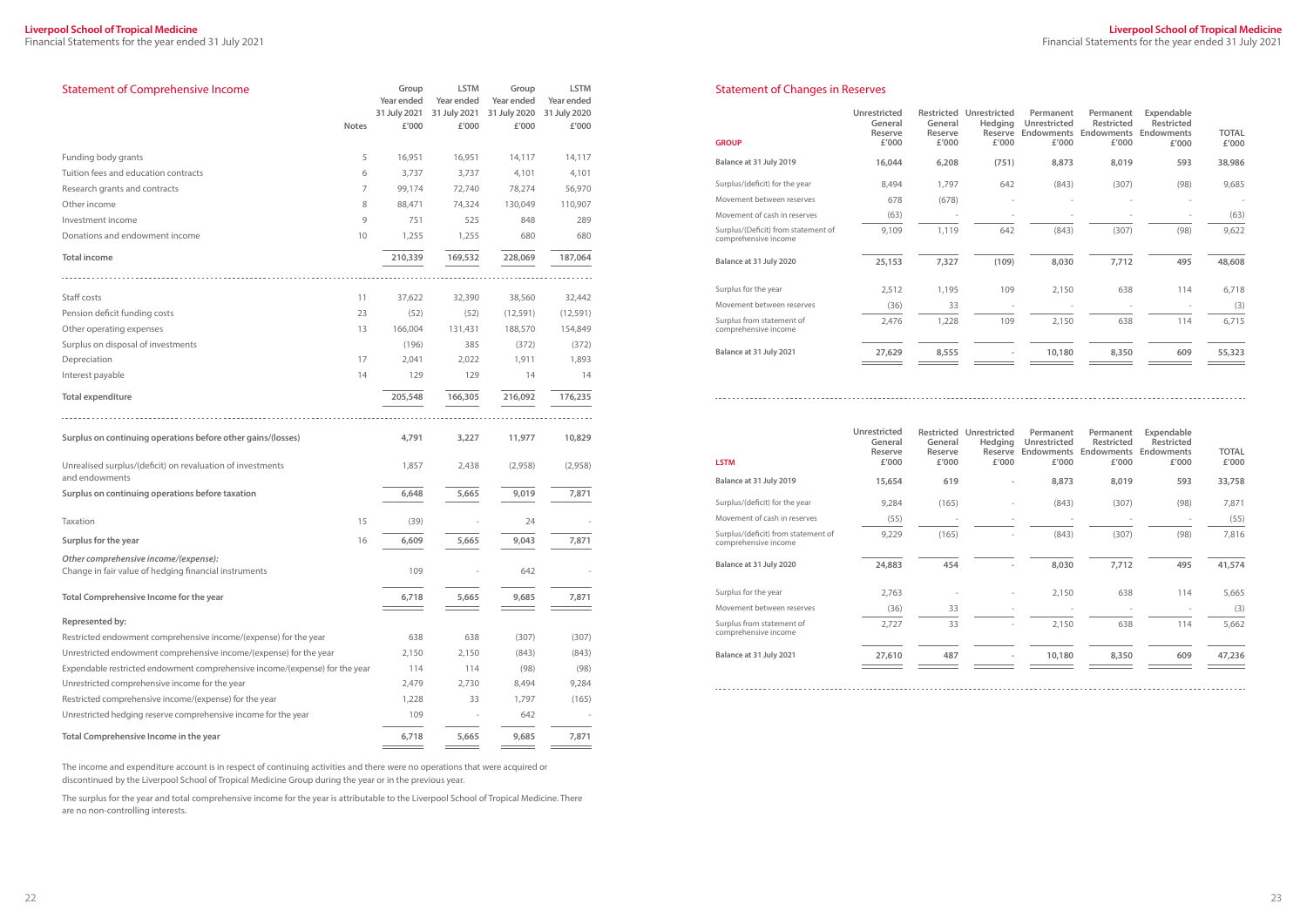<span id="page-12-0"></span>Financial Statements for the year ended 31 July 2021

#### **Liverpool School of Tropical Medicine**

Financial Statements for the year ended 31 July 2021

Company registration number: 00083405

The Financial Statements were approved by the Board of Trustees on 1 November 2021 and were signed on behalf of the Directors by :

**J O'Brien**

Honorary Treasurer

**Professor D Lalloo** Director

| <b>Balance Sheets as at 31 July</b>          |              | Group      | <b>LSTM</b>                             | Group                      | <b>LSTM</b>                | <b>Statement of Cash Flows</b>                                         |
|----------------------------------------------|--------------|------------|-----------------------------------------|----------------------------|----------------------------|------------------------------------------------------------------------|
|                                              |              | Year ended | Year ended<br>31 July 2021 31 July 2021 | Year ended<br>31 July 2020 | Year ended<br>31 July 2020 |                                                                        |
|                                              | <b>Notes</b> | £'000      | £'000                                   | £'000                      | £'000                      |                                                                        |
| <b>Fixed Assets</b>                          |              |            |                                         |                            |                            |                                                                        |
| Tangible fixed assets                        | 17           | 59,094     | 58,807                                  | 58,691                     | 58,385                     | Surplus for the year                                                   |
| Investments in subsidiaries                  | 18           |            | 80                                      | $\overline{a}$             | 54                         |                                                                        |
|                                              |              | 59,094     | 58,887                                  | 58,691                     | 58,439                     | Adjustment for non-cash items :                                        |
|                                              |              |            |                                         |                            |                            | Depreciation                                                           |
|                                              |              |            |                                         |                            |                            | Deferred capital grants released to income                             |
| <b>Current Assets</b>                        |              |            |                                         |                            |                            | (Surplus) on disposal of investments & endowments                      |
| Stock                                        |              | 81         | 36                                      | 94                         | 32                         | Movement on hedging reserve                                            |
| Debtors                                      | 19           | 17,235     | 15,834                                  | 23,787                     | 17,341                     | Decrease/(increase) in stock                                           |
| Investments and endowments                   | 20           | 47,848     | 28,231                                  | 31,100                     | 31,100                     | Decrease/(increase) in debtors                                         |
| Cash at bank and in hand                     | 29           | 52,154     | 25,797                                  | 46,250                     | 6,842                      | Increase/(decrease) in creditors                                       |
|                                              |              | 117,318    | 69,898                                  | 101,231                    | 55,315                     | Increase in other provisions                                           |
|                                              |              |            |                                         |                            |                            | (Decrease) in USS pension provision                                    |
| Creditors: amounts falling due within 1 year | 21           | 73,242     | 33,702                                  | 65,933                     | 26,819                     | Unrealised revaluation (gains)/losses on investments<br>and endowments |
| <b>Net Current Assets</b>                    |              | 44,076     | 36,196                                  | 35,298                     | 28,496                     | Unwinding of interest on finance lease                                 |
|                                              |              |            |                                         |                            |                            | Interest receivable                                                    |
| <b>Total Assets less Current Liabilities</b> |              | 103,170    | 95,083                                  | 93,989                     | 86,935                     | Taxation                                                               |
| Creditors: amounts falling due after 1 year  | 22           | 34,944     | 34,944                                  | 34,296                     | 34,296                     |                                                                        |
| Provisions: pension provisions               | 23           | 9,206      | 9,206                                   | 9,258                      | 9,258                      | Cash flow from operating activities                                    |
| Provisions: other provisions                 | 24           | 3,697      | 3,697                                   | 1,827                      | 1,807                      | Taxation paid                                                          |
| <b>NET ASSETS</b>                            |              | 55,323     | 47,236                                  | 48,608                     | 41,574                     | Net cash generated/(utilised) from operating activities                |
| <b>Endowment Reserves</b>                    |              |            |                                         |                            |                            | Cash flows from investing activities :                                 |
| Permanent restricted endowments              | 26           | 8,350      | 8,350                                   | 7,712                      | 7,712                      | Income from long term investments and unrestricted                     |
| Permanent unrestricted endowments            | 26           | 10,180     | 10,180                                  | 8,030                      | 8,030                      | permanent endowments                                                   |
| Expendable restricted endowments             | 26           | 609        | 609                                     | 495                        | 495                        | Other interest received                                                |
|                                              |              | 19,139     | 19,139                                  | 16,237                     | 16,237                     | Net expenditure from restricted endowments                             |
|                                              |              |            |                                         |                            |                            | Decrease/(increase) in investments                                     |
| Restricted general reserve                   | 27           | 8,555      | 487                                     | 7,327                      | 454                        | Purchase of tangible fixed assets                                      |
|                                              |              |            |                                         |                            |                            | Payments to acquire investment & endowment assets                      |
| <b>Unrestricted Reserves</b>                 |              |            |                                         |                            |                            | Receipt from sale of investments                                       |
| Unrestricted general reserve                 |              | 27,629     | 27,610                                  | 25,153                     | 24,883                     | Increase/(decrease) in cash in endowments                              |
| Unrestricted Hedging reserve                 |              |            | $\overline{\phantom{a}}$                | (109)                      |                            | Deferred capital grants received                                       |
|                                              |              | 27,629     | 27,610                                  | 25,044                     | 24,883                     | Net cash generated from investing activities                           |
| <b>TOTAL FUNDS</b>                           |              | 55,323     | 47,236                                  | 48,608                     | 41,574                     | <b>Cashflows from financing activities:</b>                            |
|                                              |              |            |                                         |                            |                            | Interest element of finance lease rental payment                       |

| <b>Statement of Cash Flows</b>                                             | <b>Notes</b> | Group<br>Year ended<br>31 July 2021<br>£'000 | <b>LSTM</b><br>Year ended<br>31 July 2021<br>£'000 | Group<br>Year ended<br>31 July 2020<br>£'000 | <b>LSTM</b><br>Year ended<br>31 July 2020<br>£'000 |
|----------------------------------------------------------------------------|--------------|----------------------------------------------|----------------------------------------------------|----------------------------------------------|----------------------------------------------------|
| Surplus for the year                                                       |              | 6,609                                        | 5,665                                              | 9,043                                        | 7,871                                              |
| Adjustment for non-cash items:                                             |              |                                              |                                                    |                                              |                                                    |
| Depreciation                                                               | 17           | 2,041                                        | 2,022                                              | 1,911                                        | 1,893                                              |
| Deferred capital grants released to income                                 | 25           | (1,622)                                      | (1,622)                                            | (1, 912)                                     | (1, 912)                                           |
| (Surplus) on disposal of investments & endowments                          |              | (196)                                        | 385                                                | (182)                                        | (182)                                              |
| Movement on hedging reserve                                                |              | 109                                          |                                                    | 642                                          |                                                    |
| Decrease/(increase) in stock                                               |              | 13                                           | (4)                                                | 2                                            | 4                                                  |
| Decrease/(increase) in debtors                                             |              | 6,518                                        | 1,507                                              | 2,295                                        | (1,869)                                            |
| Increase/(decrease) in creditors                                           |              | 7,256                                        | 6,830                                              | (16, 911)                                    | (477)                                              |
| Increase in other provisions                                               |              | 1,870                                        | 1,890                                              | 654                                          | 639                                                |
| (Decrease) in USS pension provision                                        |              | (52)                                         | (52)                                               | (12, 591)                                    | (12, 591)                                          |
| Unrealised revaluation (gains)/losses on investments<br>and endowments     | 20           | (1,857)                                      | (2,438)                                            | 2,958                                        | 2,958                                              |
| Unwinding of interest on finance lease                                     | 14           | 129                                          | 129                                                | 14                                           | 14                                                 |
| Interest receivable                                                        |              | (1, 556)                                     | (1, 330)                                           | (1,075)                                      | (516)                                              |
| Taxation                                                                   | 15           | 39                                           |                                                    | (24)                                         |                                                    |
|                                                                            |              | 12,692                                       | 7,317                                              | (24, 218)                                    | (12,038)                                           |
| Cash flow from operating activities                                        |              | 19,301                                       | 12,982                                             | (15, 176)                                    | (4, 167)                                           |
| Taxation paid                                                              |              | (5)                                          |                                                    | 24                                           |                                                    |
| Net cash generated/(utilised) from operating activities                    |              | 19,296                                       | 12,982                                             | (15, 152)                                    | (4, 167)                                           |
| Cash flows from investing activities:                                      |              |                                              |                                                    |                                              |                                                    |
| Income from long term investments and unrestricted<br>permanent endowments |              | 1,552                                        | 1,326                                              | 953                                          | 394                                                |
| Other interest received                                                    | 9            | 4                                            | 4                                                  | 122                                          | 122                                                |
| Net expenditure from restricted endowments                                 |              |                                              |                                                    | (5)                                          | (5)                                                |
| Decrease/(increase) in investments                                         |              |                                              | (26)                                               |                                              |                                                    |
| Purchase of tangible fixed assets                                          | 17           | (2,444)                                      | (2,444)                                            | (747)                                        | (747)                                              |
| Payments to acquire investment & endowment assets                          | 20           | (17, 344)                                    | (5, 158)                                           | (2, 545)                                     | (2, 545)                                           |
| Receipt from sale of investments                                           |              | 2,649                                        | 10,080                                             | 9,443                                        | 6,169                                              |
| Increase/(decrease) in cash in endowments                                  |              |                                              |                                                    | (185)                                        | (185)                                              |
| Deferred capital grants received                                           | 25           | 2,628                                        | 2,628                                              | 1,483                                        | 1,483                                              |
| Net cash generated from investing activities                               |              | (12, 955)                                    | 6,410                                              | 8,520                                        | 4,687                                              |
| <b>Cashflows from financing activities:</b>                                |              |                                              |                                                    |                                              |                                                    |
| Interest element of finance lease rental payment                           |              | (129)                                        | (129)                                              | (14)                                         | (14)                                               |
| Capital element of finance lease rental payment                            |              | (308)                                        | (308)                                              | (412)                                        | (412)                                              |
| Net cash used in financing activities                                      |              | (437)                                        | (437)                                              | (426)                                        | (426)                                              |
| Increase/(decrease) in cash in the year                                    |              | 5,904                                        | 18,955                                             | (7,058)                                      | 94                                                 |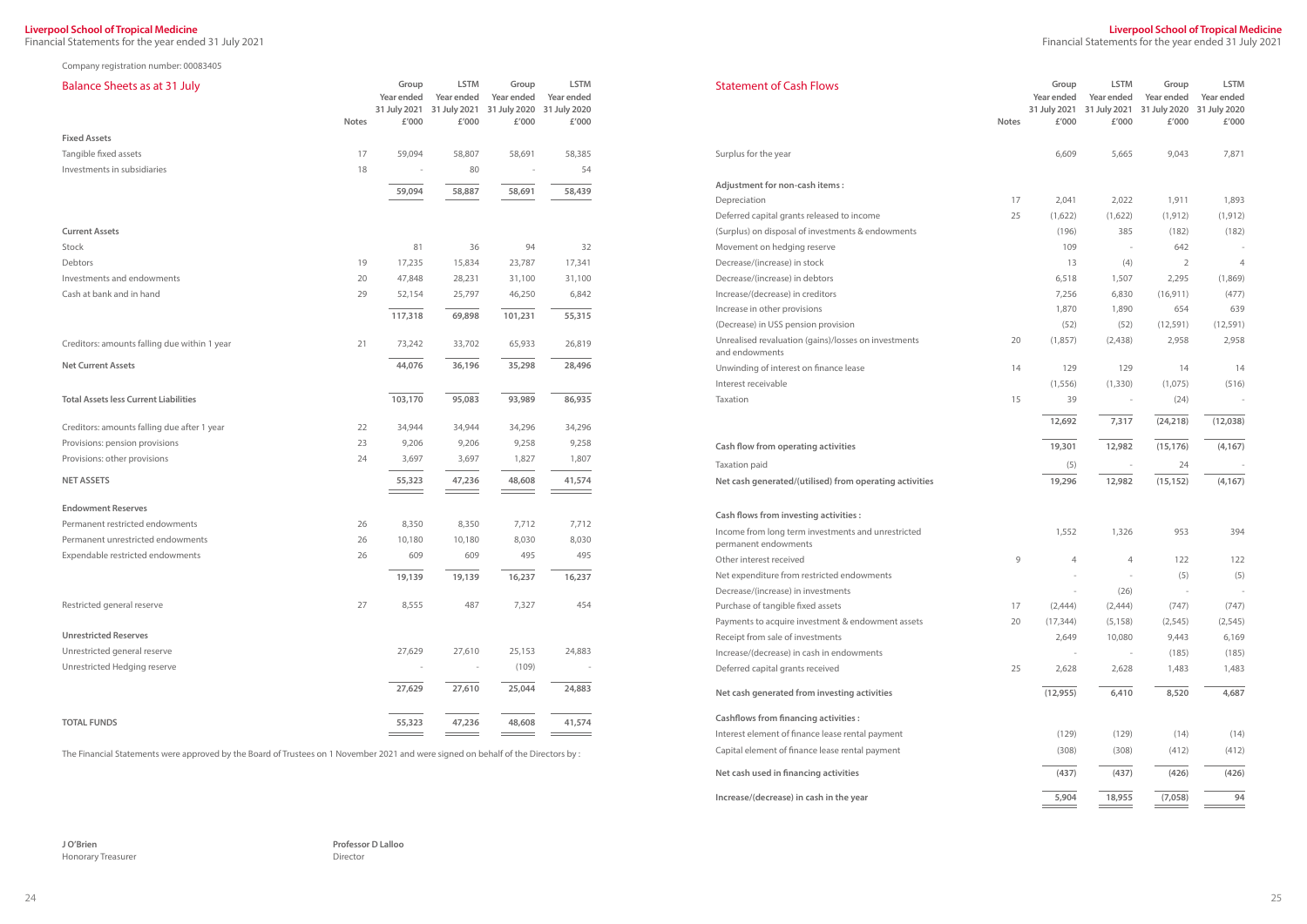## <span id="page-13-0"></span>Notes to the Accounts

#### 1. Company Information

The Liverpool School of Tropical Medicine (LSTM) was formally inaugurated on 22 April 1898 and incorporated on 30 January 1905 as the Incorporated Liverpool School of Tropical Medicine. LSTM was registered as a charity on 11 October 1963. LSTM is a company limited by guarantee and holds no share capital and is governed by a Board of Trustees.

The Incorporated Liverpool School of Tropical Medicine changed its name on 30 November 1992 to Liverpool School of Tropical Medicine. The registered office is at Pembroke Place, Liverpool, L3 5QA, UK.

The Secretary of State for Business, Innovation and Skills, by an Order of Parliament, under section 129 of the Education Reform Act 1988, designated LSTM as a Higher Education Institute (HEI) on 19 July 2013. LSTM receives direct funding from the Office for Students (OfS) and UK Research and Innovation (including Research England).

#### 2. Basis of Preparation

#### **i) Basis of Preparation**

These financial statements have been prepared in accordance with the Statements of Recommended Practice (SORP) : Accounting for Further and Higher Education 2019, and in accordance with applicable United Kingdom accounting standards including Financial Reporting Standard 102 (FRS 102), 'the Financial Reporting Standard applicable to the United Kingdom and the Republic of Ireland' and the Companies Act 2006. LSTM is a public benefit entity and therefore has applied the relevant public benefit requirement of FRS 102. The financial statements are prepared in accordance with the historical cost convention (modified by the revaluation of current asset investments and derivative financial instruments).

The Financial statements are presented in Sterling  $(E)$ .

#### **ii) Going Concern**

These financial statements have been prepared on a going concern basis. In light of the COVID-19 pandemic in late 2019/20 LSTM put in place measures to monitor the ongoing impact of the pandemic on the financial position and also the continued use of the going concern basis for accounting. These measures included weekly cash flow forecasts at the height of the lockdown (compared to usual monthly cashflow forecasts), weekly Pandemic Emergency Management Team meetings which covered both practical and financial issues, regular briefing for Board Trustees on the pandemic as it impacts LSTM, and adjustment to Tuition schedules, presentation and student numbers to continue to offer courses where practical on-line. With regard to research the 50 largest projects were reviewed initially with regard to COVID risk and then all remaining projects, and specific discussions were held with key funders around continuation of projects and related funding as the pandemic has developed.

In the 2020/21 financial year, it has been possible to return to much of the activity that was delayed in 2019/20, albeit with

limited international travel possible, and ensuring LSTM premises in Liverpool and around the world were COVID-secure. Therefore the COVID-19 2020/21 budget targets have been exceeded. Given the level of activity which was possible in 2020/21 and the current COVID situation, reflected in the 2021/22 budget and three year forecast, the Board of Trustees consider that it continues to be appropriate to account for LSTM as a going concern.

Despite the COVID-19 pandemic, having set up monitoring procedures which will be ongoing, the Board of Trustees considers that the group and LSTM have sufficient financial resources and is confident that its future income streams will maintain these resources.

The Board of Trustees have also taken account of the post balance sheet event in relation to the USS pension deficit provision (disclosed in note 39) and have no immediate concern over LSTM's ability to fund increased repayments as a result of the latest valuation.

The Board of Trustees has a reasonable expectation that LSTM has adequate resources to continue in operation for the foreseeable future. Therefore it continues to adopt the going concern basis in preparing the financial statements.

> b) Mosquito nets gifted for an effectiveness study in Uganda of £12,632,000 (2020 : £3,092,000). The valuation of the gifts is based on the purchase cost of the nets had LSTM had to purchase the nets directly for the study. The quantification of the number of nets included at the purchase cost as a gift in kind was based on the number of nets distributed during the financial year under the control and direction of LSTM.

#### **iii) Basis of Consolidation**

The Consolidated financial statements include LSTM and entities controlled, both unilaterally and jointly, by LSTM, for the financial year to 31 July 2021. Where LSTM does not exercise control over an entity and is not in a position to extract economic benefits, the results of that entity are not consolidated. A full list of subsidiaries and NGOs in which LSTM has an interest is shown in note 18.

#### 3. Significant Judgements and Estimates

Preparation of the Financial statements requires management to make significant judgements and estimates. The items in the Financial statements where these judgements and estimates have been made include:

*Judgements*

#### **i) Deferral of balances**

Due to the nature of research grants, which in the majority of cases span over several years, judgement is exercised in the decision over deferral of these balances to ensure income and expenditure are accounted for in the appropriate and matching period or when performance conditions have been met.

#### **ii) Accounting for the Liverpool Life Science Accelerator (LLSA) building**

LSTM signed a lease for occupation of research space in autumn 2017 and took occupation in September 2017. The lease is for 25 years, at £400,000 a year (excluding inflationary increases) and would ordinarily be considered as an operating lease. However, LSTM has an option to purchase its share of the building within 10 years of the start of the lease, which it intends to exercise and given this option LSTM has treated the building as a finance lease since the start of this lease.

#### *Estimates*

#### **iii) Provisions**

Provisions have been set up in relation to operational receipts : Provisions have been made where cash receipts have a possibility that an element may have to be repaid or where a liability has been incurred prior to 31 July 2021 and where the amount can be reasonably calculated or estimated.

Provisions have also been set up in relation to onerous research grants : due to COVID-19 activity on some research grants has been impacted. Provisions are ascertained through the forecasting and monitoring process that the research management services team undertake on a quarterly basis with delivery teams. This process monitors progress and highlights any issues within projects which may impact receipt of income or overrun of costs, which are reflected in the financial statements as a provision where the amount can be reliably calculated or estimated.

#### **iv) Financial Instruments**

All derivatives are measured at fair value. Fair value is the price that would be received to sell an asset or paid to transfer a liability in an orderly transaction between market participants at a measurement date. Where a market for a financial instrument is not active, fair value is established using a valuation technique. These valuation techniques involve a degree of estimation, the extent of which depends on the instrument's complexity and the availability of market based data. The Group previously applied hedge accounting but with effect from 1st August 2020, this has ceased.

#### **v) Gifts in Kind**

Gifts in kind include 2 material items:

a) pharmaceutical drugs gifted for mass drug administration (MDA) in several countries in Africa of £64,757,000 (2020 : £101,486,000). Given the nature of the activity this has been treated as implementation consultancy income. The valuation of the gifts is based on an estimate of the purchase cost of the drugs had LSTM had to purchase the drugs directly for the MDA programme multiplied by an estimate of the number of drugs required to treat patients. Income and expense are recorded at the point at which reliable figures are available for the number of patients treated, which is on the publication of the annual report to the funder.

#### **vi) Accounting for the USS pension deficit**

FRS 102 makes the distinction between a group plan and a multi-employer scheme. A group plan consists of a collection of entities under common control typically with a sponsoring employer. A multi-employer scheme is a scheme for entities not under common control and represents (typically) an industry-wide scheme such as the Universities Superannuation Scheme. The accounting for a multi-employer scheme where

the employer has entered into an agreement with the scheme that determines how the employer will fund a deficit results in the recognition of a liability for the contributions payable that arise from the agreement (to the extent that they relate to the deficit) and the resulting expense in the Statement of comprehensive income in accordance with section 28 of FRS 102. The trustees are satisfied that Universities Superannuation Scheme meets the definition of a multi-employer scheme and LSTM has therefore recognised the discounted fair value of the contractual contributions under the recovery plan in existence at the date of approving the financial statements.

The USS provision is calculated using an approved consistent methodology used by all members, based on the 2018 valuation, with estimates made regarding discount rate, growth of staff numbers and increase in staff salaries. LSTM's discount rate is based on advice to the USS members from Mercer. Estimates regarding growth in staff numbers and salaries reflect the LSTM 6 year strategic plan which runs from 2017 to 2023, updated for the impact of COVID-19.

Estimates made in the year are as follows: *Discount rate:* 0.79% based on Mercer HEI sector analysis *Salary growth:* 1.5% the first 6 years, 2.5% thereafter *Staff numbers growth:* 3.0% first 6 years, 5.0% thereafter

The recovery plan following the 2018 actuarial valuation requires employers to contribute 2% of salaries for the first 2 years, and 6% of salaries thereafter, towards repaying the deficit over a period of 10 years, of which 7 remain. The current total contribution rate, including this element, is 21.1% (from 1 October 2019, previously 19.5%). Details of this provision are included in note 23 to the financial statements.

Subsequent to the financial year end the 2020 valuation has been signed and approved. Using the approved consistent methodology and using the same assumptions as above, a revised provision has been calculated and is disclosed as a post balance sheet event in note 39 of the financial statements.

### 4. Statement of Principal Accounting Policies

#### **i) Income Recognition**

Student fee income is stated gross of any expenditure which is not a discount and credited to the Statement of comprehensive income over the period in which students are studying. Where the amount of the tuition fee is reduced by a discount for prompt payment, income receivable is shown net of the discount. Bursaries and scholarships are accounted for gross as expenditure and not deducted from income.

Income from contracts and other services rendered is credited to the Statement of comprehensive income when the goods or services are supplied to the external customers or the terms of the contract, including performance related conditions, have been satisfied. This is generally equivalent to the sum of the relevant expenditure incurred during the year and any related contributions to overhead costs. Any payments received in advance of such performance are recognised on the balance sheet as liabilities.

Investment income is credited to the Statement of comprehensive income on a receivable basis.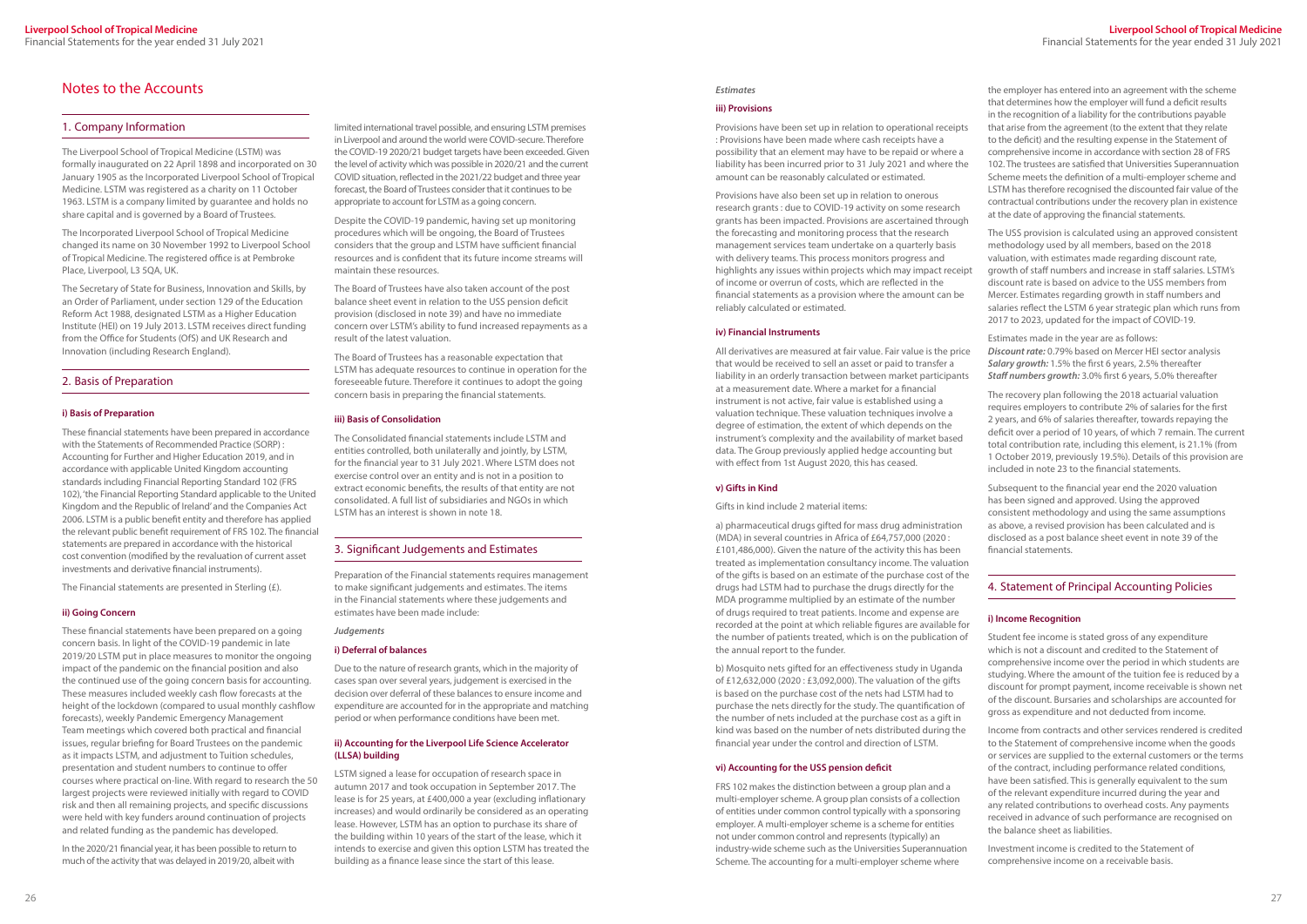Funds LSTM receives and disburses as paying agent on behalf of a funding body are excluded from the income and expenditure of LSTM where it is exposed to minimal risk or enjoys minimal economic benefit related to the transaction.

Interest on funds held on deposit is included when receivable and the amount can be measured reliably by LSTM; this is normally upon notification of the interest paid or payable by the Bank.

#### **ii) Grant Funding**

Government revenue grants including recurrent teaching and research grants from Office for Students (OfS) and UK Research and Innovation (UKRI), including Research England, are recognised in income over the periods in which LSTM recognises the related costs for which the grant is intended to compensate. Where part of a government grant is deferred it is recognised as deferred income within creditors and allocated between creditors due within one year and due after more than one year as appropriate.

Government capital grants are recognised in income over the expected useful life of the asset. Other capital grants are recognised in income when LSTM is entitled to the funds subject to any performance related conditions being met.

Grants (including research grants) from non-government sources are recognised in income when LSTM is entitled to the income and performance related conditions have been met. Income received in advance of performance related conditions being met is recognised as deferred income within creditors on the balance sheet and released to income as the conditions are met.

#### **iii) Expenditure and Irrecoverable VAT**

All expenditure is accounted for on an accruals basis and has been classified under headings that aggregate all costs related to that category. Where costs cannot be directly attributed to particular headings they have been allocated to activities on a basis consistent with use of resources. Grants are reflected in the Balance sheet when a constructive obligation exists, notwithstanding that they may be paid in future accounting periods.

Irrecoverable VAT is charged as a cost against the activity for which the expenditure was incurred.

#### **iv) Donations and Endowments**

Non exchange transactions without performance related conditions are donations and endowments. Donations and endowments with donor imposed restrictions are recognised in income when LSTM is entitled to the funds. Income is retained within the restricted reserve until such time that it is utilised in line with such restrictions at which point the income is released to general reserves through a reserve transfer.

Donations with no restrictions are recognised in income when LSTM is entitled to the funds.

Investment income and appreciation of endowments is recorded in income in the year in which it arises and as either restricted or unrestricted income according to the terms or other restrictions applied to the individual endowment fund.

There are four main types of donations and endowments identified within reserves:

- *1. Restricted donations the donor has specified that the donation must be used for a particular objective.*
- *2. Unrestricted permanent endowments the donor has specified that the fund is to be permanently invested to generate an income stream for the general benefit of LSTM.*
- *3. Restricted expendable endowments the donor has specified a particular objective other than the purchase or construction of tangible fixed assets and LSTM has the power to use the capital.*
- *4. Restricted permanent endowments the donor has specified that the fund is to be permanently invested to generate an income stream to be applied to a particular objective.*

#### **v) Gifts in Kind**

Gifts in kind are recognised within research grant income and other income, and within operating expenses, where performance conditions have been met and when a fair value can be reasonably estimated. Fair value is estimated using market values at the date of the gift but where the date of the gift cannot be accurately determined it is estimated when information has been collected and verified.

#### **vi) Accounting for Retirement Benefits**

The two principal pension schemes for LSTM's staff are the Universities Superannuation Scheme (USS) and the University of Liverpool Pension Fund (ULPF). ULPF is a defined benefit scheme and USS changed from a defined benefit scheme to a hybrid scheme on 1 October 2016, providing defined benefits (for all members) as well as contribution benefits. LSTM also participates in the National Health Service Pension Fund, which is a defined benefit scheme. All three schemes are externally funded and contracted out of the State Second Pension (S2P). Each fund is valued every three years by professionally qualified independent actuaries.

Both the USS and ULPF are multi-employer schemes for which it is not possible to identify the assets and liabilities related to LSTM's members due to the mutual nature of the scheme and therefore these schemes are accounted for as defined contribution retirement benefit schemes.

LSTM participates in the Universities Superannuation Scheme. The assets of the scheme are held in a separate trustee-administered fund. Because of the mutual nature of the scheme, the assets are not attributed to individual institutions and a scheme-wide contribution rate is set. LSTM is therefore exposed to actuarial risks associated with other institutions' employees and is unable to identify its share of the underlying assets and liabilities of the scheme on a consistent and reasonable basis. As required by Section 28 of FRS 102 "Employee Benefits" LSTM therefore accounts for the scheme as if it were a defined contribution scheme. As a result, the amount charged to the Statement of comprehensive income represents the contributions payable to the scheme. Since LSTM has entered into an agreement (The Recovery Plan) that determines how each employer within the scheme will fund the overall deficit, LSTM recognises a liability for the contributions payable that arise from the agreement (to the extent that they relate to

the deficit) with related expenses being recognised through the Statement of comprehensive income.

The assets of the three main LSTM pension schemes are held in separate trustee-administered funds. Because of the mutual nature of the scheme, the assets are not attributed to individual institutions and a scheme-wide contribution rate is set. LSTM is therefore exposed to actuarial risks associated with other institutions' employees and is unable to identify its share of the underlying assets and liabilities of the scheme on a consistent and reasonable basis.

As required by Section 28 of FRS 102 "employee benefits", LSTM therefore accounts for the schemes as if they were a wholly defined contribution scheme. As a result, the amount charged to the Statement of comprehensive income represents the contributions payable to the schemes.

#### **viii) Employment Benefits**

Short term employment benefits such as salaries and compensated absences are recognised as an expense in the year in which the employees render service to LSTM and the Group. Any unused benefits are accrued and measured as the additional amount LSTM and the Group expects to pay as a result of the unused entitlement.

#### **ix) Holiday Pay Accrual**

The liability for untaken staff holiday entitlement at 31 July 2021 is accrued. The accrual is based on actual hours untaken at 31 July and valued using an estimate made of average salaries within LSTM. A 50% weighting factor is applied to acknowledge the limited probability that such a pay-out would be required for 100% of staff - LSTM is a going concern and 100% pay-out would only likely be required in the event of a wind up of an organisation.

**vii) Defined Contribution Plan** A defined contribution plan is a post-employment benefit plan under which LSTM pays fixed contributions into a separate entity and will have no legal or constructive obligation to pay further amounts. Obligations for contributions in defined contribution pension plans are recognised as an expense in the Statement of comprehensive income in the periods during which services are rendered by employees. Sterling, at foreign exchange rates ruling at the balance sheet date. The revenues and expenses of foreign operations are translated at an average rate for the year where this rate approximates to the foreign exchange rates ruling at the dates of the transactions. Exchange differences arising from this translation of foreign operations are reported as an item of Other Comprehensive Income. Exchange differences arising from a monetary item receivable from or payable to a foreign operation, the settlement of which is neither planned nor likely in the foreseeable future, are considered to form part of a net investment in a foreign operation and are recognised directly in Reserves.

#### **x) Foreign Currency**

Transactions in foreign currencies are translated at the exchange rate ruling at the date of the transaction. Monetary assets and liabilities denominated in foreign currencies are translated at the exchange rate ruling at the balance sheet date. Foreign exchange differences arising on translation are recognised in the Statement of comprehensive income. Non-monetary assets and liabilities that are measured in terms of historical cost in a foreign currency are translated using the exchange rate at the date of the transaction. Non-monetary assets and liabilities denominated in foreign currencies that are stated at fair value are retranslated at the exchange rate ruling at the dates the fair value was determined.

The assets and liabilities of foreign operations, including goodwill and fair value adjustments arising on consolidation, are translated to the Group's presentational currency,

#### **xi) Finance Leases**

Leases in which LSTM assumes substantially all the risks and rewards of ownership of the leased asset are classified as finance leases. Leased assets acquired by way of a finance lease and the corresponding lease liabilities are initially recognised at an amount equal to the lower of their fair value and the present value of the minimum lease payments at inception of the lease.

Minimum lease payments are apportioned between the finance charge and the reduction of the outstanding liability. The finance charge is allocated to each period during the lease term so as to produce a constant periodic rate of interest on the remaining balance of the liability.

#### **xii) Operating Leases**

Rentals under operating leases are charged to the Statement of comprehensive income on a straight line basis over the lease term.

#### **xiii) Fixed Assets**

Fixed assets are stated at cost less accumulated depreciation and accumulated impairment losses.

Where parts of a fixed asset have different useful lives, they are accounted for as separate items of fixed assets.

#### *Land and Buildings*

Costs incurred in relation to land and buildings after initial purchase or construction are capitalised to the extent that they increase the expected future benefits to LSTM.

Freehold land is not depreciated as it is considered to have an indefinite useful life. Freehold buildings are depreciated on a straight line basis over a period of 50 years.

Leasehold buildings are depreciated on a straight line basis over 50 years.

No depreciation is charged on assets in the course of construction.

#### *Fixtures and Equipment*

Fixtures and equipment, including computers and software, costing less than the de minimus per individual item is recognised as expenditure. All other equipment is capitalised.

Capitalised equipment (including computer and other equipment) is stated at cost and depreciated over 4 years.

Depreciation methods, useful lives and residual values are reviewed at the date of preparation of each Balance Sheet.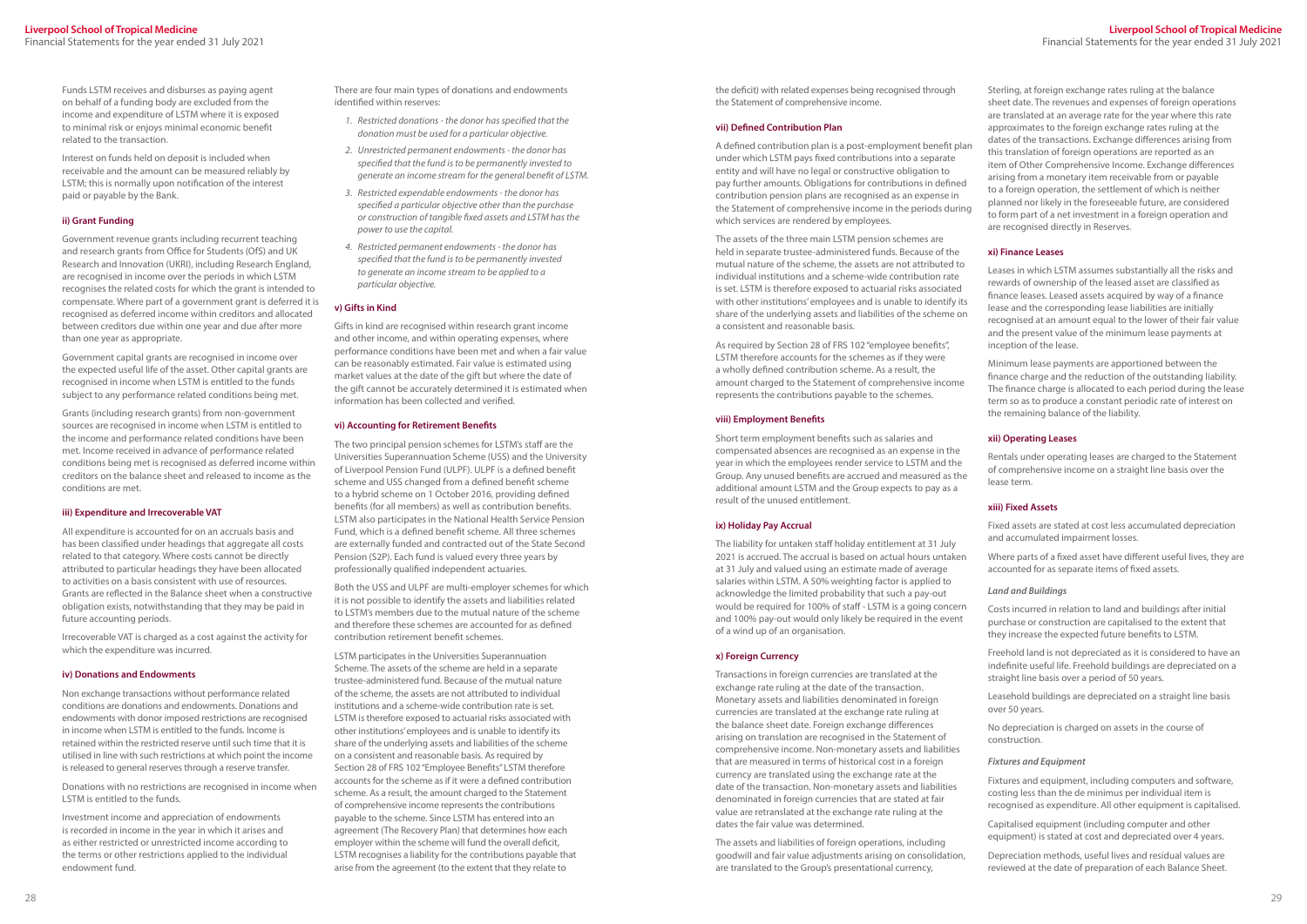#### **xiv) Investments**

Endowment asset investments and current asset investments are included in the Balance sheet at market value. Investments in the subsidiary undertakings are stated at cost, adjusted by any necessary impairment.

LSTM's treasury management policy is for all endowments to be invested in a portfolio of long term investments, while working capital balances and revenue reserves are invested short term with interest received credited to the Statement of comprehensive income. The investment objective is to achieve maximum return with minimum risk.

Non-endowment investments are held as current assets as they are available to be drawn down on demand.

#### **xv) Stock**

Stock is held at the lower of cost and net realisable value, and is measured using an average cost formula. Where necessary provision is made for obsolete, slow moving and defective stocks.

#### **xvi) Cash and Cash Equivalents**

Cash includes cash in hand, deposits repayable on demand and overdrafts. Deposits are repayable on demand if they are in practice available within 24 hours without penalty.

Cash equivalents are short term, highly liquid investments that are readily convertible to known amounts of cash with insignificant risk of change in value.

#### **xvii) Debtors**

Trade and other debtors are recognised at the settlement amount due after any trade discount offered, less any impairment. Prepayments are valued at the amount prepaid net of any trade discounts due.

#### **xviii) Creditors**

Creditors are recognised where LSTM has a present obligation resulting from a past event that will probably result in the transfer of funds to a third party and the amount due to settle the obligation can be measured or estimated reliably. Creditors are normally recognised at their settlement amount after allowing for any trade discounts due.

#### **xix) Provisions, Contingent Liabilities and Contingent Assets**

Provisions are recognised in the Financial Statements when:

*(a) LSTM and the Group has a present obligation (legal or constructive) as a result of a past event;*

*(b) it is probable that an outflow of economic benefits will be required to settle the obligation; and*

*(c) a reliable estimate can be made of the amount of the obligation.*

The amount recognised as a provision is determined by discounting the expected future cash flows at a pre-tax rate that reflects risks specific to the liability.

A contingent liability arises from a past event that gives LSTM a possible obligation whose existence will only be confirmed by the occurrence or otherwise of uncertain future events not

wholly within the control of LSTM. Contingent liabilities also arise in circumstances where a provision would otherwise be made but either it is not probable that an outflow of resources will be required or the amount of the obligation cannot be measured reliably.

A contingent asset arises where an event has taken place that gives LSTM and the Group a possible asset whose existence will only be confirmed by the occurrence or otherwise of uncertain future events not wholly within the control of LSTM and the Group.

Contingent assets and liabilities are not recognised in the Balance sheet but are disclosed in the notes.

#### **xx) Financial Instruments**

Basic financial instruments are initially recognised at transaction value and subsequently measured at their settlement value.

Derivative financial instruments are recognised at fair value using a valuation technique with any gains or losses being reported in the Statement of comprehensive income. Outstanding derivatives at the reporting date are included under the appropriate category depending on the nature of the derivative.

LSTM and the Group hold derivative financial instruments in the form of foreign currency sterling forward currency contracts. Derivatives are initially recognised at fair value on the date the derivative contract is entered into and are subsequently re-measured at their fair value at the balance sheet date. Changes in the fair value of derivatives are recognised in the surplus or deficit as appropriate, unless they are included in a hedging arrangement.

The Group previously applied hedge accounting but with effect from 1st August 2020, this has ceased.

Changes in the fair value of derivatives designated as cash flow hedges, and which are effective, are recognised directly in total funds. Any ineffectiveness in the hedging relationship (being excess of cumulative change in fair value of the hedging instrument since inception of the hedge over the cumulative change in the fair value of the hedged item since inception of the hedge) is recognised in the surplus or deficit.

The gain or loss recognised in Other comprehensive income is reclassified to the Statement of comprehensive income when the hedge relationship ends. Hedge accounting is discontinued when the hedging instrument expires, no longer meets the hedging criteria, the forecast transaction is no longer highly probable, the hedged debt instrument is derecognised or the hedging instrument is terminated.

#### **xxi) Taxation**

LSTM and IVCC are non-exempt charities within the meaning of Part 3 of the Charities Act 2011, therefore are charities within the meaning of Para 1 of schedule 6 to the Finance Act 2010 and accordingly, LSTM is potentially exempt from taxation in respect of income or capital gains received within categories covered by section 478-488 of the Corporation Tax Act 2010 (CTA 2010) or section 256 of the Taxation of Chargeable Gains Act 1992, to the extent that such income or gains are applied to exclusively charitable purposes.

LSTM is registered for VAT. Irrecoverable VAT on inputs is included in the costs of such inputs. Irrecoverable VAT allocated to fixed assets is included in their cost.

Some of LSTM's subsidiary entities are trading companies and are liable to Corporation Tax in the same way as any other commercial organisation.

#### **xxii) Reserves**

Reserves are classified as restricted or unrestricted. Restricted endowment reserves include balances which, through endowment to LSTM are held as a permanently restricted fund which LSTM must hold in perpetuity.

Other restricted reserves include balances where the donor has designated a specific purpose and therefore LSTM is restricted in the use of these funds.

The Board of Trustees approved a strategic plan covering a six year period to 31 July 2023. This plan anticipates LSTM's general reserves being augmented by the end of the period. The Board has targeted for cash reserves to represent a minimum of 6 months pay expenditure.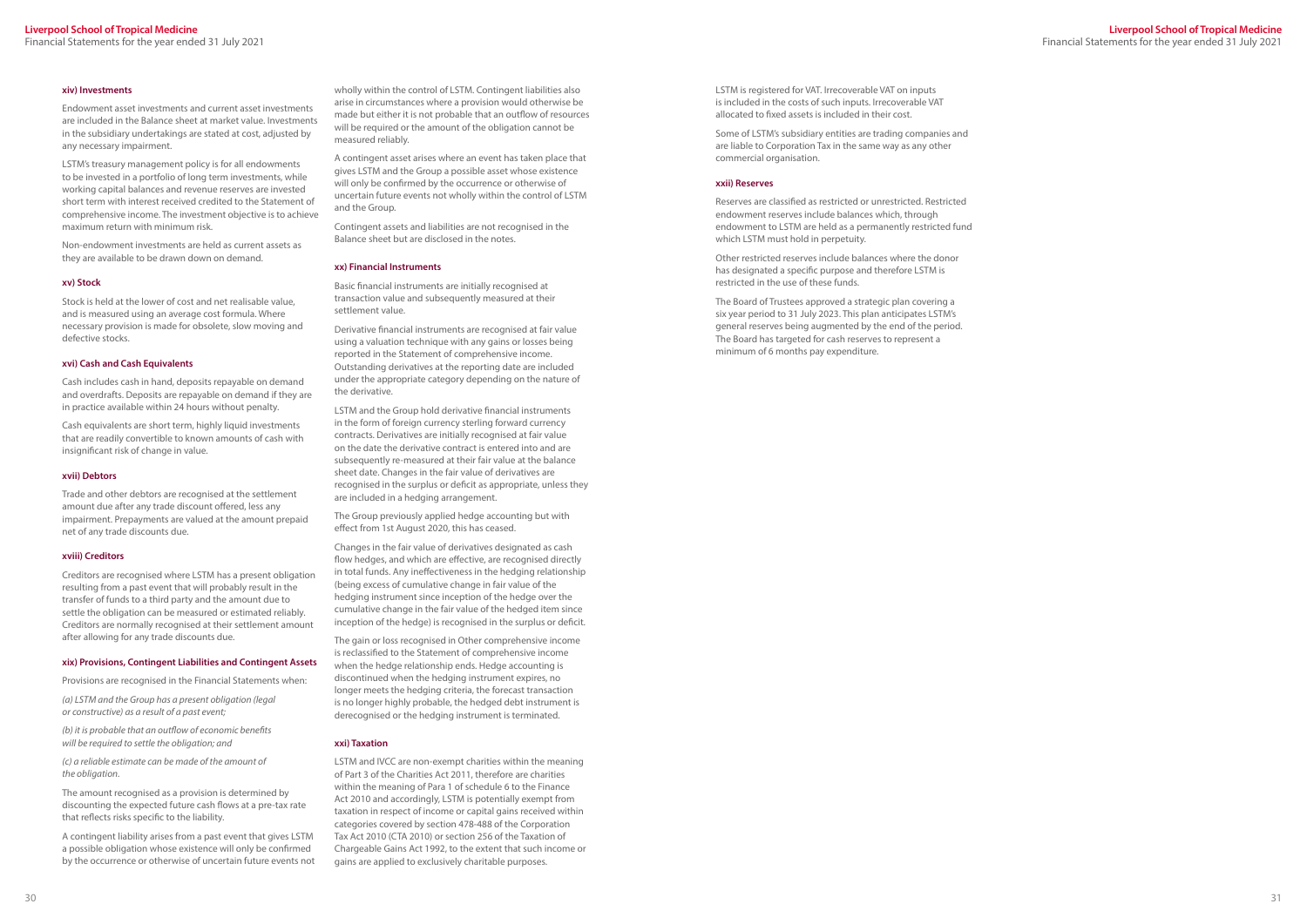Financial Statements for the year ended 31 July 2021

Included within LSTM is £3,009,000 (2020 : £1,164,000) allocated to LSTM by IVCC, a UK registered charity under the control of LSTM. This income has been recognised as non-EU based charities income of £1,320,000 (2020 : £264,000), UK government income of £1,689,000 (2020 : £875,000) and UK other income of £ Nil (2020 : £25,000), by being matched against the related charitable expenditure incurred by the Group. IVCC allocates funding to research institutions on a competitive basis as validated by its External Scientific Advisory Committees.

Also included in UK based charities income are amounts relating to gifts of mosquito nets of £12,632,000 (2020 : £3,092,000). In accordance with FRS 102 the income has been shown above and offsetting costs are included in Other Operating Expenses (note 13).

Details of the estimates and judgements made in relation to these gifts are given in note 3 v.

| 5. Funding Body Grants                                   | Group<br>Year ended<br>31 July 2021<br>£'000 | <b>LSTM</b><br>Year ended<br>31 July 2021<br>£'000 | Group<br>Year ended<br>31 July 2020<br>£'000         | <b>LSTM</b><br>Year ended<br>31 July 2020<br>£'000 |
|----------------------------------------------------------|----------------------------------------------|----------------------------------------------------|------------------------------------------------------|----------------------------------------------------|
| Recurrent teaching grants                                | 1,331                                        | 1,331                                              | 1,502                                                | 1,502                                              |
| Recurrent research grants                                | 10,919                                       | 10,919                                             | 8,271                                                | 8,271                                              |
| Specific grants                                          | 3,606                                        | 3,606                                              | 2,962                                                | 2,962                                              |
| Release of deferred capital grants (note 25):            |                                              |                                                    |                                                      |                                                    |
| <b>Buildings</b>                                         | 474                                          | 474                                                | 711                                                  | 711                                                |
| Equipment                                                | 621                                          | 621                                                | 671                                                  | 671                                                |
|                                                          | 16,951                                       | 16,951                                             | 14,117                                               | 14,117                                             |
| 6. Tuition Fees and Education Contracts                  | Group<br>Year ended<br>31 July 2021<br>£'000 | <b>LSTM</b><br>Year ended<br>31 July 2021<br>£'000 | Group<br>Year ended<br>31 July 2020<br>£'000         | <b>LSTM</b><br>Year ended<br>31 July 2020<br>£'000 |
| Masters fee income                                       | 1,408                                        | 1,408                                              | 1,322                                                | 1,322                                              |
| PhD fee income                                           | 515                                          | 515                                                | 559                                                  | 559                                                |
| Fee income from diplomas                                 | 545                                          | 545                                                | 974                                                  | 974                                                |
| Fee income from short courses                            | $\overline{7}$                               | 7                                                  | 43                                                   | 43                                                 |
| Training and other courses                               | 929                                          | 929                                                | 824                                                  | 824                                                |
| Fee income from University of Liverpool                  | 333                                          | 333                                                | 379                                                  | 379                                                |
|                                                          | 3,737                                        | 3,737                                              | 4,101                                                | 4,101                                              |
| Total grant and fee income is also split as shown below: |                                              |                                                    |                                                      |                                                    |
| Grant income from the OfS                                | 1,331                                        | 1,331                                              | 1,502                                                | 1,502                                              |
| Grant income from other bodies                           | 15,620                                       | 15,620                                             | 12,615                                               | 12,615                                             |
|                                                          | 16,951                                       | 16,951                                             | 14,117                                               | 14,117                                             |
| Fee income for taught awards (exclusive of VAT)          | 2,295                                        | 2,295                                              | 2,684                                                | 2,684                                              |
| Fee income for research awards (exclusive of VAT)        | 1,435                                        | 1,435                                              | 1,350                                                | 1,350                                              |
| Fee income for non-qualifying courses (exclusive of VAT) | 7                                            | 7                                                  | 67                                                   | 67                                                 |
|                                                          | 3,737                                        | 3,737                                              | 4,101                                                | 4,101                                              |
|                                                          | 20,688                                       | 20,688                                             | 18,218                                               | 18,218                                             |
| 7. Research Grants and Contracts                         | Group<br>Year ended<br>31 July 2021<br>£'000 | <b>LSTM</b><br>Year ended<br>31 July 2021<br>£'000 | Group<br>Year ended<br>31 July 2020<br>$\pounds'000$ | <b>LSTM</b><br>Year ended<br>31 July 2020<br>£'000 |
| <b>Research Councils</b>                                 | 12,684                                       | 12,684                                             | 10,313                                               | 10,313                                             |
| UK based charities                                       | 27,457                                       | 27,457                                             | 15,199                                               | 16,363                                             |
| UK Central Government and other bodies                   | 20,782                                       | 14,174                                             | 21,444                                               | 12,940                                             |
| UK industry and commerce                                 | 810                                          | 810                                                | 814                                                  | 694                                                |
| European Union                                           | 7,587                                        | 7,463                                              | 5,409                                                | 5,313                                              |
| Other overseas bodies                                    | 29,758                                       | 10,122                                             | 24,748                                               | 11,171                                             |
| Other                                                    | 96                                           | 30                                                 | 347                                                  | 176                                                |
|                                                          | 99,174                                       | 72,740                                             | 78,274                                               | 56,970                                             |

#### 8. Other Income

| Group<br>Year ended<br>31 July 2021<br>£'000 | <b>LSTM</b><br>Year ended<br>31 July 2021<br>£'000 | Group<br>Year ended<br>31 July 2020<br>£'000 | <b>LSTM</b><br>Year ended<br>31 July 2020<br>£'000 |
|----------------------------------------------|----------------------------------------------------|----------------------------------------------|----------------------------------------------------|
| 331                                          | 331                                                | 302                                          | 302                                                |
| 523                                          |                                                    | 847                                          |                                                    |
| 19,695                                       | 5,166                                              | 21,633                                       | 4,538                                              |
| 64,757                                       | 64,757                                             | 101,486                                      | 101,486                                            |
| 459                                          | 459                                                | 669                                          | 669                                                |
| 216                                          | 216                                                | 185                                          | 185                                                |
| 399                                          | 399                                                | 370                                          | 370                                                |
| 528                                          | 528                                                | 530                                          | 530                                                |
| 1,563                                        | 2,468                                              | 4,027                                        | 2,827                                              |
| 88,471                                       | 74,324                                             | 130,049                                      | 110,907                                            |

|                                                                   | 88,471 | 74,324                   | 130,049 | 110,907 |
|-------------------------------------------------------------------|--------|--------------------------|---------|---------|
| Other                                                             | 1,563  | 2,468                    | 4,027   | 2.827   |
| Non-funding council releases of deferred capital grants (Note 25) | 528    | 528                      | 530     | 530     |
| Health authority funded posts                                     | 399    | 399                      | 370     | 370     |
| Health authority contracts                                        | 216    | 216                      | 185     | 185     |
| Forward currency contracts                                        | 459    | 459                      | 669     | 669     |
| Gifts in kind: Pharmaceutical drugs for MDA programme             | 64,757 | 64,757                   | 101,486 | 101,486 |
| Implementation research consultancy                               | 19,695 | 5,166                    | 21,633  | 4,538   |
| Travel health related activities                                  | 523    | $\overline{\phantom{a}}$ | 847     | ٠       |
| Diagnostic lab                                                    | 331    | 331                      | 302     | 302     |
|                                                                   |        |                          |         |         |

Gifts in kind relate to gifts of pharmaceutical drugs for a mass drug administration programme (MDA) in various countries in Africa. In accordance with FRS 102 the income has been shown above and offsetting costs are included in Other Operating Expenses (note 13).

Details of the estimates and judgements made in relation to these gifts are given in note 3 v.

#### 9. Investment Income

Dividend income and interest receivable Other interest receivable

| <b>LSTM</b><br>Group<br>Group                                | <b>LSTM</b> |
|--------------------------------------------------------------|-------------|
|                                                              |             |
| Year ended<br>Year ended<br>Year ended<br>Year ended         |             |
| 31 July 2021<br>31 July 2021<br>31 July 2020<br>31 July 2020 |             |
| £'000<br>£'000<br>£'000                                      | £'000       |
|                                                              |             |
| 521<br>747<br>726                                            | 167         |
| 122<br>4<br>4                                                | 122         |
|                                                              |             |
| 525<br>751<br>848                                            | 289         |

#### 10. Donations and Endowment Income

**Group Year ended 31 July 2021 £'000 LSTM Year ended 31 July 2021 £'000 Group Year ended 31 July 2020 £'000 LSTM Year ended 31 July 2020 £'000** Endowment income 805 805 227 227 Unrestricted donations and the set of the set of the set of the set of the set of the set of the set of the set of the set of the set of the set of the set of the set of the set of the set of the set of the set of the set Restricted donations and the settlement of the settlement of the settlement of the settlement of the settlement of the settlement of the settlement of the settlement of the settlement of the settlement of the settlement of **1,255 1,255 680 680**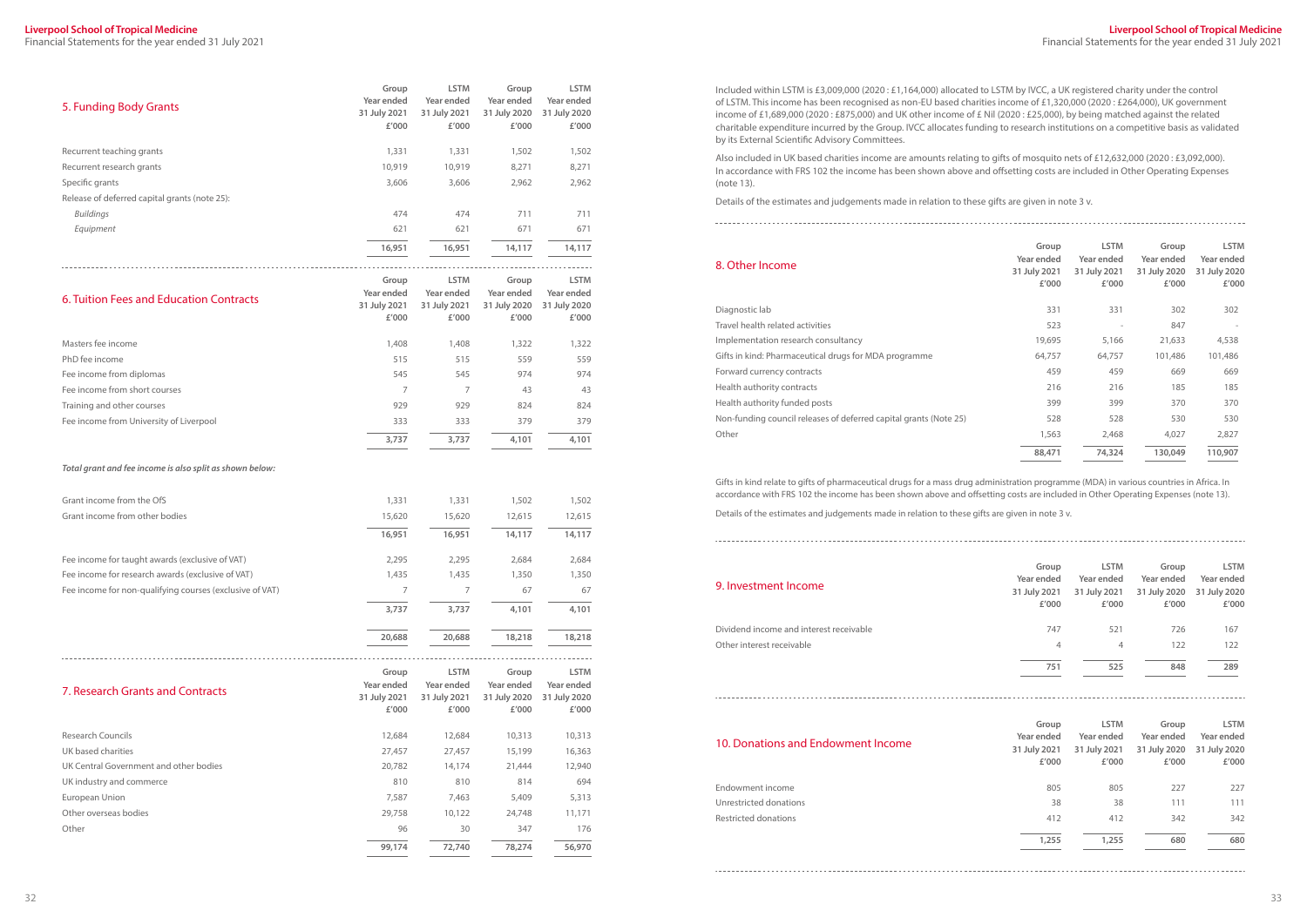Financial Statements for the year ended 31 July 2021

| 11. Staff Costs                                                                                                               | Group<br>Year ended<br>31 July 2021<br>Number | <b>LSTM</b><br>Year ended<br>31 July 2021<br>Number | Group<br>Year ended<br>31 July 2020<br>Number | <b>LSTM</b><br>Year ended<br>31 July 2020<br>Number |
|-------------------------------------------------------------------------------------------------------------------------------|-----------------------------------------------|-----------------------------------------------------|-----------------------------------------------|-----------------------------------------------------|
| The number of persons (including senior post holders) employed at 31 July each year, expressed as full-time equivalents, was: |                                               |                                                     |                                               |                                                     |
| Academic contracts                                                                                                            |                                               |                                                     |                                               |                                                     |
| Teaching staff                                                                                                                | 10                                            | 10                                                  | 11                                            | 11                                                  |
| Research staff                                                                                                                | 139                                           | 139                                                 | 129                                           | 129                                                 |
| Teaching and research staff                                                                                                   | 65                                            | 65                                                  | 64                                            | 64                                                  |
| Clinicians                                                                                                                    | 18                                            | 18                                                  | 15                                            | 15                                                  |
| Non-academic contracts                                                                                                        |                                               |                                                     |                                               |                                                     |
| Other                                                                                                                         | 469                                           | 324                                                 | 431                                           | 310                                                 |
|                                                                                                                               | 701                                           | 556                                                 | 650                                           | 529                                                 |

The increase in other staff in the Group largely reflects an increase in staff in CeSHHAR Zimbabwe.

| Staff costs for the above persons were:                  | Group<br>Year ended<br>31 July 2021<br>£'000 | <b>LSTM</b><br>Year ended<br>31 July 2021<br>£'000 | Group<br>Year ended<br>31 July 2020<br>£'000 | <b>LSTM</b><br>Year ended<br>31 July 2020<br>£'000 |
|----------------------------------------------------------|----------------------------------------------|----------------------------------------------------|----------------------------------------------|----------------------------------------------------|
| <b>Salaries</b>                                          | 29,916                                       | 25,333                                             | 30,461                                       | 24,992                                             |
| Social security costs                                    | 2,854                                        | 2,585                                              | 2.783                                        | 2,482                                              |
| Pension costs                                            | 4,809                                        | 4,429                                              | 4,768                                        | 4,420                                              |
| Restructuring costs                                      | 61                                           | 61                                                 | 226                                          | 226                                                |
| Accrued but untaken holiday costs                        | (18)                                         | (18)                                               | 322                                          | 322                                                |
| Staff costs before adjusting for pension provision costs | 37,622                                       | 32,390                                             | 38,560                                       | 32,442                                             |
| Pension deficit funding costs                            | (210)                                        | (210)                                              | (12, 945)                                    | (12, 945)                                          |
| <b>Total staff costs</b>                                 | 37,412                                       | 32,180                                             | 25,615                                       | 19,497                                             |

The pension provision costs represent the commitment by LSTM to fund the underlying deficit on the USS hybrid pension scheme. Under FRS 102 these amounts need to be provided for. The total provision at 31 July 2021 is £9,206,000 (see note 23).

|                                                                                                                    | Group<br>Year ended 31 July 2021            |                                 | <b>Restated Group</b><br>Year ended 31 July 2020 |                                 |
|--------------------------------------------------------------------------------------------------------------------|---------------------------------------------|---------------------------------|--------------------------------------------------|---------------------------------|
| Salaries of the higher paid staff, excluding employer's pension<br>contributions were within the following ranges: | Number<br>of Key<br>Management<br>Personnel | Number of<br><b>Other Staff</b> | Number<br>of Key<br>Management<br>Personnel      | Number of<br><b>Other Staff</b> |
| £100,000 - £105,000                                                                                                |                                             | 4                               |                                                  | 3                               |
| £105,001 - £110,000                                                                                                |                                             | 3                               |                                                  | 7                               |
| £110,001 - £115,000                                                                                                |                                             |                                 |                                                  | 2                               |
| £115,001 - £120,000                                                                                                |                                             |                                 |                                                  | 6                               |
| £120,001 - £125,000                                                                                                |                                             |                                 |                                                  | 2                               |
| £125,001 - £130,000                                                                                                |                                             |                                 |                                                  |                                 |
| £130,001 - £135,000                                                                                                |                                             |                                 |                                                  | 2                               |
| £135,001 - £140,000                                                                                                |                                             |                                 |                                                  |                                 |
| £140,001 - £145,000                                                                                                |                                             |                                 |                                                  | 2                               |
| £145,001 - £150,000                                                                                                |                                             |                                 |                                                  | 2                               |
| £160,001 - £165,000                                                                                                |                                             |                                 |                                                  |                                 |
| £165,001 - £170,000                                                                                                |                                             |                                 |                                                  |                                 |
| £170,001 - £175,000                                                                                                |                                             |                                 |                                                  |                                 |
| £175,001 - £180,000                                                                                                |                                             |                                 |                                                  |                                 |
| £180,001 - £185,000                                                                                                |                                             |                                 |                                                  |                                 |
| £205,001 - £210,000                                                                                                |                                             |                                 |                                                  |                                 |
| £240,001 - £245,000                                                                                                |                                             |                                 |                                                  |                                 |
| £255,001 - £260,000                                                                                                |                                             |                                 |                                                  |                                 |
| £265,001 - £270,000                                                                                                |                                             |                                 |                                                  |                                 |
| £270,001 - £275,000                                                                                                |                                             |                                 |                                                  |                                 |
|                                                                                                                    | 9                                           | 29                              | 9                                                | 31                              |

#### 12. Key Management Personnel

Key management personnel are those persons having authority and responsibility for planning, directing and controlling the activities of the school. The figures below include compensation paid to key management personnel.

|   | Group/LSTM    | Group/LSTM    |
|---|---------------|---------------|
|   | Year ended    | Year ended    |
|   | 31 July 2021  | 31 July 2020  |
|   | <b>Number</b> | <b>Number</b> |
|   |               |               |
| ÷ | q             | g             |

The number of key management personnel including the director was: **9 9**

Key management personnel include the Director. In 2020/21 and 2019/20 all key management personnel earned a salary of over £100,000 (see salary bandings note 11).

Key management personnel's total emoluments were made up as follows:

| laries              |  |
|---------------------|--|
| cial security costs |  |
| nsion Contributions |  |

|                              | Group/LSTM<br>Year ended<br>31 July 2021<br>£'000 | Group/LSTM<br>Year ended<br>31 July 2020<br>£'000 |
|------------------------------|---------------------------------------------------|---------------------------------------------------|
| <b>Salaries</b>              | 1,464                                             | 1,387                                             |
| Social security costs        | 191                                               | 167                                               |
| <b>Pension Contributions</b> | 160                                               | 167                                               |
| <b>Total emoluments</b>      | 1,815                                             | 1,721                                             |

The pension contributions of the Director and key management personnel are in respect of employer's contributions to the USS and NHS pension schemes and are paid at the same rate as for other employees.

The members of the Board other than the Director and the staff members did not receive any payment from LSTM other than the reimbursement of travel and subsistence expenses incurred in the course of their duties.

The total expenses paid to or on behalf of trustees was £1,704 (2020 : £1,961). This represents travel and subsistence expenses incurred in attending meetings and events in their official capacity.

#### **Senior staff pay**

LSTM is a world leading research institution. We benchmark our rates of pay and HR practices against the higher education sector in general, and our key comparator group is Russell Group institutions. This reflects where we need to be in order to attract and retain the most talented people in our predominantly research field, particularly against global and national competition.

Average earnings in higher education are higher than the average for both the public and private sector and have grown faster than in the wider economy.

The Director's pay is linked to a pay scale. Incremental progression is not automatic, however any pay awards are based on consideration of an individual's contribution, supported by evidence of exceptional performance. Determinations of pay for senior executive staff are made by the Remuneration Committee, the members of which are Board trustees, and which is chaired by the Chair of the Board; however, the Deputy Chair presides over discussions of the director's pay. The remuneration Committee adopts the CUC's Higher Education Senior Staff Remuneration Code and publishes a separate annual report. Due to COVID-19 the Remuneration Committee did not meet in July 2020 as the decision was made for there to be no increase in salaries in August 2020 for senior staff as a result of the pandemic. The Committee met in autumn 2021 but Senior Management Group staff have again decided not to take an increase in August 2021.

Remuneration specifically for the Director, David Lalloo is as follows :

## Social security costs Pension Contributions

|                              | Group/LSTM<br>Year ended<br>31 July 2021<br>£'000 | Group/LSTM<br>Year ended<br>31 July 2020<br>£'000 |
|------------------------------|---------------------------------------------------|---------------------------------------------------|
| <b>Salaries</b>              | 256                                               | 256                                               |
| Social security costs        | 34                                                | 34                                                |
| <b>Pension Contributions</b> | 4                                                 | 37                                                |
| <b>Total emoluments</b>      | 294                                               | 327                                               |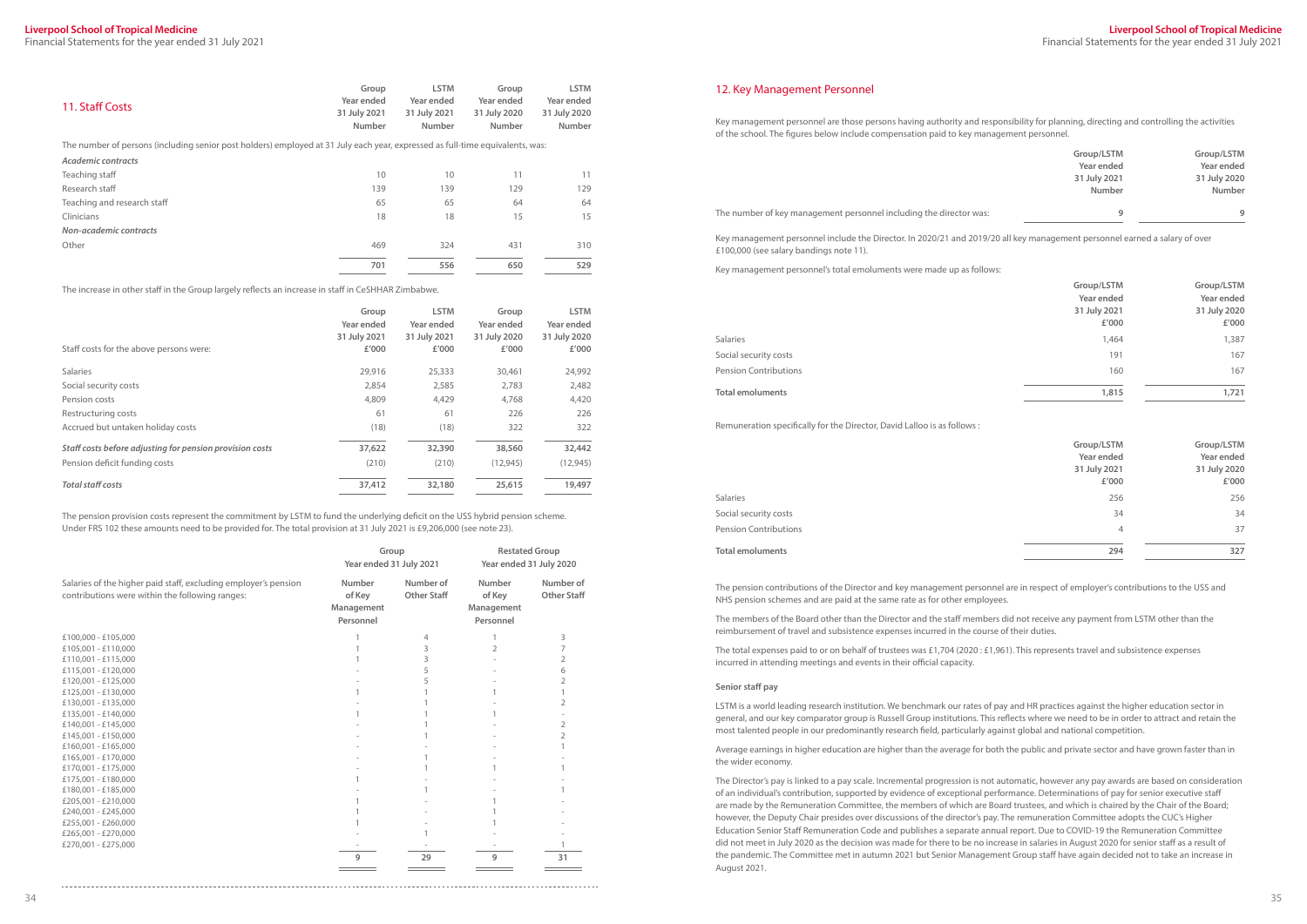Financial Statements for the year ended 31 July 2021

| 13. Other Operating Expenses                          | Group<br>Year ended<br>31 July 2021<br>£'000 | <b>LSTM</b><br>Year ended<br>31 July 2021<br>£'000 | Group<br>Year ended<br>31 July 2020<br>£'000 | <b>LSTM</b><br>Year ended<br>31 July 2020<br>£'000 |
|-------------------------------------------------------|----------------------------------------------|----------------------------------------------------|----------------------------------------------|----------------------------------------------------|
| Research grants and contracts                         | 66,607                                       | 45,276                                             | 58,583                                       | 39,928                                             |
| Implementation research consultancy                   | 16,535                                       | 3,821                                              | 18,875                                       | 3,457                                              |
| Gifts in kind: Pharmaceutical drugs for MDA programme | 64,757                                       | 64,757                                             | 101,486                                      | 101,486                                            |
| Gifts in kind: Mosquito nets                          | 12,632                                       | 12,632                                             | 3,092                                        | 3,092                                              |
| Gifts in kind: Experimental drugs                     | 14                                           | 14                                                 |                                              |                                                    |
| Forward currency contracts                            | 110                                          |                                                    | 152                                          |                                                    |
| Premises costs                                        | 3,270                                        | 3,270                                              | 3,071                                        | 3,071                                              |
| Academic and related expenditure                      | 709                                          | 708                                                | 1,930                                        | 2,082                                              |
| Administrative and central services                   | 1,370                                        | 953                                                | 1,381                                        | 1,733                                              |
|                                                       | 166,004                                      | 131,431                                            | 188,570                                      | 154,849                                            |

David Lalloo's level of remuneration since he became director was determined taking account of the analysis of benchmark information to reflect the relevant market position. He took office in January 2019 and the first determination of contribution and his reward was due to take place before the end of the 2019/20 financial year. However, as the decision was made for there to be no annual increase in senior management group salaries at August 2020 and August 2021, this review has been delayed.

#### **Median salary info**

The FTE salary of David Lalloo as Director, expressed as a multiple of the median salary of all LSTM UK staff is 6.80 (2020 : 6.96).

The FTE total remuneration of David Lalloo as Director, expressed as a multiple of the median total remuneration of all LSTM UK staff is 5.87 (2020 : 6.73).

The basis of the calculation is as follows:

- *• All staff costs are grossed up to reflect amounts payable on a full time equivalent basis.*
- *• Total remuneration includes employer pension payments, bonus payments and allowances.*
- *• Salary details for atypical and agency staff have been excluded due to difficulties in obtaining the data from third parties.*

#### **Overseas activities**

LSTM's business is such that a substantial amount of overseas activities are carried out by all staff, which includes senior post-holders and higher paid staff. It is not believed appropriate to account for this expenditure in a separate note.

| Other operating expenses include:           | Group<br>Year ended<br>31 July 2021<br>£'000 | <b>LSTM</b><br>Year ended<br>31 July 2021<br>£'000 | Group<br>Year ended<br>31 July 2020<br>£'000 | <b>LSTM</b><br>Year ended<br>31 July 2020<br>£'000 |
|---------------------------------------------|----------------------------------------------|----------------------------------------------------|----------------------------------------------|----------------------------------------------------|
| Financial statements auditor's remuneration |                                              |                                                    |                                              |                                                    |
| Financial statements audit                  | 119                                          | 68                                                 | 84                                           | 41                                                 |
| Audit related assurance services            | $\overline{\phantom{a}}$                     | $\sim$                                             | 7                                            |                                                    |
| Taxation compliance services                | 9                                            | 9                                                  | 9                                            | 2                                                  |
| Taxation advisory services                  | 14                                           | 14                                                 | 11                                           | 7                                                  |
| Other auditor's remuneration                |                                              |                                                    |                                              |                                                    |
| Internal audit                              | 30                                           | 30                                                 | 26                                           | 26                                                 |
| Research grant audit services               | 14                                           | 14                                                 | $\overline{\phantom{a}}$                     |                                                    |
| Component auditors                          | 19                                           |                                                    | 26                                           |                                                    |

#### 14. Interest Payable

#### 15. Taxation

#### 16. Surplus on Continuing Operations for the Year

| 14. Interest Payable                                                                                                           | Group<br>Year ended<br>31 July 2021<br>£'000 | <b>LSTM</b><br>Year ended<br>31 July 2021<br>£'000 | Group<br>Year ended<br>31 July 2020<br>£'000 | <b>LSTM</b><br>Year ended<br>31 July 2020<br>£'000 |
|--------------------------------------------------------------------------------------------------------------------------------|----------------------------------------------|----------------------------------------------------|----------------------------------------------|----------------------------------------------------|
| Finance lease interest for Accelerator Building                                                                                | 129                                          | 129                                                | 14                                           | 14                                                 |
|                                                                                                                                | 129                                          | 129                                                | 14                                           | 14                                                 |
| 15. Taxation                                                                                                                   | Group<br>Year ended<br>31 July 2021<br>£'000 | <b>LSTM</b><br>Year ended<br>31 July 2021<br>£'000 | Group<br>Year ended<br>31 July 2020<br>£'000 | <b>LSTM</b><br>Year ended<br>31 July 2020<br>£'000 |
| Tax charge/(credit) in year                                                                                                    | 39                                           |                                                    | (24)                                         |                                                    |
|                                                                                                                                | 39                                           |                                                    | (24)                                         |                                                    |
| 16. Surplus on Continuing Operations<br>for the Year                                                                           | Group<br>Year ended<br>31 July 2021<br>£'000 | <b>LSTM</b><br>Year ended<br>31 July 2021<br>£'000 | Group<br>Year ended<br>31 July 2020<br>£'000 | <b>LSTM</b><br>Year ended<br>31 July 2020<br>£'000 |
| Surplus for the year before gift aid<br>Surplus generated by subsidiary undertakings and transferred<br>to LSTM under gift aid | 6,609                                        | 5,665                                              | 9,043                                        | 7,871                                              |
| Surplus for the year                                                                                                           | 6,609                                        | 5,665                                              | 9,043                                        | 7,871                                              |
| 17. Tangible Fixed Assets                                                                                                      | Leasehold<br><b>Buildings</b><br>£'000       | <b>Freehold land</b><br>and buildings<br>£'000     | <b>Fixtures &amp;</b><br>Equipment<br>£'000  | <b>TOTAL</b><br>£'000                              |
| Group                                                                                                                          |                                              |                                                    |                                              |                                                    |
| Cost or valuation<br>At 1 August 2020<br>Additions<br>Disposals                                                                | 14,223                                       | 57,269<br>985                                      | 5,281<br>1,459<br>(473)                      | 76,773<br>2,444<br>(473)<br>78,744                 |
| At 31 July 2021                                                                                                                | 14,223                                       | 58,254                                             | 6,267                                        |                                                    |
| Depreciation<br>At 1 August 2020<br>Charge for the year<br>Eliminated in respect of disposals                                  | 1,033<br>344                                 | 12,877<br>1,071                                    | 4,172<br>626<br>(473)                        | 18,082<br>2,041<br>(473)                           |
| At 31 July 2021                                                                                                                | 1,377                                        | 13,948                                             | 4,325                                        | 19,650                                             |
| Net book value at 31 July 2021                                                                                                 | 12,846                                       | 44,306                                             | 1,942                                        | 59,094                                             |
| Net book value at 31 July 2020                                                                                                 | 13,190                                       | 44,392                                             | 1,109                                        | 58,691                                             |
| Financed by Funding body capital grants<br>Financed by government capital grants<br>Financed by other grants and LSTM          | 1,504<br>11,342                              | 6,430<br>17,379<br>20,497                          | 1,188<br>754                                 | 7,618<br>18,883<br>32,593                          |
|                                                                                                                                | 12,846                                       | 44,306                                             | 1,942                                        | 59,094                                             |

#### 17. Tangible Fixed Assets

#### **Group**

**At 31 July 2021 14,223 58,254 6,267 78,744**

#### **Depreciation**

The amount for freehold land and buildings includes a value for land of £3,907,000 which is not depreciated.

The net book value of tangible fixed assets include £10,057,000 (2020 : £8,772,000) in respect of assets held under finance lease. Depreciation of the finance lease asset was £218,000 (2020 : £189,000).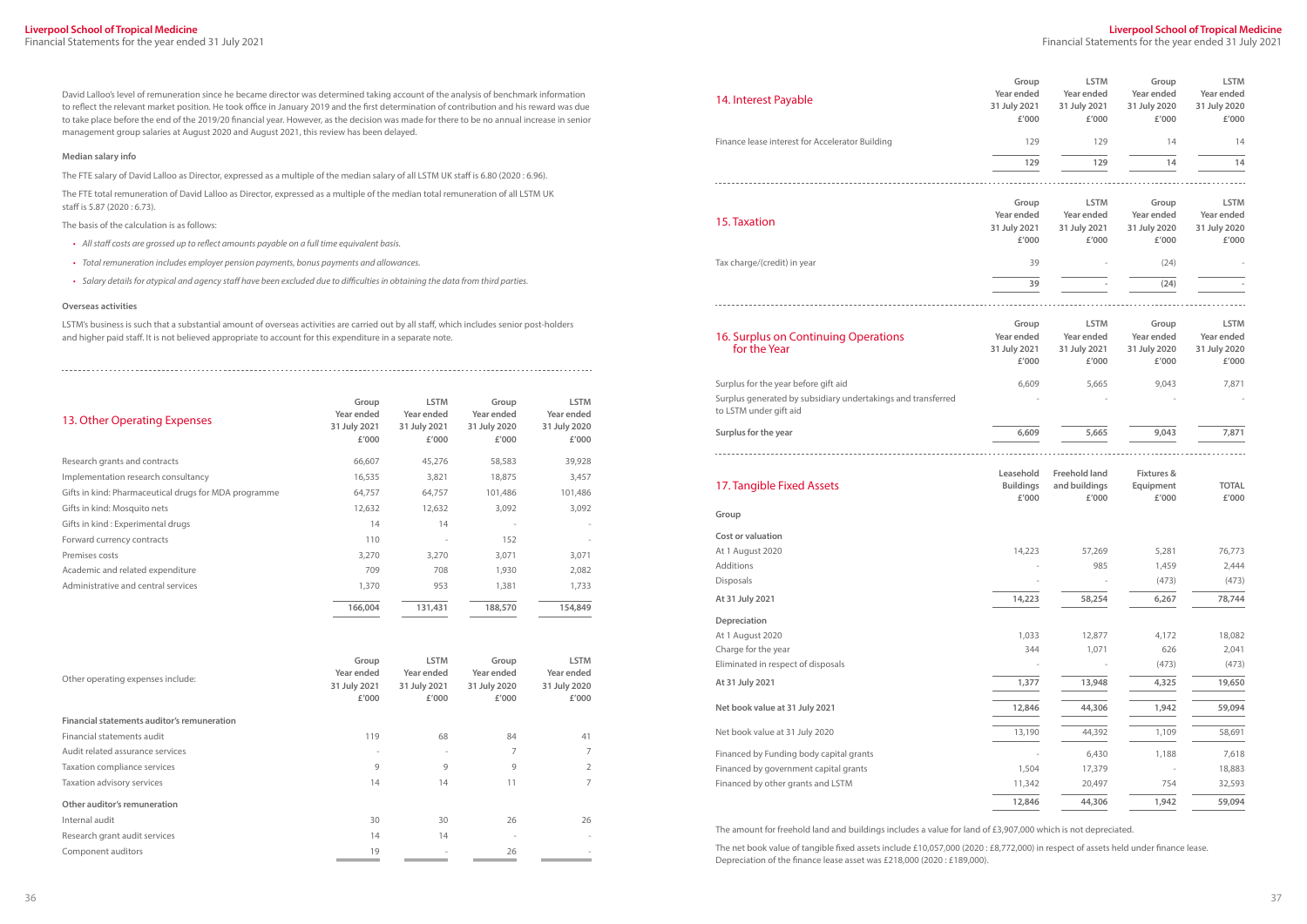Financial Statements for the year ended 31 July 2021

|                                         | Leasehold<br><b>Buildings</b><br>£'000 | <b>Freehold land</b><br>and buildings<br>£'000 | <b>Fixtures &amp;</b><br>Equipment<br>£'000 | <b>TOTAL</b><br>£'000 |
|-----------------------------------------|----------------------------------------|------------------------------------------------|---------------------------------------------|-----------------------|
| <b>LSTM</b>                             |                                        |                                                |                                             |                       |
| Cost or valuation                       |                                        |                                                |                                             |                       |
| At 1 August 2020                        | 13,871                                 | 57,269                                         | 5,191                                       | 76,331                |
| Additions                               |                                        | 985                                            | 1,459                                       | 2,444                 |
| <b>Disposals</b>                        |                                        |                                                | (473)                                       | (473)                 |
| At 31 July 2021                         | 13,871                                 | 58,254                                         | 6,177                                       | 78,302                |
| Depreciation                            |                                        |                                                |                                             |                       |
| At 1 August 2020                        | 954                                    | 12,877                                         | 4,115                                       | 17,946                |
| Charge for the year                     | 337                                    | 1,071                                          | 614                                         | 2,022                 |
| Eliminated in respect of disposals      |                                        |                                                | (473)                                       | (473)                 |
| At 31 July 2021                         | 1,291                                  | 13,948                                         | 4,256                                       | 19,495                |
| Net book value at 31 July 2021          | 12,580                                 | 44,306                                         | 1,921                                       | 58,807                |
| Net book value at 31 July 2020          | 12,917                                 | 44,392                                         | 1,076                                       | 58,385                |
| Financed by Funding body capital grants |                                        | 6,430                                          | 1,188                                       | 7,618                 |
| Financed by government capital grants   | 1,504                                  | 17,379                                         |                                             | 18,883                |
| Financed by other grants and LSTM       | 11,076                                 | 20,497                                         | 733                                         | 32,306                |
|                                         | 12,580                                 | 44,306                                         | 1,921                                       | 58,807                |

The amount for freehold land and buildings includes a value for land of £3,907,000 which is not depreciated.

The net book value of tangible fixed assets include £10,057,000 (2020 : £8,772,000) in respect of assets held under finance lease. Depreciation of the finance lease asset was £218,000 (2020 : £189,000).

| LSTM also has an interest in the following, which are all NGOs:                                                   |                                                              |
|-------------------------------------------------------------------------------------------------------------------|--------------------------------------------------------------|
| - I STM Malawi<br>- CeSHHAR Zimbabwe (Charity)                                                                    | Consolidated in LSTM<br>Group Financial<br><b>Statements</b> |
| - I STM DRC<br>- Liverpool Initiative for Health<br>Development (Nigeria)<br>- LSTM Sierra Leone<br>- LSTM Uganda | Not consolidated due to<br>negligible activity               |
| LSTM Tanzania was closed during the year                                                                          |                                                              |

#### 19. Debtors : Amounts falling due within 1 year

| 19. Debtors: Amounts falling due within 1 year | Group<br>Year ended<br>31 July 2021<br>£'000 | <b>LSTM</b><br>Year ended<br>31 July 2021<br>£'000 | Group<br>Year ended<br>31 July 2020<br>£'000 | <b>LSTM</b><br>Year ended<br>31 July 2020<br>£'000 |
|------------------------------------------------|----------------------------------------------|----------------------------------------------------|----------------------------------------------|----------------------------------------------------|
| Trade debtors                                  | 1,749                                        | 1,328                                              | 1,419                                        | 1,315                                              |
| Amounts owed by subsidiary undertakings        |                                              |                                                    |                                              | 120                                                |
| Deferred taxation                              |                                              |                                                    | 34                                           | $\bar{\phantom{a}}$                                |
| Balances due on research grants and contracts  | 13,022                                       | 12,310                                             | 20,494                                       | 14,320                                             |
| Prepayments and accrued income                 | 1,693                                        | 1,628                                              | 1,553                                        | 1,483                                              |
| Forward currency contracts                     | 771                                          | 568                                                | 287                                          | 103                                                |
|                                                | 17,235                                       | 15,834                                             | 23,787                                       | 17,341                                             |

A bad debt provision of £155,000 (2020 : £270,000) has been recognised against debtors of LSTM and the Group.

#### 20. Investments and Endowments

| 20. Investments and Endowments                       | Group<br>Investments<br>Year ended<br>31 July 2021<br>£'000 | Group<br><b>Endowments</b><br>Year ended<br>31 July 2021<br>£'000 | Group<br><b>TOTAL</b><br>Year ended<br>31 July 2021<br>£'000 | Group<br><b>TOTAL</b><br><b>Year ended</b><br>31 July 2020<br>£'000 |
|------------------------------------------------------|-------------------------------------------------------------|-------------------------------------------------------------------|--------------------------------------------------------------|---------------------------------------------------------------------|
| Cost at 1 August 2020/2019                           | 13,387                                                      | 12,500                                                            | 25,887                                                       | 32,200                                                              |
| <b>Additions</b>                                     | 14,653                                                      | 2,691                                                             | 17,344                                                       | 2,545                                                               |
| <b>Disposals</b>                                     | (384)                                                       | (2,069)                                                           | (2,453)                                                      | (9,072)                                                             |
| Cost at 31 July 2021/2020                            | 27,656                                                      | 13,122                                                            | 40,778                                                       | 25,673                                                              |
| Unrealised revaluation reserve at 1 August 2020/2019 | 2,835                                                       | 2,378                                                             | 5,213                                                        | 8,385                                                               |
| Unrealised revaluation in the year                   | 172                                                         | 1,685                                                             | 1,857                                                        | (2,958)                                                             |
| Unrealised revaluation reserve at 31 July 2021/2020  | 3,007                                                       | 4,063                                                             | 7,070                                                        | 5,427                                                               |
| Market value at 31 July 2021/2020                    | 30,663                                                      | 17,185                                                            | 47,848                                                       | 31,100                                                              |
| Represented by:                                      |                                                             |                                                                   |                                                              |                                                                     |
| Fixed interest stocks (listed)                       | 11,508                                                      | 2,580                                                             | 14,088                                                       | 14,301                                                              |
| Equities (listed)                                    | 3,415                                                       | 12,384                                                            | 15,799                                                       | 13,573                                                              |
| Other                                                | 15,740                                                      | 2,221                                                             | 17,961                                                       | 3,226                                                               |
|                                                      | 30,663                                                      | 17,185                                                            | 47,848                                                       | 31,100                                                              |
| Represented by:                                      |                                                             |                                                                   |                                                              |                                                                     |
| Fellowships and scholarship funds                    |                                                             | 8,061                                                             | 8,061                                                        | 7,531                                                               |
| Prize funds                                          |                                                             | 145                                                               | 145                                                          | 131                                                                 |
| Other funds                                          | 30,663                                                      | 8,979                                                             | 39,642                                                       | 23,438                                                              |
|                                                      | 30,663                                                      | 17,185                                                            | 47,848                                                       | 31,100                                                              |

Investments include bank deposits of greater than 3 months duration of £14,258,000 (2020 : £72,000).

| 18. Investments in Subsidiaries     | <b>LSTM</b>  | <b>LSTM</b>  |
|-------------------------------------|--------------|--------------|
|                                     | Year ended   | Year ended   |
|                                     | 31 July 2021 | 31 July 2020 |
|                                     | £'000        | £'000        |
| Investments in subsidiary companies | 80           | 54           |

LSTM owns 100% of the issued ordinary £1 shares of LSTM Consulting Limited, a company incorporated in England and Wales. Its principal business activity is carrying out technical assistance on health issues in tropical countries. LSTM Consulting Limited has interests in the following companies and NGOs :

- LATH Nigeria (Dormant NGO)

- LATH Umoyo, Malawi (Dormant) 50%
- LSTM Kenya 100%
- LSTM Consulting USA 100%
- LMS (Dormant) 100%
- LATH South Sudan (NGO)

LSTM owns 100% of the issued ordinary £1 shares of Liverpool International Health Ventures Limited, a company incorporated in England and Wales. Its principal business activity is being a vehicle to remunerate employees of fellow group companies and a holding company for the following :

- Well Travelled Clinics Limited (WTC)
- Liverpool International Health I.P. Limited (LIHIP)

LSTM owns 100% of the issued ordinary £1 shares of EchiTab Study Group (UK) Limited, a company incorporated in England and Wales (Dormant).

LSTM is the sole member of IVCC, a company and registered charity incorporated in England and Wales. IVCC is a company limited by guarantee and holds no share capital. Its principal business activity is to carry out research into controlling vector-borne diseases such as malaria and dengue.

LSTM owns 99% of the issued ordinary 10 Rupee shares of Liverpool School of Tropical Medicine India Private Limited, a company incorporated in India. Authorised and issued share capital has been increased in the year.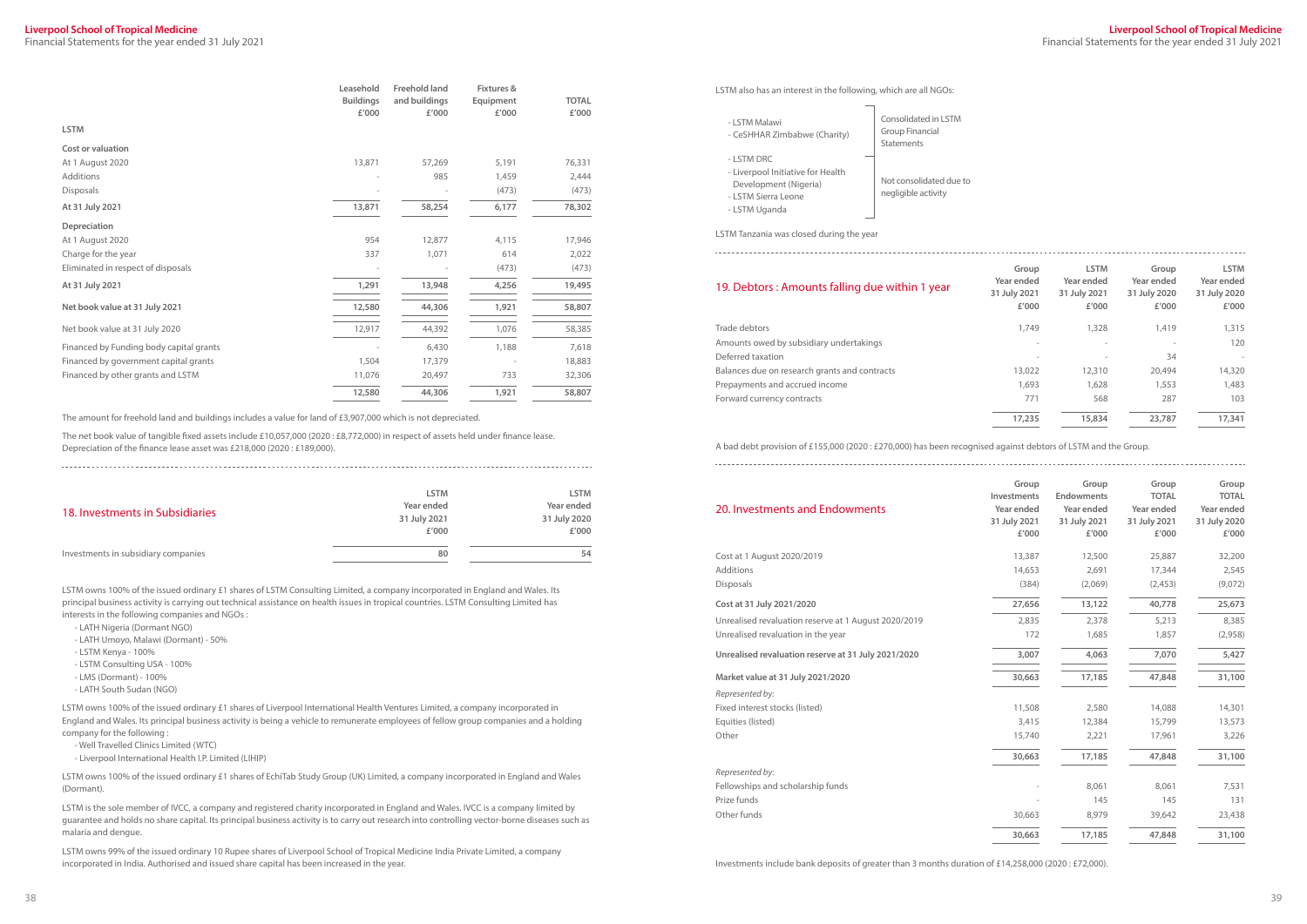Financial Statements for the year ended 31 July 2021

#### **Liverpool School of Tropical Medicine**

Financial Statements for the year ended 31 July 2021

|                                                      | <b>LSTM</b><br>Investments<br>Year ended<br>31 July 2021<br>£'000 | <b>LSTM</b><br><b>Endowments</b><br>Year ended<br>31 July 2021<br>£'000 | <b>LSTM</b><br><b>TOTAL</b><br>Year ended<br>31 July 2021<br>£'000 | <b>LSTM</b><br><b>TOTAL</b><br>Year ended<br>31 July 2020<br>£'000 |
|------------------------------------------------------|-------------------------------------------------------------------|-------------------------------------------------------------------------|--------------------------------------------------------------------|--------------------------------------------------------------------|
| Cost at 1 August 2020/2019                           | 13,387                                                            | 12,500                                                                  | 25,887                                                             | 29,139                                                             |
| Transfer of investments at cost to IVCC              | (7,668)                                                           |                                                                         | (7,668)                                                            |                                                                    |
| Additions                                            | 2,467                                                             | 2,691                                                                   | 5,158                                                              | 2,545                                                              |
| <b>Disposals</b>                                     | (383)                                                             | (2,069)                                                                 | (2,452)                                                            | (5,797)                                                            |
| Cost at 31 July 2021/2020                            | 7,803                                                             | 13,122                                                                  | 20,925                                                             | 25,887                                                             |
| Unrealised revaluation reserve at 1 August 2020/2019 | 2,835                                                             | 2,378                                                                   | 5,213                                                              | 8,171                                                              |
| Transfer of revaluation reserve to IVCC              | (345)                                                             |                                                                         | (345)                                                              |                                                                    |
| Unrealised revaluation in the year                   | 753                                                               | 1,685                                                                   | 2,438                                                              | (2,958)                                                            |
| Unrealised revaluation reserve at 31 July 2021/2020  | 3,243                                                             | 4,063                                                                   | 7,306                                                              | 5,213                                                              |
| Market value at 31 July 2021/2020                    | 11,046                                                            | 17,185                                                                  | 28,231                                                             | 31,100                                                             |
| Represented by:                                      |                                                                   |                                                                         |                                                                    |                                                                    |
| Fixed interest stocks (listed)                       | 4,077                                                             | 2,580                                                                   | 6,657                                                              | 14,301                                                             |
| Equities (listed)                                    | 3,415                                                             | 12,384                                                                  | 15,799                                                             | 13,573                                                             |
| Other                                                | 3,554                                                             | 2,221                                                                   | 5,775                                                              | 3,226                                                              |
|                                                      | 11,046                                                            | 17,185                                                                  | 28,231                                                             | 31,100                                                             |
| Represented by:                                      |                                                                   |                                                                         |                                                                    |                                                                    |
| Fellowships and scholarship funds                    |                                                                   | 8,061                                                                   | 8,061                                                              | 7,531                                                              |
| Prize funds                                          |                                                                   | 145                                                                     | 145                                                                | 131                                                                |
| Other funds                                          | 11,046                                                            | 8,979                                                                   | 20,025                                                             | 23,438                                                             |
|                                                      | 11,046                                                            | 17,185                                                                  | 28,231                                                             | 31,100                                                             |

Decrease in provision during the year (staff costs, see note 11) Increase in provision during the year (interest costs) **Total decrease in provision during the year (12,591)**

Decrease in provision during the year (staff costs, see note 11) Increase in provision during the year (interest costs) **Total decrease in provision during the year (52)**

Investments include bank deposits of greater than 3 months duration of £2,072,000 (2020 : £72,000).

#### 22. Creditors: Amounts falling due after 1 year

Long term element of deferred capital grants (note 25) Long term element of finance lease liability (note 32)

| <b>LSTM</b>    | Group        | <b>LSTM</b>  | Group        |
|----------------|--------------|--------------|--------------|
| Year ended     | Year ended   | Year ended   | Year ended   |
| 31 July 2020   | 31 July 2020 | 31 July 2021 | 31 July 2021 |
| £'000          | £'000        | £'000        | £'000        |
|                |              |              |              |
| 24,928         | 24,928       | 25,911       | 25,911       |
| 9,368          | 9,368        | 9,033        | 9,033        |
| 34,296         | 34,296       | 34,944       | 34,944       |
|                |              |              |              |
| Group/LSTM USS |              |              |              |
| Year ended     |              |              |              |
| 31 July 2021   |              |              |              |
| £'000          |              |              |              |
| 6,623          |              |              |              |
| 15,081         |              |              |              |
| 145            |              |              |              |
| 15,226         |              |              |              |
|                |              |              |              |
| 21,849         |              |              |              |
| (12, 945)      |              |              |              |
| 354            |              |              |              |
| (12, 591)      |              |              |              |
|                |              |              |              |
| 9,258          |              |              |              |
| (210)          |              |              |              |
| 158            |              |              |              |
| (52)           |              |              |              |
| 9,206          |              |              |              |
|                |              |              |              |

#### 23. Pension Deficit Provision

#### **At 31 July 2018 6,623**

Increase in provision during the year (staff costs, see note 11) Increase in provision during the year (interest costs)

**Total increase in provision during the year** 

#### **At 31 July 2019**

#### **At 31 July 2020 9,258**

**At 31 July 2021 9,206**

The obligation to fund the past deficit on the Universities Superannuation Scheme (USS) arises from the contractual obligation with the USS to fund deficit payments in accordance with the deficit recovery plan. In calculating this provision, management have estimated future staff levels within the USS scheme for the duration of the contractual obligation and salary inflation. Key assumptions are set out below.

The provision at 31 July 2021 is based on the sector-mandated model which reflects the latest valuation at 31 March 2018.

Management has assessed future employees within the scheme and salary payment over the period of the contracted obligations to calculate the value of the provision, and has made the following assumptions.

|                      | Group/LSTM                  | Group/LSTM                  |
|----------------------|-----------------------------|-----------------------------|
|                      | Year ended                  | Year ended                  |
|                      | 31 July 2021                | 31 July 2020                |
|                      | £'000                       | £'000                       |
| Discount rate        | 0.79%                       | 1.71%                       |
| Salary growth        | 1.5% 1st 6 years, then 2.5% | 1.5% 1st 6 years, then 2.5% |
| Staff numbers growth | 3.0% 1st 6 years, then 5.0% | 3.0% 1st 6 years, then 5.0% |
|                      |                             |                             |

| 21. Creditors: Amounts falling due within 1 year        | Group<br>Year ended<br>31 July 2021<br>£'000 | <b>LSTM</b><br>Year ended<br>31 July 2021<br>£'000 | Group<br>Year ended<br>31 July 2020<br>£'000 | <b>LSTM</b><br>Year ended<br>31 July 2020<br>£'000 |
|---------------------------------------------------------|----------------------------------------------|----------------------------------------------------|----------------------------------------------|----------------------------------------------------|
| Unexpended balances of research grants and contracts    | 58,521                                       | 26,906                                             | 54,221                                       | 20,403                                             |
| Trade creditors                                         | 882                                          | 700                                                | 287                                          | 176                                                |
| Amounts owed to subsidiary undertakings                 | ٠                                            | 96                                                 | ÷                                            | $\overline{\phantom{a}}$                           |
| Other taxation and social security                      | 867                                          | 856                                                | 950                                          | 896                                                |
| Holiday accrual                                         | 672                                          | 672                                                | 690                                          | 690                                                |
| Accruals and deferred income                            | 10,986                                       | 3,310                                              | 8,546                                        | 3,548                                              |
| Forward currency contracts                              | 272                                          | 120                                                | 247                                          | 114                                                |
| Short Term element of finance lease liability (note 32) | 453                                          | 453                                                | 426                                          | 426                                                |
| Short term element of deferred capital grants (note 25) | 589                                          | 589                                                | 566                                          | 566                                                |
|                                                         | 73,242                                       | 33,702                                             | 65,933                                       | 26,819                                             |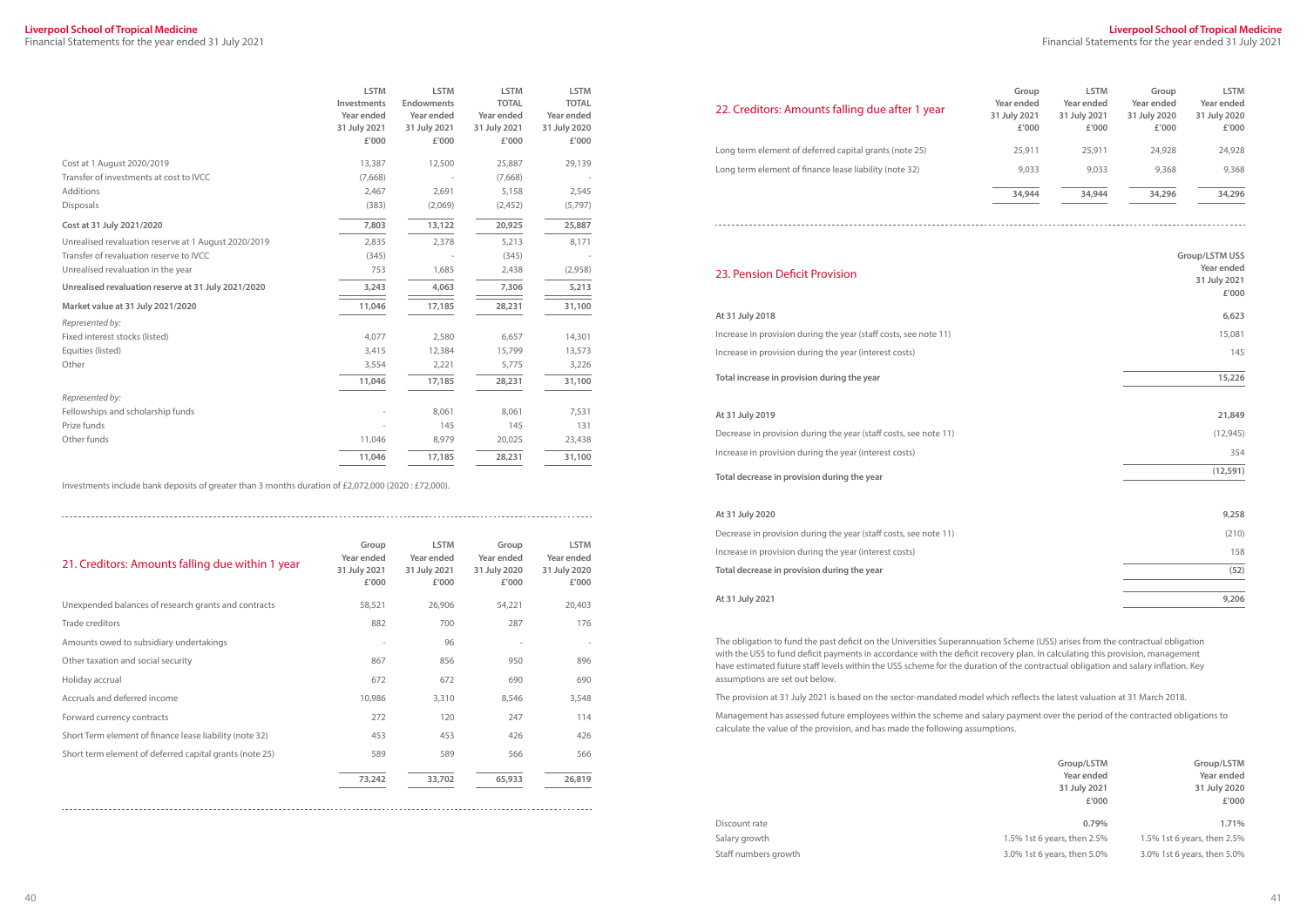Financial Statements for the year ended 31 July 2021

| 25. Deferred Capital Grants                                                                                                     | Group/LSTM<br><b>Funding Council</b><br>Year ended<br>31 July 2021<br>£'000 | Group/LSTM<br><b>Other Funding</b><br>Year ended<br>31 July 2021<br>£'000 | Group/LSTM<br><b>TOTAL</b><br>Year ended<br>31 July 2021<br>£'000 |
|---------------------------------------------------------------------------------------------------------------------------------|-----------------------------------------------------------------------------|---------------------------------------------------------------------------|-------------------------------------------------------------------|
| At 1 August 2020                                                                                                                |                                                                             |                                                                           |                                                                   |
| <b>Buildings</b>                                                                                                                | 5,605                                                                       | 19,411                                                                    | 25,016                                                            |
| Equipment                                                                                                                       | 478                                                                         |                                                                           | 478                                                               |
| Cash received                                                                                                                   |                                                                             |                                                                           |                                                                   |
| <b>Buildings</b>                                                                                                                | 1,297                                                                       |                                                                           | 1,297                                                             |
| Equipment                                                                                                                       | 1,332                                                                       |                                                                           | 1,332                                                             |
| Released to Statement of comprehensive income                                                                                   |                                                                             |                                                                           |                                                                   |
| <b>Buildings</b>                                                                                                                | (474)                                                                       | (528)                                                                     | (1,002)                                                           |
| Equipment                                                                                                                       | (621)                                                                       |                                                                           | (621)                                                             |
| At 31 July 2021                                                                                                                 | 7,617                                                                       | 18,883                                                                    | 26,500                                                            |
| Deferred capital grants are shown in Creditors and are split between Creditors : < 1 year and Creditors : > 1 year as follows : |                                                                             |                                                                           |                                                                   |
| Creditors $<$ 1 year                                                                                                            |                                                                             |                                                                           | 589                                                               |
| Creditors $> 1$ year                                                                                                            |                                                                             |                                                                           | 25,911                                                            |
|                                                                                                                                 |                                                                             |                                                                           | 26,500                                                            |
| At 1 August 2019                                                                                                                |                                                                             |                                                                           |                                                                   |
| <b>Buildings</b>                                                                                                                | 5,445                                                                       | 19,941                                                                    | 25,386                                                            |
| Equipment                                                                                                                       | 537                                                                         |                                                                           | 537                                                               |
| Cash received                                                                                                                   |                                                                             |                                                                           |                                                                   |
| Buildings                                                                                                                       | 871                                                                         |                                                                           | 871                                                               |
| Equipment                                                                                                                       | 612                                                                         |                                                                           | 612                                                               |
| Released to Statement of comprehensive income                                                                                   |                                                                             |                                                                           |                                                                   |
| <b>Buildings</b>                                                                                                                | (711)                                                                       | (530)                                                                     | (1,241)                                                           |
| Equipment                                                                                                                       | (671)                                                                       |                                                                           | (671)                                                             |
| At 31 July 2020                                                                                                                 | 6,083                                                                       | 19,411                                                                    | 25,494                                                            |
| Deferred capital grants are shown in Creditors and are split between Creditors : < 1 year and Creditors : > 1 year as follows : |                                                                             |                                                                           |                                                                   |
| Creditors $<$ 1 year                                                                                                            |                                                                             |                                                                           | 566                                                               |
| Creditors $> 1$ year                                                                                                            |                                                                             |                                                                           | 24,928                                                            |
|                                                                                                                                 |                                                                             |                                                                           |                                                                   |

| 25,494 |
|--------|
| 24,928 |
| 566    |

#### **Sensitivity analysis**

As set out in the accounting policies, there are some critical judgements made in estimating the obligation to fund the USS deficit. The sensitivity of the principal assumptions used to measure the USS deficit provision are set out below:

| Change in assumptions at 31 July 2021              |     | Approximate impact £'000    |
|----------------------------------------------------|-----|-----------------------------|
| 0.5% pa decrease in discount rate                  | 187 | Increase in provision       |
| 0.5% pa increase in discount rate                  |     | (180) decrease in provision |
| 0.5% pa increase in salary inflation over duration | 184 | Increase in provision       |
| 0.5% pa increase in salary inflation year 1 only   | 45  | Increase in provision       |
| 0.5% increase in staff changes over duration       | 182 | Increase in provision       |
| 0.5% increase in staff changes year 1 only         | 44  | Increase in provision       |

## **Canage impact £'000** rease in provision crease in provision rease in provision rease in provision rease in provision

#### **Approval of 2020 valuation**

On 1st October 2021 the latest valuation of the scheme (the 2020 valuation) was signed and approved. HEIs have been issued with a revised calculation model and the revised provision is disclosed as a post balance sheet event in note 39 to the financial statements. The revised calculation would result in an increase in expense in relation to the provision of £23,958,000 and would increase the provision to £33,164,000. The provision is to be paid out/unwound over the next 17 years.

|                                        | Group        | <b>LSTM</b>  |
|----------------------------------------|--------------|--------------|
|                                        | Year ended   | Year ended   |
| 24. Other Provisions                   | 31 July 2021 | 31 July 2021 |
|                                        | £'000        | £'000        |
| At 31 July 2019                        | 1,173        | 1,168        |
| Net movement of provisions in the year | 654          | 639          |
|                                        |              |              |
| At 31 July 2020                        | 1,827        | 1,807        |
| Net movement of provisions in the year | 1,870        | 1,890        |
| At 31 July 2021                        | 3,697        | 3,697        |

Other provisions comprise primarily provisions for issues in meeting project deliverables on research grants of £1,859,000, partly due to COVID-19 (2020 : £1,106,000), provisions for costs relating to the Liverpool Life Sciences Accelerator (LLSA) research space of £927,000 (2020 :£128,000) and a provision for the negative assets for the subsidiary intellectual property company of £335,000 (2020 : £293,000).

Information regarding settlement of the amounts provided for is anticipated in the next year.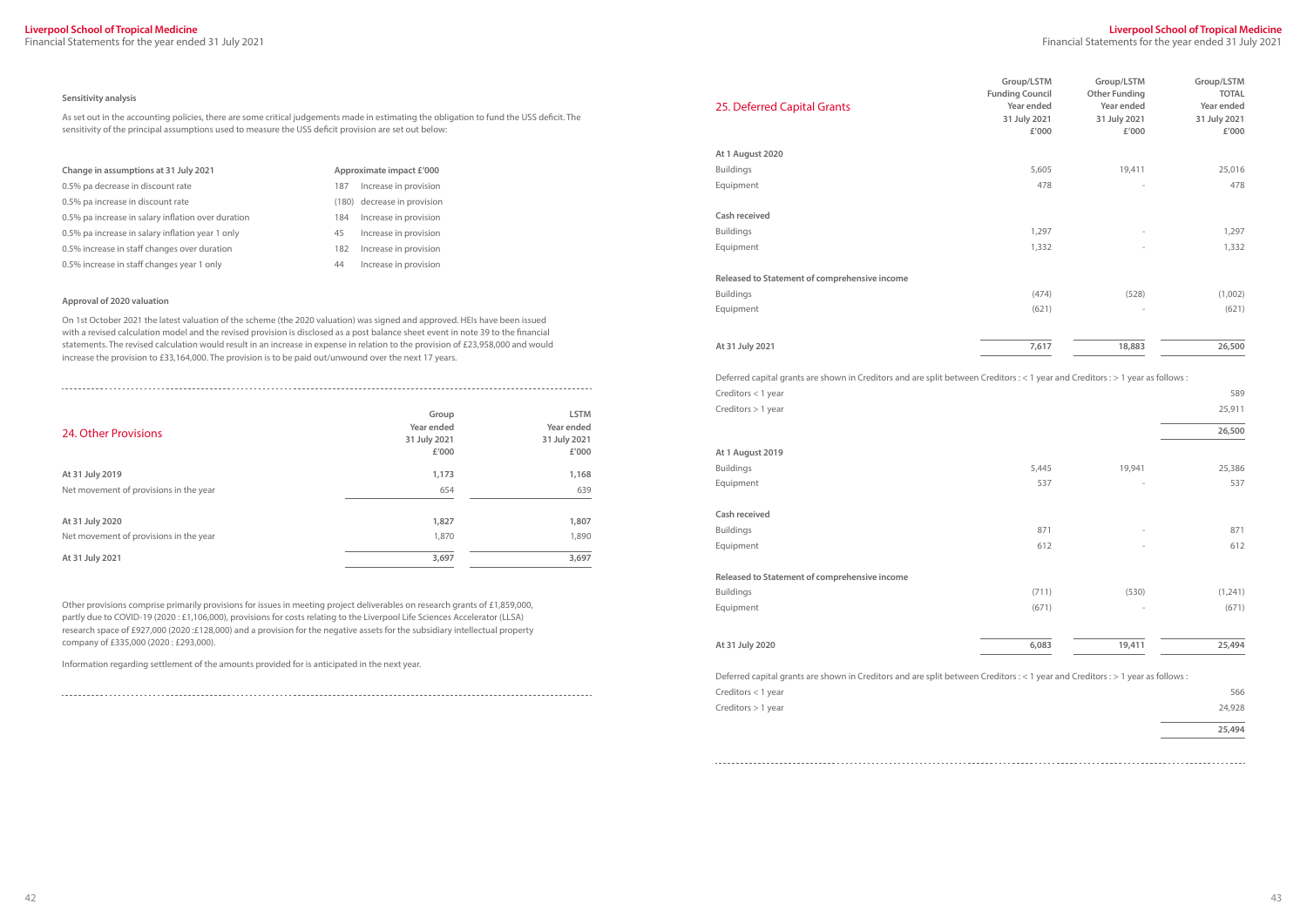Financial Statements for the year ended 31 July 2021

#### **Liverpool School of Tropical Medicine**

Financial Statements for the year ended 31 July 2021

| 26. Endowment Reserves                                    | Group/LSTM<br>Permanent<br>Endowment<br><b>Restricted</b> | Group/LSTM<br>Permanent<br>Endowment<br>Unrestricted | Group/LSTM<br>Expendable<br>Restricted | Group/LSTM<br><b>TOTAL</b> |
|-----------------------------------------------------------|-----------------------------------------------------------|------------------------------------------------------|----------------------------------------|----------------------------|
|                                                           | Year ended                                                | Year ended                                           | Year ended                             | Year ended                 |
|                                                           | 31 July 2021                                              | 31 July 2021                                         | 31 July 2021                           | 31 July 2021               |
|                                                           | £'000                                                     | £'000                                                | £'000                                  | £'000                      |
| At 1 August 2020                                          |                                                           |                                                      |                                        |                            |
| - Capital value                                           | 7,383                                                     | 6,527                                                | 543                                    | 14,453                     |
| - Accumulated income                                      | 272                                                       | 202                                                  | (49)                                   | 425                        |
| - TOTAL                                                   | 7,655                                                     | 6,729                                                | 494                                    | 14,878                     |
| Reclassification between restricted and unrestricted      | (559)                                                     | 559                                                  |                                        |                            |
| Drawdown of endowment capital                             |                                                           |                                                      | (48)                                   | (48)                       |
| Appreciation of endowment assets investments (realised)   | 255                                                       | 367                                                  | 48                                     | 670                        |
| Appreciation of endowment assets investments (unrealised) | 760                                                       | 822                                                  | 103                                    | 1,685                      |
| Income for the year                                       | 185                                                       | 123                                                  | 12                                     | 320                        |
| Transferred to statement of comprehensive income          | (196)                                                     | (123)                                                |                                        | (319)                      |
| At 31 July 2021                                           |                                                           |                                                      |                                        |                            |
| - Capital value                                           | 7,955                                                     | 8,275                                                | 597                                    | 16,827                     |
| - Accumulated income                                      | 145                                                       | 202                                                  | 12                                     | 359                        |
| - TOTAL                                                   | 8,100                                                     | 8,477                                                | 609                                    | 17,185                     |
| Representing:                                             |                                                           |                                                      |                                        |                            |
| Fellowship and scholarship funds                          | 7,452                                                     |                                                      | 609                                    | 8,061                      |
| Prize funds                                               | 145                                                       |                                                      |                                        | 145                        |
| Other funds                                               | 503                                                       | 8,477                                                |                                        | 8,980                      |
| Investments                                               | 8,100                                                     | 8,477                                                | 609                                    | 17,185                     |
| Cash relating to endowments                               | 250                                                       | 1,703                                                |                                        | 1,954                      |
| <b>Reserves</b>                                           | 8,350                                                     | 10,180                                               | 609                                    | 19,139                     |
|                                                           | Year ended                                                | Year ended                                           | Year ended                             | Year ended                 |
|                                                           | 31July 2020                                               | 31July 2020                                          | 31July 2020                            | 31July 2020                |
|                                                           | £'000                                                     | £'000                                                | £'000                                  | £'000                      |
| At 1 August 2019                                          |                                                           |                                                      |                                        |                            |
| - Capital value                                           | 7,386                                                     | 7,557                                                | 623                                    | 15,566                     |
| - Accumulated income                                      | 217                                                       | 202                                                  | (44)                                   | 375                        |
| - TOTAL                                                   | 7,603                                                     | 7,759                                                | 579                                    | 15,941                     |
| Reclassification between restricted and unrestricted      | 553                                                       | (559)                                                |                                        | (6)                        |
| Drawdown of endowment capital                             |                                                           |                                                      | (44)                                   | (44)                       |
| Appreciation of endowment assets investments (realised)   | 268                                                       | 54                                                   | 93                                     | 415                        |
| Depreciation of endowment assets investments (unrealised) | (824)                                                     | (525)                                                | (130)                                  | (1, 479)                   |
| Income for the year                                       | 147                                                       | 128                                                  | 56                                     | 331                        |
| Transferred to statement of comprehensive income          | (92)                                                      | (128)                                                | (61)                                   | (281)                      |
| At 31 July 2020                                           |                                                           |                                                      |                                        |                            |
| - Capital value                                           | 7,383                                                     | 6,527                                                | 543                                    | 14,453                     |
| - Accumulated income                                      | 272                                                       | 202                                                  | (49)                                   | 425                        |
| - TOTAL                                                   | 7,655                                                     | 6,729                                                | 494                                    | 14,878                     |
| Representing:                                             |                                                           |                                                      |                                        |                            |
| Fellowship and scholarship funds                          | 7,106                                                     |                                                      | 494                                    | 7,600                      |
| Prize funds                                               | 130                                                       |                                                      |                                        | 130                        |
| Other funds                                               | 419                                                       | 6,729                                                |                                        | 7,148                      |
| Investments                                               | 7,655                                                     | 6,729                                                | 494                                    | 14,878                     |
| Cash relating to endowments                               | 57                                                        | 1,301                                                | 1                                      | 1,359                      |
| Reserves                                                  | 7,712                                                     | 8,030                                                | 495                                    | 16,237                     |

Surplus/(deficit) from Statement of comprehensive income Transfer from general unrestricted reserve (678) **-**

#### 27. Restricted General Reserve

| Group<br>Year ended<br>31 July 2021<br>£'000 | <b>LSTM</b><br>Year ended<br>31 July 2021<br>£'000 |
|----------------------------------------------|----------------------------------------------------|
| 6,208                                        | 619                                                |
| 1,797                                        | (165)                                              |
| (678)                                        |                                                    |
| 7,327                                        | 454                                                |
| 1,228                                        | 33                                                 |
| 8,555                                        | 487                                                |

#### **At 31 July 2019 6,208 619**

#### **At 31 July 2020 7,327 454**

Surplus/(deficit) from Statement of comprehensive income

#### **At 31 July 2021 8,555 487**

The reserves of IVCC and CeSHHAR Zimbabwe are considered to be restricted due to their status as charities/Private voluntary organisations (PVOs) and their objects being narrower than those of the group. In addition, at 31 July 2021 donations where there is a restriction over how they are used were transferred to this reserve from the general reserve.

#### 28. Financial Instruments

#### **Financial assets**

| 28. Financial Instruments                                                                                        | Group<br>Year ended   | <b>LSTM</b><br>Year ended | Group<br>Year ended   | <b>LSTM</b><br>Year ended |
|------------------------------------------------------------------------------------------------------------------|-----------------------|---------------------------|-----------------------|---------------------------|
| The carrying value of the Group and LSTM's financial assets and<br>liabilities are summarised by category below: | 31 July 2021<br>£'000 | 31 July 2021<br>£'000     | 31 July 2020<br>£'000 | 31 July 2020<br>£'000     |
| <b>Financial assets</b>                                                                                          |                       |                           |                       |                           |
| Financial assets at fair value through surplus or deficit:                                                       |                       |                           |                       |                           |
| Listed investments and endowments                                                                                | 47,848                | 28,231                    | 31,100                | 31,100                    |
| Financial assets that are debt instruments measured<br>at amortised cost:                                        |                       |                           |                       |                           |
| Trade, research and other receivables                                                                            | 15,646                | 14,454                    | 22,962                | 16,734                    |
| Cash and cash equivalents                                                                                        | 52,154                | 25,797                    | 46,250                | 6,842                     |
| Financial assets measured at fair value through surplus or deficit                                               |                       |                           |                       |                           |
| Forward currency contracts                                                                                       | 771                   | 568                       | 287                   | 103                       |
|                                                                                                                  | 116,419               | 69,050                    | 100,599               | 54,779                    |
| <b>Financial liabilities</b>                                                                                     |                       |                           |                       |                           |
| Financial liabilities measured at amortised cost                                                                 |                       |                           |                       |                           |
| Trade, research and other payables and accruals                                                                  | 69,718                | 30,353                    | 63,054                | 24,127                    |
| Finance lease liability                                                                                          | 9,486                 | 9,486                     | 9,794                 | 9,794                     |
| Financial liabilities measured at fair value through<br>surplus or deficit                                       |                       |                           |                       |                           |
| Forward currency contracts                                                                                       | 272                   | 120                       | 247                   | 114                       |
|                                                                                                                  | 79,476                | 39,959                    | 73,095                | 34,035                    |
|                                                                                                                  |                       |                           |                       |                           |

#### **Financial liabilities**

The Group previously applied hedge accounting for certain transactions entered into to manage the cash flow exposures of US dollar research income, but this practice ceased with effect from 1 August 2020. Foreign currency forward contracts are held to manage the exposure to fluctuations in US dollar and Euro rates and are designated as cash flow hedges.

Cash flows on both the US dollar and Euro research income and the foreign currency forward contracts are at regular intervals, based on predicted project related cash flows. The forward contracts had a mark to market valuation as at 31 July 2021 amounting to an asset of £499,000 (2020 : £40,000 asset). During 2020/21 a gain of £110,000 (2020 : gain of £642,000) was recognised in the cash flow hedge reserve for changes in the fair value of the forward contracts and a gain of £349,000 was recognised in income for the year (2020 : a gain of £517,000). No amounts of ineffectiveness were recognised in 2019/20.

The foreign currency forward contracts are not traded in active markets. These have been fair valued using observable forward exchange rates corresponding to the maturity of the contracts.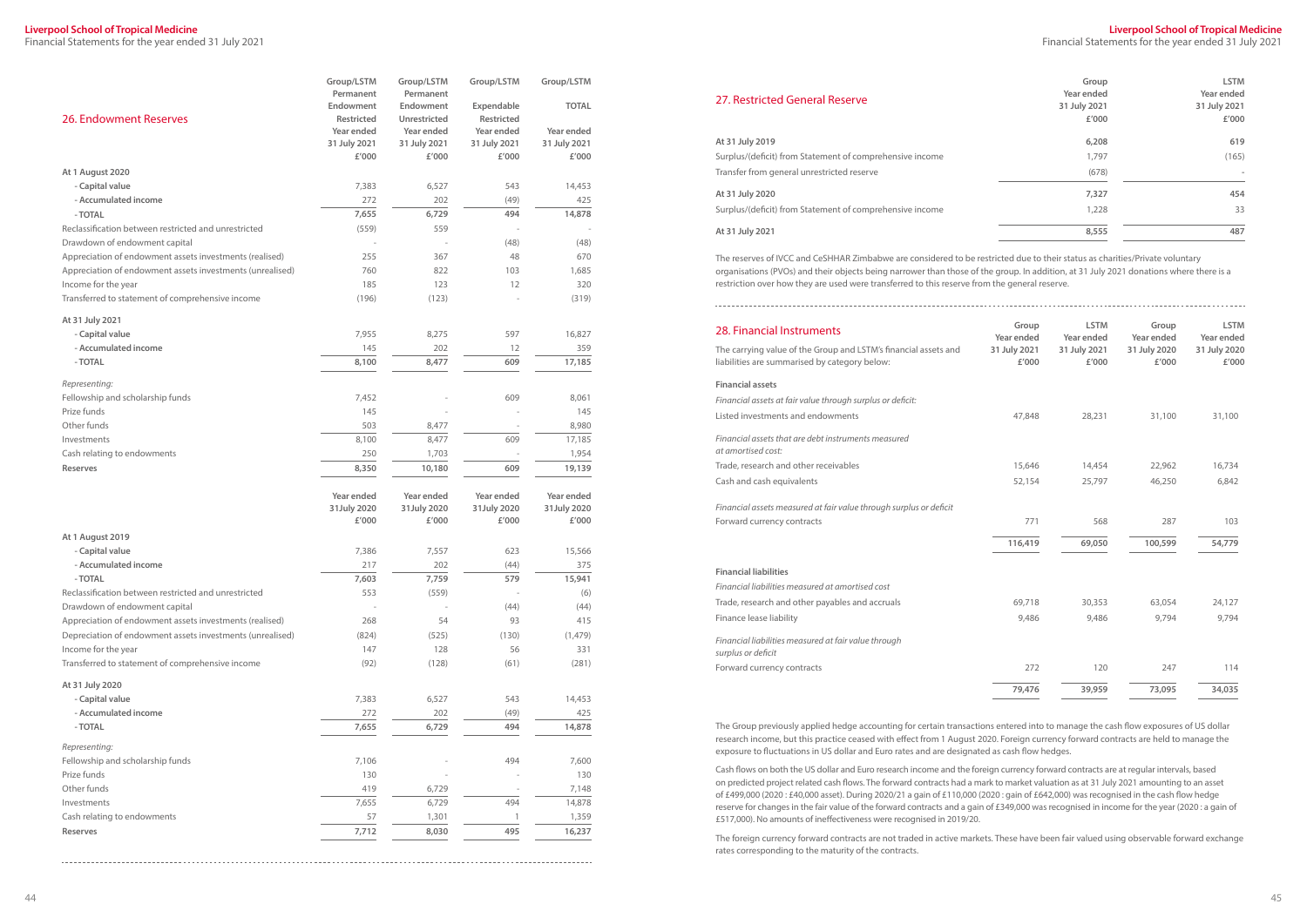Financial Statements for the year ended 31 July 2021

#### **Liverpool School of Tropical Medicine** Financial Statements for the year ended 31 July 2021

with the difference between the Fixed I curves, less 1.3% p.a.

ing linearly to CPI - 0.73%  $\frac{21}{10}$  linearly to CPI +1.55% by year 21

or males and 112% of AFC00 (duration 0) for females.

 $\frac{1}{2}$  for males and 102.7% of RFV00 for females

Future improvements to mortality CMI\_2017 with a smoothing parameter of 8.5 and a long term improvement rate of 1.8% p.a for

The Group's income, expense, gains and losses in respect of financial instruments are summarised below:

|                                                                              | Group<br>Year ended<br>31 July 2021<br>£'000 | <b>LSTM</b><br>Year ended<br>31 July 2021<br>£'000 | Group<br>Year ended<br>31 July 2020<br>£'000 | <b>LSTM</b><br>Year ended<br>31 July 2020<br>£'000 |
|------------------------------------------------------------------------------|----------------------------------------------|----------------------------------------------------|----------------------------------------------|----------------------------------------------------|
| <b>Financial assets</b>                                                      |                                              |                                                    |                                              |                                                    |
| Total interest income for financial assets at amortised cost                 | 4                                            | 4                                                  | 122                                          | 122                                                |
| Fair value gains and (losses)                                                |                                              |                                                    |                                              |                                                    |
| On financial assets measured at fair value through<br>income and expenditure | 349                                          | 459                                                | 517                                          | 669                                                |
| On financial assets measured at fair value through<br>the hedging reserve    | 109                                          | -                                                  | 642                                          |                                                    |

The defined benefit funds are normally valued every three years by a professionally qualified independent actuary using the projected unit method, the rates of contribution payable being determined by each fund's trustee on the advice of the actuary. In the intervening years the actuary reviews the progress of the scheme. Pension costs are assessed in accordance with the advice of the actuary, based on the latest actuarial valuation of the scheme, and are accounted for on the basis of charging the cost of providing pensions over the period during which the institution benefits from the employee's services. The total group pension cost for the year was £4,809,000 (2020 : £4,768,000).

| 29. Cash and Cash Equivalents | Group<br>Year ended<br>31 July 2021<br>£'000 | <b>LSTM</b><br>Year ended<br>31 July 2021<br>£'000 |
|-------------------------------|----------------------------------------------|----------------------------------------------------|
| At 1 August 2020              | 46,250                                       | 6,842                                              |
| Cashflows                     | 5,904                                        | 18,955                                             |
| At 31 July 2021               | 52,154                                       | 25,797                                             |

#### 30. Pension and similar obligations

LSTM and the Group's employees belong to two principal pension schemes, the Universities Superannuation Scheme (USS) and University of Liverpool Pension Fund (ULPF) although a small number of staff belong to the National Health Service Superannuation Scheme (NHSSS) and WTC Pension scheme. All schemes apart from the WTC scheme are defined benefit schemes, which are externally funded and contracted out of the State Earnings-Related Pension Scheme.

#### **Universities Superannuation Scheme (USS)**

LSTM participates in the Universities Superannuation Scheme. The scheme is a hybrid pension scheme, providing defined benefits (for all members), as well as defined contribution benefits. The assets of the scheme are held in a separate trustee-administered fund. Because of the mutual nature of the scheme, the assets are not attributed to individual institutions and a scheme-wide contribution rate is set. LSTM is therefore exposed to actuarial risks associated with other institutions' employees and is unable to identify its share of the underlying assets and liabilities of the scheme on a consistent and reasonable basis. As required by Section 28 of FRS 102 "Employee benefits", LSTM therefore accounts for the scheme as if it were a wholly defined contribution scheme. As a result, the amount charged to the statement of comprehensive income represents the contributions payable to the scheme. Since LSTM has entered into an agreement (the recovery plan) that determines how each employer within the scheme will fund the overall deficit, LSTM recognises a liability for the contributions payable that arise from the agreement (to the extent that they relate to the deficit) and therefore an expense is recognised.

The total contributions charged to the Statement of comprehensive income is £3,911,000 (2020 : £3,845,000).

Deficit recovery contributions due within one year are £1,125,000 (2020 : £406,000).

The latest available completed actuarial valuation of the USS Retirement Income Builder (defined benefit) is at 31 March 2018 (the valuation date), which was carried out using the projected unit method.

Since the institution cannot identify its share of USS Retirement Income Builder (defined benefit) assets and liabilities, the following disclosures reflect those relevant for those assets and liabilities as a whole.

The 2018 valuation was the fifth valuation for the scheme under the scheme-specific funding regime introduced by the Pensions Act 2004, which requires schemes to adopt a statutory funding objective, which is to have sufficient and appropriate assets to cover their technical provisions. At the valuation date, the value of the assets of the scheme was £63.7 billion, and the value of the scheme's technical provisions was £67.3 billion indicating a shortfall of £3.6 billion and a funding ratio of 95%.

The key financial assumptions used in the 2018 valuation are described below. More detail is set out in the Statement of Funding Principals

| Pension increases (CPI)       | Term dependent rates in line v<br>Interest and Index Linked yield                              |
|-------------------------------|------------------------------------------------------------------------------------------------|
| Discount rate (forward rates) | Years 1-10 : CPI + 0.14% reduci<br>Years 11-20 : CPI +2.52% reduc<br>Years $21 + :$ CPI +1.55% |

The main demographic assumption used relates to the mortality assumptions. These assumptions are based on analysis of the scheme's experience carried out as part of the 2018 actuarial valuation. The mortality assumptions used in these figures are as follows:

| Mortality base table                                        | 2018 Valuation                                          |
|-------------------------------------------------------------|---------------------------------------------------------|
|                                                             | Pre retirement<br>71% of AMC00 (duration 0) fo          |
|                                                             | Post retirement<br>97.6% of SAPS S1NMA "light"          |
| Future improvements to mortality                            | CMI 2017 with a smoothing<br>males and 1.6% for females |
| The current life expectancies on retirement at age 65 are : |                                                         |

| 2020 valuation |      |
|----------------|------|
|                | 24.4 |
|                | 25.9 |
|                | 26.3 |
|                |      |

|                                   | 2021 valuation | 2020 valuation |
|-----------------------------------|----------------|----------------|
| Males currently aged 65 (years)   | 24.6           | 24.4           |
| Females currently aged 65 (years) | 26.1           | 25.9           |
| Males currently aged 45 (years)   | 26.6           | 26.3           |
| Females currently aged 45 (years) | 27.9           | 27.7           |

A new deficit recovery plan was put in place as part of the 2018 valuation, which requires payment of 2% of salaries over the period 1 October 2019 to 30 September 2021 at which point the rate will increase to 6%. The 2020 deficit recovery liability reflects this plan. The liability figures have been produced using the following assumptions :

|                           | 2021                                    | 2020                                    |
|---------------------------|-----------------------------------------|-----------------------------------------|
| Discount rate             | 0.79%                                   | 1.71%                                   |
| Pensionable salary growth | Years 1 - 6: 1.5%<br>Years 7 - 16: 2.5% | Years 1 - 6: 1.5%<br>Years 7 - 16: 2.5% |

| 2021 | 2020               |
|------|--------------------|
| .79% | 1.71%              |
| 1.5% | Years 1 - 6: 1.5%  |
| 2.5% | Years 7 - 16: 2.5% |

#### **Approval of 2020 valuation**

On 1st October 2021 the latest valuation of the scheme (the 2020 valuation) was signed and approved. HEIs have been issued with a revised calculation model and the revised provision is disclosed as a post balance sheet event in note 39 to the financial statements. The revised calculation would result in an increase in expense in relation to the provision of £23,958,000 and would increase the provision to £33,164,000. The provision is to be paid out over the next 17 years.

#### **University of Liverpool Pension Fund (ULPF)**

LSTM participates in the University of Liverpool Pension Fund (ULPF), a defined benefit scheme in the UK. The final salary section of the Fund is closed to new entrants with effect from 31 July 2011 and from 1 August 2011 new members are eligible to join the CARE section of the Fund. A full actuarial valuation was carried out at 31 July 2018 and the preliminary results have been updated to 31 July 2021 by a qualified actuary, independent of the scheme's sponsoring employer.

The contributions made by the employer over the period have been £199,000 (2020 : £211,000). The employer currently pays contributions at the rate of 16% of pensionable pay. Member contributions are payable in addition at the rate of 7.5% of pensionable pay for Final Salary members and 6.5% of pensionable pay for CARE members.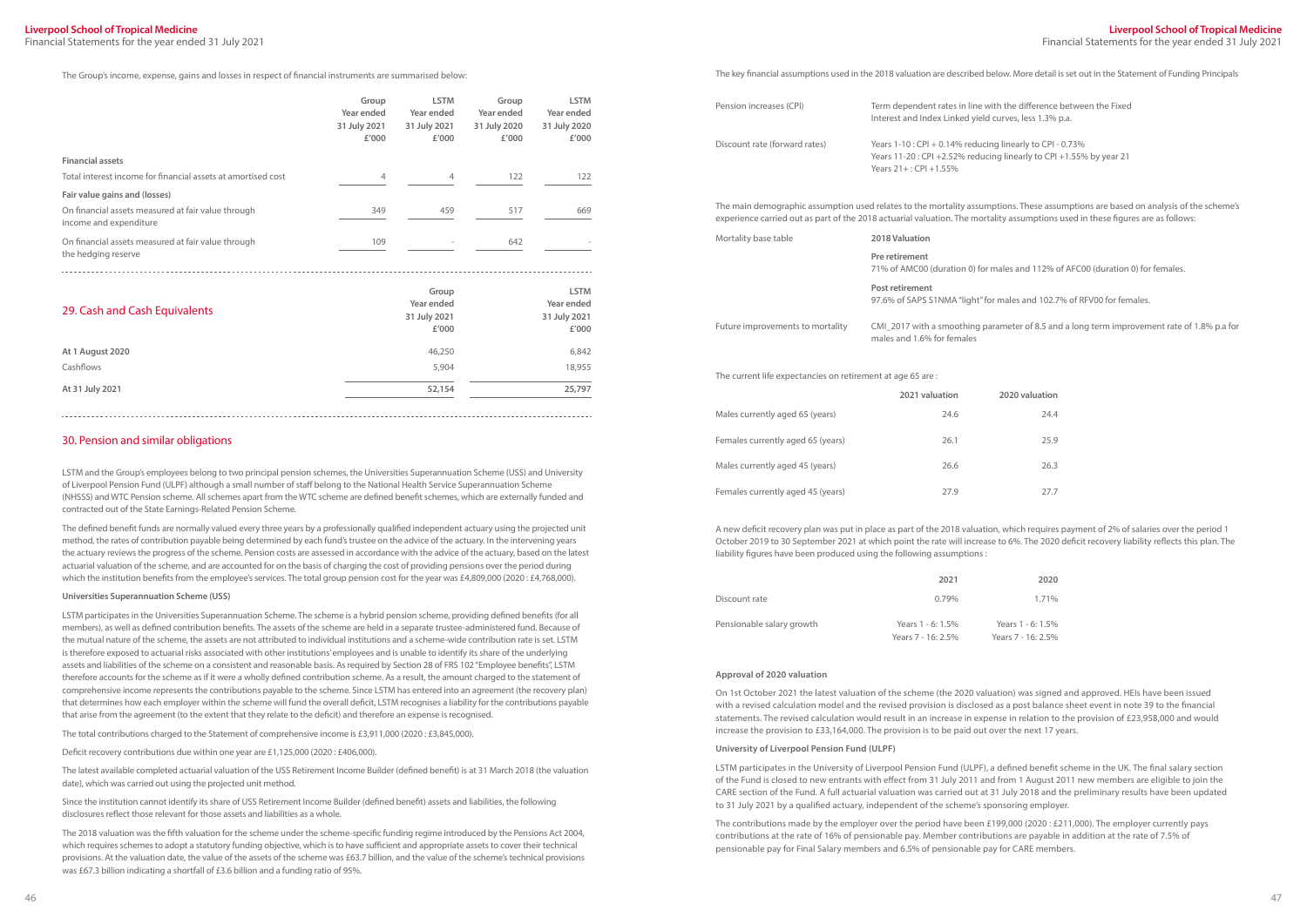Financial Statements for the year ended 31 July 2021

The assumptions which have the most significant effect on the result of the valuation are those relating to the rate of return on investments (i.e. the valuation rate of interest) and the rates of increase in salary and pensions. In relation to the past service liabilities the financial assumptions were derived from market yields prevailing at the valuation date. It was assumed that the discount rate would be 1.7% per annum (2020 : 1.5%) and salary increases would be 2.85% per annum (2020 : 2.55%). The valuation was carried out using the projected unit method.

At the valuation date the market value of the assets of the scheme was £620.1m (2020 : £533.3m) and the value of the past service liabilities was £517.6m (2020 : £511.2m) leaving a surplus of £102.5m (2020 : £22.2m).

During the year, LSTM contributed to 48 employees within this scheme (2020 : 52 employees). There was a total of 45 LSTM active members in this scheme at 31 July 2021.

#### **National Health Service Superannuation Scheme (NHSSS)**

LSTM participates in the National Health Service Superannuation Scheme (NHSSS), a defined benefit scheme which is a statutory, unfunded, multi employer, defined benefit scheme in which LSTM is unable to identify its share of the underlying liabilities and assets and is accounted for on a contributions basis.

The contributions made by the employer over the financial year have been £318,000 (2020 : £364,000), equivalent to 14.38% of pensionable salaries.

There were a total of 39 LSTM active members in this scheme at 31 July 2021.

#### 31. Contingent Liability

A composite cross guarantee structure exists between Liverpool School of Tropical Medicine, Well Travelled Clinics Limited, Liverpool International Health Ventures Limited, Liverpool International Health I.P. Limited, IVCC and LSTM Consulting Limited. The aggregate amount outstanding under this agreement at the balance sheet date was £609,352 (2020 : £531,361).

| 32. Finance Lease Commitments          | Group<br>Year ended<br>31 July 2021<br>£'000 | <b>LSTM</b><br>Year ended<br>31 July 2021<br>£'000 | Group<br>Year ended<br>31 July 2020<br>£'000 | <b>LSTM</b><br>Year ended<br>31 July 2020<br>£'000 |
|----------------------------------------|----------------------------------------------|----------------------------------------------------|----------------------------------------------|----------------------------------------------------|
| Amounts due in less than one year      | 453                                          | 453                                                | 426                                          | 426                                                |
| Amounts due between one and five years | 1,953                                        | 1,953                                              | 1,896                                        | 1,896                                              |
| Amounts due in more than five years    | 7,080                                        | 7,080                                              | 7,472                                        | 7,472                                              |
|                                        | 9,486                                        | 9,486                                              | 9,794                                        | 9,794                                              |

LSTM signed a lease for occupation of 2 floors of research space in the LLSA in autumn 2017 and took occupation in September 2017. The lease is for 25 years, at £400,000 a year. LSTM has an option to purchase its share of the building within 10 years of the start of the lease, and given this option LSTM has treated the building as a finance lease since 2017/18.

| 33. Operating Lease Commitments        | Group<br>Year ended<br>31 July 2021<br>£'000 | <b>LSTM</b><br>Year ended<br>31 July 2021<br>£'000 | Group<br>Year ended<br>31 July 2020<br>£'000 | <b>LSTM</b><br>Year ended<br>31 July 2020<br>£'000 |
|----------------------------------------|----------------------------------------------|----------------------------------------------------|----------------------------------------------|----------------------------------------------------|
| Amounts due in less than one year      | 105                                          | 45                                                 | 125                                          | 41                                                 |
| Amounts due between one and five years | 83                                           | 81                                                 | 161                                          | 114                                                |
|                                        | 188                                          | 126                                                | 286                                          | 155                                                |

#### 34. Capital Commitments

5% retention on building works

| Group/LSTM<br>Year ended<br>31 July 2021<br>£'000 | Group/LSTM<br>Year ended<br>31 July 2020<br>£'000 |
|---------------------------------------------------|---------------------------------------------------|
|                                                   | 233                                               |
|                                                   | つろろ                                               |

The building work was completed to LSTM's satisfaction during the year to 31st July 2021 and the retention payment was made before the end of the financial year.

#### 35. Related Party Transactions

The Group has taken advantage of the exemptions included in FRS 102 section 33 in not disclosing the transactions with other group companies as all such transactions have been eliminated on consolidating the group results for the year.

Due to the nature of LSTM's operations and the composition of the Board of Trustees (being drawn from local public and private sector organisations), it is inevitable that transactions will take place with organisations in which a member of the Board may have an interest. All transactions involving an organisation in which a member of the Board may have an interest are conducted at arm's length and in accordance with LSTM's financial regulations and normal procurement procedures.

## 36. Foreign, Commonwealth and Development Office (FCDO) Funding (Formerly DFID)

Included within UK central government and other bodies income (note 7) and implementation research consultancy income (note 8) are the following DFID funded research projects, together with their income for the year:

|                                                                                       | Group                      | Group                      |
|---------------------------------------------------------------------------------------|----------------------------|----------------------------|
|                                                                                       | Year ended<br>31 July 2021 | Year ended<br>31 July 2020 |
|                                                                                       | £'000                      | £'000                      |
|                                                                                       |                            |                            |
| Sustainable Insecticides for Public Health                                            | 8,297                      | 8,793                      |
| <b>CNTD Global Programmes including Ascend</b>                                        | 3,474                      | 3,403                      |
| CouNTDown                                                                             | 1,220                      | 1,307                      |
| <b>READ-It</b>                                                                        | 914                        | 931                        |
| Next generation snakebite therapies                                                   | 793                        | 1,104                      |
| ReBuild                                                                               | 669                        | 49                         |
| Reducing Maternal and Neonatal Deaths in Kenya                                        | 663                        | 1,056                      |
| <b>LIGHT RPC</b>                                                                      | 620                        |                            |
| <b>FIEBRE</b>                                                                         | 330                        | 548                        |
| <b>TDDAP</b>                                                                          | 198                        | 208                        |
| Stronger Health Partnerships for Stronger Health Systems                              | 135                        |                            |
| Monitoring/evaluation services Royal Society-DFID Capacity Building Africa Initiative | 106                        | 110                        |
| LQAS Survey South Sudan 2                                                             | 88                         |                            |
| K <sub>4</sub> D                                                                      | 56                         | 46                         |
| Implementation/evaluation of novel tools in malaria control programmes                | 20                         | 53                         |
| Integrated control of schistosomiasis and intestinal helmiths                         | 5                          |                            |
| <b>UKPHS</b>                                                                          |                            | 104                        |
| PBO study: Impact of LLINs                                                            |                            | 61                         |
| Capacity strengthening                                                                |                            | $\overline{7}$             |
| Other smaller funding                                                                 | 64                         | 73                         |
|                                                                                       | 17,652                     | 17,854                     |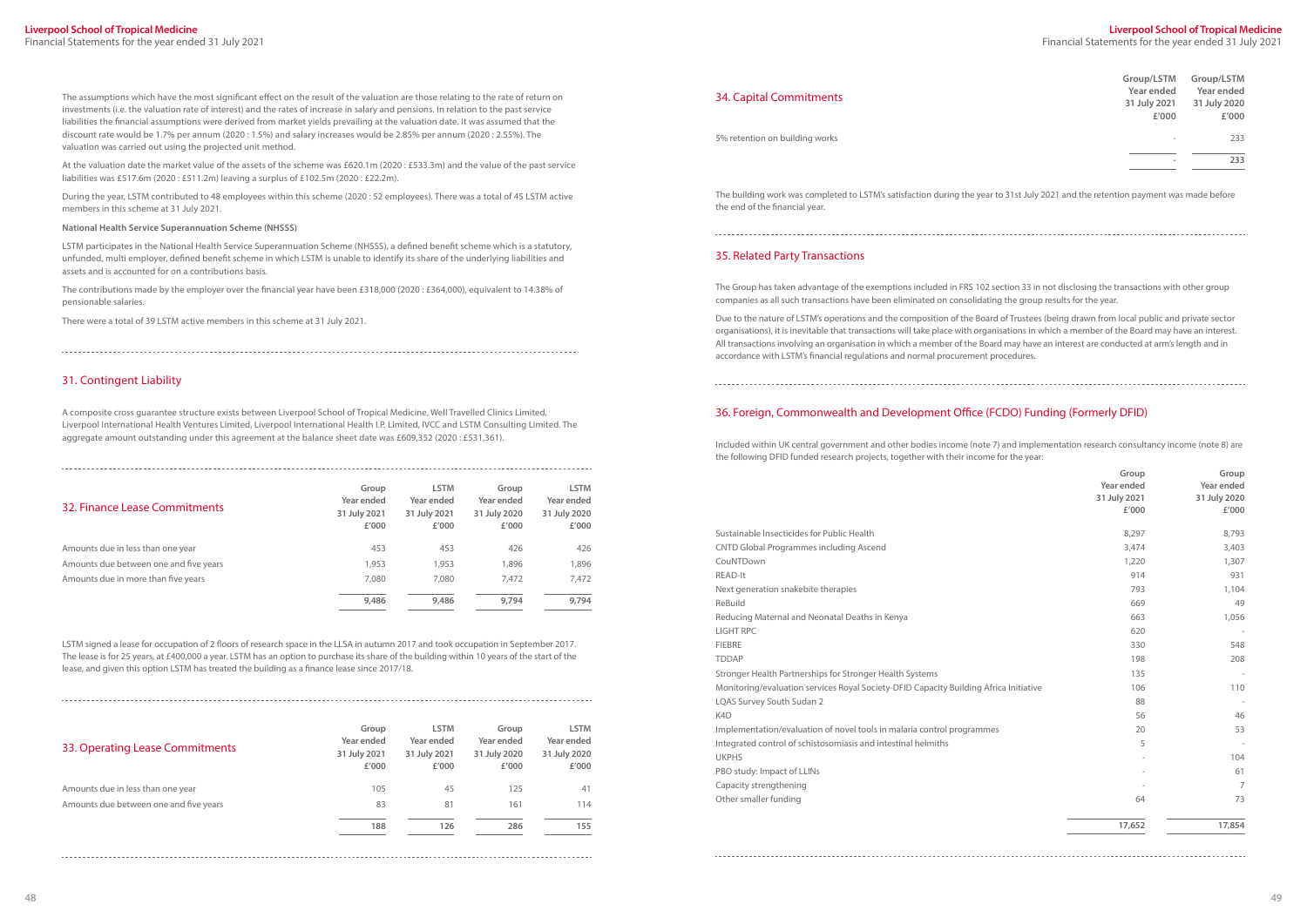## Contact us:

Liverpool School of Tropical Medicine Pembroke Place Liverpool, L3 5QA, UK

t. +44(0)151 705 3100 f. +44 (0)151 705 3370 e. [info@lstmed.ac.uk](mailto:info@lstmed.ac.uk)

Company registration number: 83405 VAT registration number: 887125885 Registered charity number: 222655

## Want to stay informed?

- **D** @LSTMNews
- Follow and like LSTM
- **in** Follow LSTM
- G Follow @lstmnews



#### 37. Impact of decision to leave the European Union

On 23 June 2016 the UK voted to leave the European Union and this took effect 1 January 2020. In 2020 the EU and the UK reached an agreement on their new partnership and these new rules took effect on 1 January 2021. With 10 months experience the key issues impacting LSTM to date have been :

- *• more complex import documentation, with small increase in costs*
- *• Added complexity to employing EU staff*
- *• Ability to apply for EU research and capital funding*
- *• Increased difficulty attracting EU students and staff*

However, the following concerns have not at this time materialised : increased currency volatility, decline in stock markets; decline in general macro-economic position and consumer confidence; GDPR data risks.

| 38. Consolidated Reconciliation of Net Funds | Group        | <b>LSTM</b>  |
|----------------------------------------------|--------------|--------------|
|                                              | Year ended   | Year ended   |
|                                              | 31 July 2021 | 31 July 2021 |
|                                              | £'000        | £'000        |
| Net funds/(debt) 1 August 2020               | 36,496       | (2,963)      |
| Movement in cash and cash equivalents        | 5,904        | 18,955       |
| Other non-cash changes                       | 767          | 767          |
| Net funds/(debt) 31 July 2021                | 43,167       | 16,759       |
| Change in net funds                          | 6,671        | 19,722       |

The financial statements include a pension provision of £9,206,000. This balance, and the £52,000 credit in the year, are based on a mandated calculation used across the sector. Subsequently, on 1st October 2021, the Universities Superannuation Scheme (USS) 2020 valuation was signed and filed with The Pensions Regulator, effective this date. HEIs have been issued with a revised calculation model and the revised provision is disclosed as a post balance sheet event. The revised calculation would result in an increase in the expense in relation to the provision of £23,958,000 and would increase the provision to £33,164,000. The provision is to be paid out/unwound over the next 17 years.

| Group<br>Year ended<br>31July 2021<br>£'000 | Group<br>Year ended<br>31 July 2020<br>£'000 | <b>LSTM</b><br>Year ended<br>31July 2021<br>£'000 | <b>LSTM</b><br>Year ended<br>31July 2020<br>£'000 |
|---------------------------------------------|----------------------------------------------|---------------------------------------------------|---------------------------------------------------|
| 52,154                                      | 46,250                                       | 25,797                                            | 6,842                                             |
|                                             |                                              |                                                   |                                                   |
| 453                                         | 426                                          | 453                                               | 426                                               |
| (499)                                       | (40)                                         | (448)                                             | 11                                                |
| (46)                                        | 386                                          | 5                                                 | 437                                               |
|                                             |                                              |                                                   |                                                   |
| 9,033                                       | 9,368                                        | 9,033                                             | 9,368                                             |
| 9,033                                       | 9,368                                        | 9,033                                             | 9,368                                             |
| 43,167                                      | 36,496                                       | 16,759                                            | (2,963)                                           |
|                                             |                                              |                                                   |                                                   |

#### 39. Post Balance Sheet Events

The impact on the Group from the COVID-19 pandemic has been considered by the Trustees and there are no related adjusting or nonadjusting events since 31 July 2021.

The LSTM Group has unrestricted general reserves of £27.6m, reflecting a strong balance sheet and total net assets of £55.3m. The estimated cash outflows in relation to the revised provision calculation, are scheduled to occur over 17 years. The cash outflows in the next 5 years total £6.4m, and with the exception of 2019/20 which was impacted by COVID-19, LSTM has a history of positive operating surpluses, with the total net surplus over the last 5 years including 2020/21 of £14.0m. Therefore LSTM does not consider that the 2020 valuation impacts the preparation of these financial statements on the going concern basis.